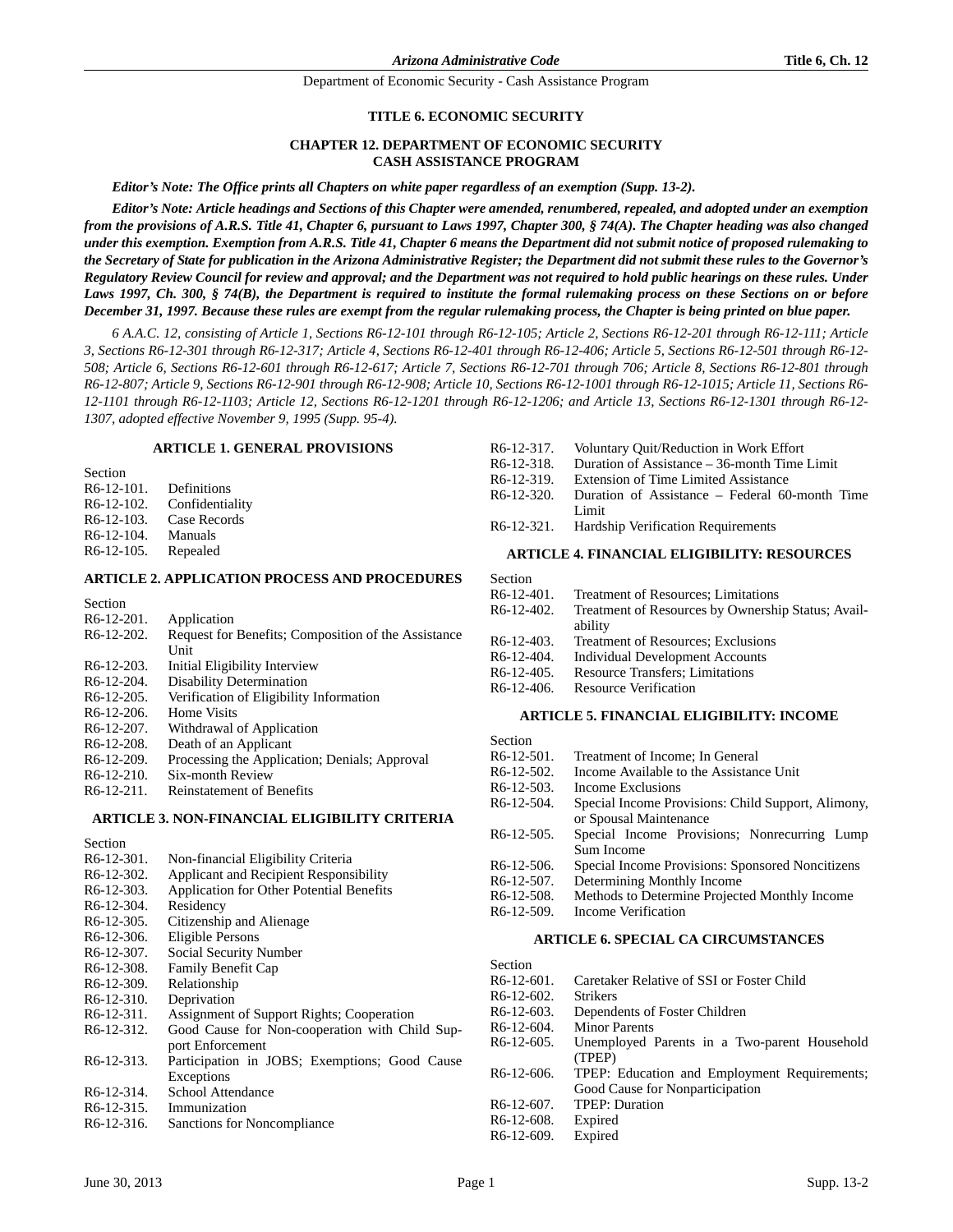#### **Title 6, Ch. 12** *Arizona Administrative Code*

Department of Economic Security - Cash Assistance Program

| R6-12-610.  | Expired    |
|-------------|------------|
| R6-12-611.  | Expired    |
| R6-12-612.  | Expired    |
| R6-12-613.  | Renumbered |
| R6-12-614.  | Repealed   |
| R6-12-615.  | Renumbered |
| R6-12-616.  | Renumbered |
| $R6-12-617$ | Renumbered |

# **ARTICLE 7. DETERMINING ELIGIBILITY AND BENEFIT PAYMENT AMOUNT**

| Section                 |                                                                                                                                                                                                                                                                                                                                           |
|-------------------------|-------------------------------------------------------------------------------------------------------------------------------------------------------------------------------------------------------------------------------------------------------------------------------------------------------------------------------------------|
| $R6-12-701$ .           | Income Limitations for a Family                                                                                                                                                                                                                                                                                                           |
| R <sub>6</sub> -12-702. | Eligibility for an Assistance Unit                                                                                                                                                                                                                                                                                                        |
| $R6-12-703$ .           | Earned Income Disregards                                                                                                                                                                                                                                                                                                                  |
| R <sub>6</sub> -12-704. | Disqualification from Earnings Disregards; Good                                                                                                                                                                                                                                                                                           |
|                         | Cause                                                                                                                                                                                                                                                                                                                                     |
| $D \times 10.705$       | $\mathbf{D}$ , $\mathbf{D}$ , $\mathbf{D}$ , $\mathbf{D}$ , $\mathbf{D}$ , $\mathbf{D}$ , $\mathbf{D}$ , $\mathbf{D}$ , $\mathbf{D}$ , $\mathbf{D}$ , $\mathbf{D}$ , $\mathbf{D}$ , $\mathbf{D}$ , $\mathbf{D}$ , $\mathbf{D}$ , $\mathbf{D}$ , $\mathbf{D}$ , $\mathbf{D}$ , $\mathbf{D}$ , $\mathbf{D}$ , $\mathbf{D}$ , $\mathbf{D}$ , |

R6-12-705. Determining Benefit Payment Amount R6-12-706. Notice of Eligibility Determination

#### **ARTICLE 8. PAYMENTS**

**Section** R6-12-801. Benefit Payments R6-12-802. Expired R6-12-803. Supplemental Payments R6-12-804. Expired R6-12-805. Expired R6-12-806. Protective Payee R6-12-807. Emergency Payee R6-12-808. Identification Card

#### **ARTICLE 9. CHANGES; ADVERSE ACTION**

Section<br> $R6-12-901$ . Reporting Changes R6-12-902. Withdrawing a Member from the Assistance Unit R6-12-903. Determining Benefits When Adding or Removing a Member R6-12-904. Benefit Reduction or Termination R6-12-905. Ineligibility Date for an Assistance Unit R6-12-906. Ineligibility Date for an Individual Me Ineligibility Date for an Individual Member of an Assistance Unit R6-12-907. Notice of Adverse Action<br>R6-12-908. Referral for Investigation Referral for Investigation

#### **ARTICLE 10. APPEALS**

Section

- R6-12-1001. Entitlement to a Hearing
- R6-12-1002. Request for Hearing; Form; Time Limits
- R6-12-1003. Hearing Requests; Preparation and Processing
- R6-12-1004. Stay of Adverse Action Pending Appeal; Exceptions
- R6-12-1005. Hearing Officer; Qualifications; Duties; Subpoenas
- R6-12-1006. Hearings: Location; Notice; Time
- R6-12-1007. Rescheduling the Hearing
- R6-12-1008. Hearings Concerning Disability Determinations
- R6-12-1009. Group Hearings
- R6-12-1010. Withdrawal of Appeal; Default
- R6-12-1011. Hearing Proceedings
- R6-12-1012. Hearing Decision; Time Limits; Form; Contents; Finality
- R6-12-1013. Implementation of the Decision
- R6-12-1014. Further Appeal and Review of Hearing Decisions; Stay of Adverse Action
- R6-12-1015. Appeals Board Proceedings and Decision

# **ARTICLE 11. OVERPAYMENTS**

| Section |                                                          |
|---------|----------------------------------------------------------|
|         | R6-12-1101. Overpayments: Date of Discovery; Collection; |
|         | Exceptions                                               |
|         | R6-12-1102. Overpayments: Persons Liable                 |
|         | R6-12-1103. Methods of Collection and Recoupment         |

# **ARTICLE 12. INTENTIONAL PROGRAM VIOLATION**

Section

- R6-12-1201. Intentional Program Violation (IPV); Defined
- R6-12-1202. IPV Disqualification Proceedings; Hearing Waiver
- R6-12-1203. Disqualification Proceedings; Hearing
- R6-12-1204. Disqualification Sanctions; Notice
- 
- R6-12-1205. Disqualification Hearings; Appeal R6-12-1206. Honoring Out-of-state IPV De Honoring Out-of-state IPV Determinations and Sanctions

#### **ARTICLE 13. JOBSTART**

Section

- R6-12-1301. Scope R6-12-1302. Definitions
- 
- R6-12-1303. Diversion of Benefits to Wage Pool
- R6-12-1304. Treatment of Income
- R6-12-1305. Supplemental Payments
- R6-12-1306. Sanctions R6-12-1307. Renumbered

### **ARTICLE 14. GRANT DIVERSION**

Section

- R6-12-1401. Definitions
- R6-12-1402. Eligibility for Grant Diversion
- R6-12-1403. Amount of the Grant Diversion Cash Benefit
- R6-12-1404. Treatment of Changes During the Grant Diversion Payment Period

# **ARTICLE 1. GENERAL PROVISIONS**

*Editor's Note: The following Section was amended under an exemption from the provisions of A.R.S. Title 41, Chapter 6, pursuant to Laws 1997, Ch. 300, § 74 (A). Exemption from A.R.S. Title 41, Chapter 6 means the Department did not submit notice of proposed rulemaking to the Secretary of State for publication in the Arizona Administrative Register; the Department did not submit these rules to the Governor's Regulatory Review Council for review and approval; and the Department was not required to hold public hearings on this Section.* 

# **R6-12-101. Definitions**

The following definitions apply to this Chapter:

- 1. "Acceptable medical source" means a registered nurse practitioner or a licensed physician, including a medical or osteopathic doctor; licensed psychologist; licensed optometrist; and licensed podiatrist, as applicable for the particular medical impairment.
- 2. "Adequate notice" means a notice which explains the action the Department intends to take, the reason for the action, the specific authority for the action, the recipient's appeal rights, and right to benefits pending appeal, and which is mailed before the effective date of the action.
- 3. "Adequate and timely notice" means a written notice which contains the information required for an adequate notice and is sent within the time-frame provided for a timely notice.
- 4. "Adverse action" means one of the Department actions described in R6-12-1001(A), including action to termi-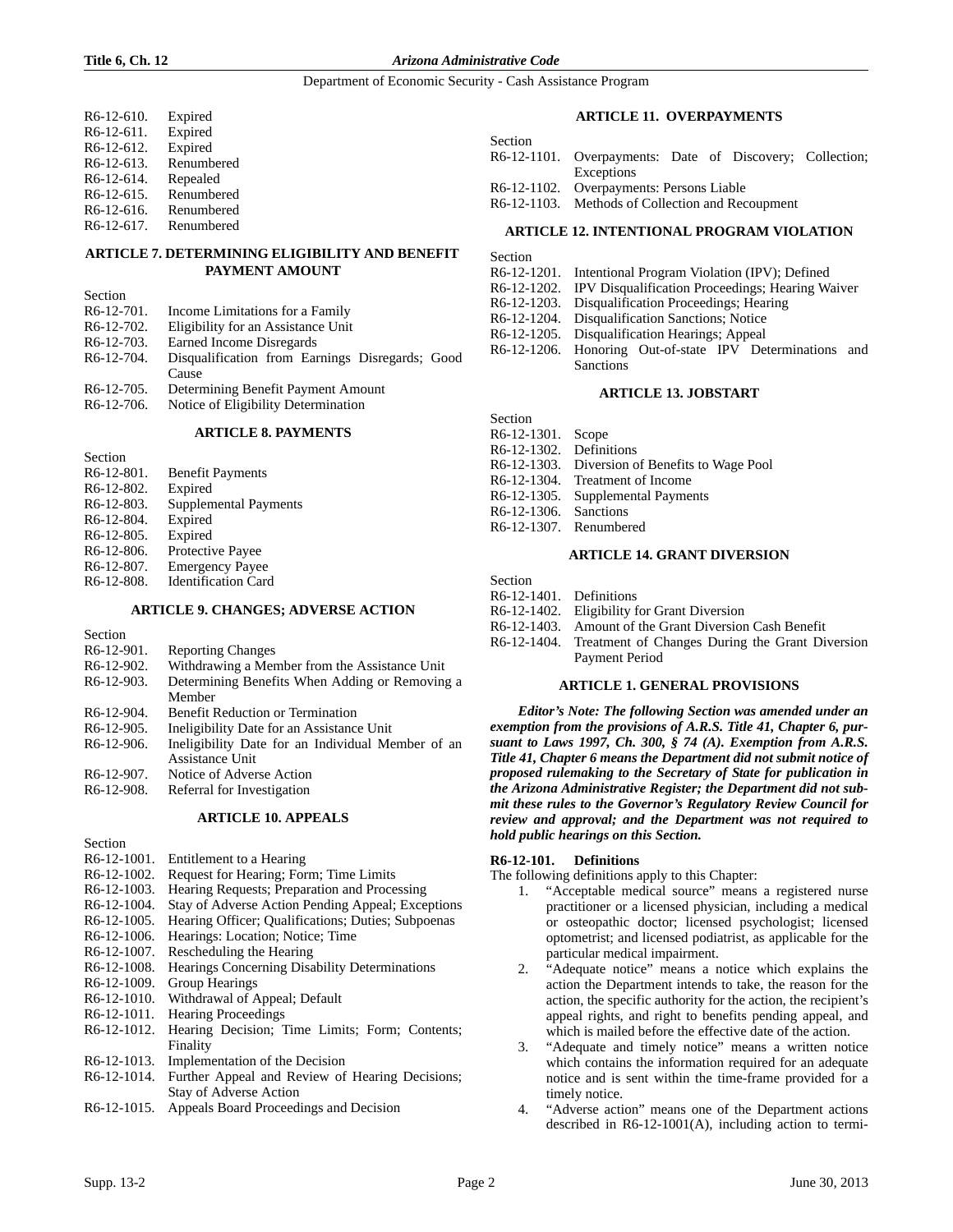nate or reduce a benefit or assistance grant, or change the manner or form in which benefits are paid.

- 5. "AHCCCS" or "Arizona Health Care Cost Containment System" means a system established pursuant to A.R.S. § 36-2901 et seq. which consists of contracts with providers for the provision of hospitalization and medical care coverage to members.
- "AHCCCSA" or "The Arizona Health Care Cost Containment System Administration" means the Arizona state government agency which administers the AHC-CCS program.
- 7. "Appellant" means an applicant or recipient of assistance who is appealing an adverse action by the Department.
- 8. "Applicant" means a person who has directly, or through an authorized representative or responsible person, filed an application for CA with the Department.
- 9. "Assistance unit" means those members of a needy family, or a child only case, that meet the non-financial eligibility criteria for Cash Assistance and whose needs, income, resources, and other circumstances are considered as a whole to determine a Cash Assistance benefit amount.
- 10. "Available income" means income that is actually available to the family or the assistance unit, and income in which the family or the assistance unit has a legal interest in a liquidated sum and has the legal ability to make such sum available for support and maintenance. When an assistance unit includes a dependent child who resides with a parent or a minor sibling, the Department shall consider the income of the parent and minor sibling as available income to the assistance unit.
- 11. "Available resources" means resources that are actually available to the assistance unit, and resources in which the assistance unit has a legal interest. Resources include a liquidated sum in which the assistance unit has the legal ability to make such sum available for support and maintenance. When an assistance unit includes a dependent child who resides with a parent or a minor sibling, the Department shall consider the resources of the parent and minor sibling as available resources to the assistance unit.
- 12. "Benefit month" means the calendar month for which benefits are paid based upon the assistance unit's projected income and anticipated circumstances for that same month.
- 13. "Benefit" or "cash benefit" means a monetary amount that the Department pays to an assistance unit for a particular benefit month.
- 14. "Bona fide funeral agreement" means a prepaid plan that specifically covers only funeral-related expenses as evidenced by a written contract.
- 15. "Burial plot" means a space reserved in a cemetery, crypt, vault, or mausoleum for the remains of a deceased person.
- 16. "CA" means Cash Assistance, a program administered by the Department that provides assistance to needy families with dependent children and to child only cases under 42 U.S.C. 601 et seq.
- 17. "Calendar quarter" means one of the four consecutive three-month periods of a calendar year beginning with either January 1, April 1, July 1, or October 1.
- 18. "Calendar year" means a period of 12 consecutive months beginning with January 1 and ending with December 31.
- 19. "Caretaker relative" means a parent or a non-parent relative (Non-parent Caretaker Relative or NPCR), whether related by blood or adoption, who maintains a family set-

ting for a dependent child and who exercises responsibility for the day-to-day physical care, guidance, and support of that child.

- 20. *"Child only case" means a case in which the eligible dependent child is in the legal custody of the Department and placed in foster care as defined in A.R.S. § 8-501, with an unrelated adult, or a nonparent relative who is not receiving Cash Assistance.* A.R.S. § 46-101(7).
- 21. "Child welfare agency" means any agency or institution as defined at A.R.S. § 8-501(A)(1).
- 22. "Collateral contact" means an individual, agency, or organization the Department contacts to confirm information provided by the applicant or recipient.
- 23. "Countable income" means income from every source minus income excluded under R6-12-503.
- 24. "Countable payment" means a cash benefit paid to or for an assistance unit in the Arizona CA program on or after October 1, 2002, but does not include cash benefits that are not countable toward the 36-month time limit under R6-12-318(E).
- 25. "Crime" means any unlawful act against a head of household, the spouse of the head of household, or any member of an assistance unit that creates a hardship.
- 26. "Current federal poverty level" means the federal Department of Health and Human Services poverty guidelines published annually in the *Federal Register.*
- 27. "Day" means a calendar day unless otherwise specified.
- 28. "Department" means the Arizona Department of Economic Security.
- 29. "Dependent child" means a child as defined at A.R.S. § 46-101(8).
- 30. "Disregards" means those income deductions that the Department applies to the family's or the assistance unit's gross earned income to determine eligibility and benefit amount.
- 31. "District Medical Consultant" means a licensed physician whom the Department employs to review medical records for the purpose of determining physical or mental incapacity.
- 32. "Earned income" means any monetary gain to the family or the assistance unit as defined in 45 CFR  $233.20(a)(6)(iii)$  through (viii) (October 1994) which is incorporated by reference and on file with the Office of the Secretary of State and not including any later amendments or editions, and in Article 5 of this Chapter.
- 33. "Eligibility determination date" means the date the Department makes the decision described in R6-12-706 and issues the eligibility decision notice.
- 34. "Encumbrance" means a legal debt.
- 35. "Equity value" means fair market value minus encumbrances.
- 36. "FAA" or "Family Assistance Administration" means the administration within the Department's Division of Benefits and Medical Eligibility with responsibility for providing financial and food stamp assistance to eligible persons and determining medical eligibility.
- 37. "Fair consideration" means an amount which reasonably represents the fair market value of transferred property.
- 38. "Fair market value" means the value at which property would change hands between a willing buyer and a willing seller, neither being under any compulsion to buy or sell, and both having reasonable knowledge of the relevant facts.
- 39. "Family" means the following individuals living in the same home with:
	- a. A head of household caretaker relative: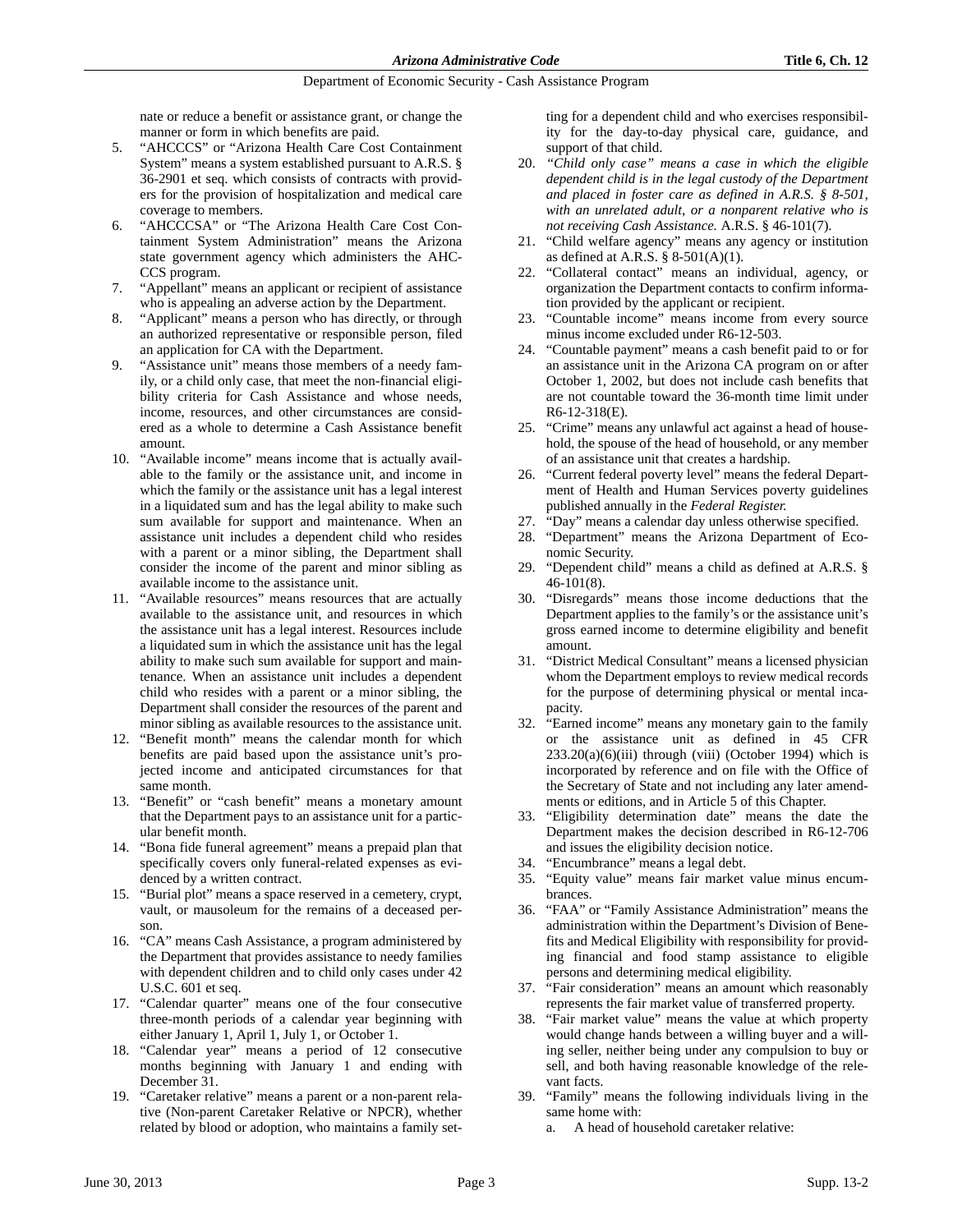# **Title 6, Ch. 12** *Arizona Administrative Code*

# Department of Economic Security - Cash Assistance Program

- i. A dependent child,
- ii. Parent or parents of the dependent child,
- iii. Spouse of the parent or parents of the dependent child,
- iv. The head of household caretaker relative,
- v. The spouse of the head of household caretaker relative,
- vi. Minor siblings of the dependent child,
- vii. Minor children of the head of household caretaker relative, and
- viii. Minor children of the spouse of the head of household caretaker relative, or
- b. A minor parent requesting CA under R6-12-608:
	- i. The minor parent or parents,
	- ii. The minor parent's child,
	- iii. The minor parent's adult caretaker relative,
	- iv. The spouse of the minor parent's adult caretaker relative,
	- v. Minor parent's minor siblings or step-siblings,
	- vi. Minor children of the adult caretaker relative, and
	- vii. Minor children of the spouse of adult caretaker relative.
- 40. "Foster care maintenance payment" means a monetary amount which the Department pays to a foster parent for the expenses of a child in foster care.
- 41. "Foster child" means a child placed in a foster home or a child welfare agency.
- 42. "Gross Income" means countable income available to a family and an assistance unit for the purpose of computing the net income amount that is used to determine the income eligibility of a family and the cash benefit amount for an assistance unit.
- 43. "Hardship" means a situation that causes suffering or distress through the deprivation or loss of basic needs. The hardship must prevent an adult assistance unit member, the caretaker relative head of household, the spouse of the caretaker relative head of household, or the minor parent head of household from working or engaging in work activities to a degree that such person is prevented from financially supporting the eligible dependent child in the assistance unit, independent of CA.
- 44. *"Head of household" means a dependent child's parent or the spouse of the parent, or the dependent child's nonparent relative or spouse of the nonparent relative, who receives Cash Assistance for him (or her)self and on behalf of the dependent child or only on behalf of the dependent child.* A.R.S. § 46-101(13).
- 45. "Homebound" means a person who is confined to the home because of physical or mental incapacity.
- 46. "Homeless" means all assistance unit members meet either of the following criteria:
	- a. They do not have a fixed or regular nighttime residence.
	- b. They have as their primary nighttime residence one of the following:
		- i. A supervised shelter designed to provide temporary shelter to homeless persons;
		- ii. A half-way house or similar institution that provides temporary residence;
		- iii. A rent-free accommodation in the residence of another person for not more than 90 days; or
		- iv. A place not designed, or ordinarily used, for sleeping. This includes the following:
			- (1) Car,
			- (2) Bus station,
- (3) Hallway,
- (4) Park, or
- (5) Sidewalk.
- 47. "Homestead property" means a home owned and occupied by an applicant or recipient, or which is co-owned and occupied by a separated or divorced spouse of an applicant or recipient.
- 48. "Income" means earned and unearned income available to a family or an assistance unit.
- 49. "JOBS" or "Job Opportunities and Basic Skills Training Program" means the program authorized by 42 U.S.C. 681 - 687 and A.R.S. § 46-299, which assists CA recipients to prepare for, obtain, and retain employment.
- 50. "Job Corps" means the program authorized by 29 U.S.C. 1691 et seq. which provides education, training, intensive counseling, and related assistance to economically disadvantaged young men and women.
- 51. "JTPA" or "Job Training Partnership Act" means the program authorized by 29 U.S.C. 1501 et seq. which prepares youth and unskilled adults for entry into the labor force and affords special job training.
- 52. "Lawful Permanent Resident" means a noncitizen who has been granted authorization by the United States Citizen and Immigration Service to live and work in the United States on a permanent basis.
- 53. "Liquid asset" means cash or another financial instrument which is readily convertible to cash.
- 54. "Local office" means a FAA office which is designated as the office in which CA applications and other documents are filed with the Department and in which eligibility and benefit amounts are determined.
- 55. "Lump sum income" means a single payment of earned or unearned income, such as retroactive monthly benefits, non-recurring pay adjustments or bonuses, inheritances, lottery winnings, or personal injury and workers' compensation awards.
- 56. "Mailing date," when used in reference to a document sent first class, postage prepaid, through the United States mail, means the date:
	- a. Shown on the postmark;
	- b. Shown on the postage meter mark of the envelope, if there is no postmark; or
	- c. Entered on the document as the date of its completion, if there is no legible postmark or postage meter mark.
- 57. "Need standard" means the money value the state assigns to the basic and special needs deemed essential for an assistance unit.
- 58. "Needy family" means the same as A.R.S. § 46-101(16).
- 59. "Net income" means gross income, minus the monthly earned income disregards under R6-12-703. Net income is used to determine the income eligibility of a family and a cash benefit amount for an assistance unit.
- 60. *"Non-parent relative" means a dependent child's grandfather, grandmother, brother, sister, stepfather, stepmother, stepbrother, stepsister, uncle, aunt, niece, nephew, or cousin and includes a permanent guardian who is appointed pursuant to A.R.S. § 8-872.* A.R.S. § 46- 101(17).
- 61. "Noncitizen" means a person who is not a United States citizen.
- 62. "Noncitizen sponsor," which is sometimes referred to as a "sponsor," means an organization which, or a person who, has executed an affidavit of support or similar agreement on behalf of an noncitizen who is not the child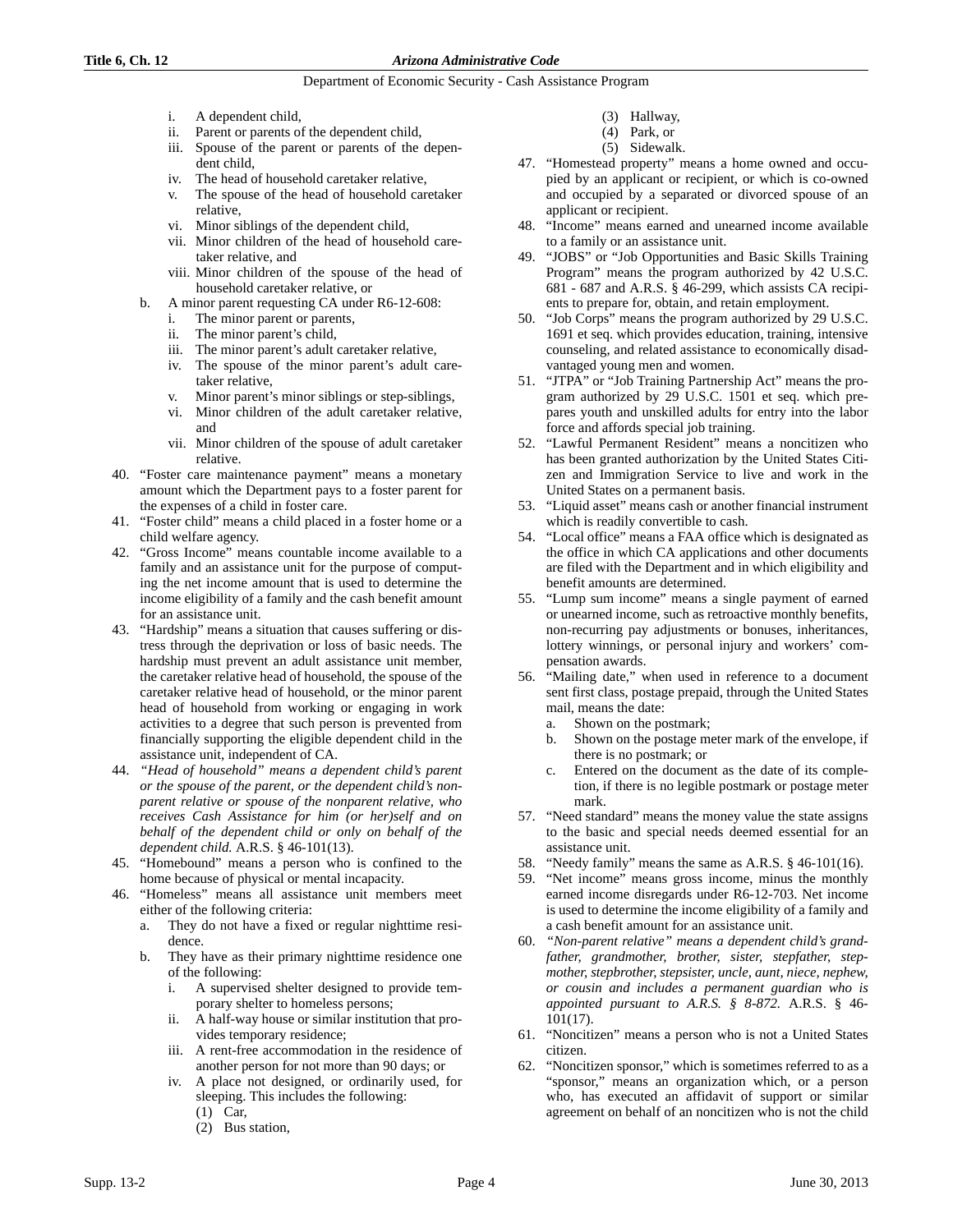or spouse of the sponsor, as a condition of the noncitizen's entry into the United States.

- 63. "Notice date" means the date which appears as the official date of issuance on a document or official written notice the Department sends or gives to an applicant or recipient.
- 64. "OSI" or "Office of Special Investigations" means the Department office to which FAA refers cases for investigation of certain eligibility information, investigation and preparation of fraud charges, coordination and cooperation with law enforcement agencies, and other similar functions.
- 65. "Overpayment" means a financial assistance payment received by or for an assistance unit for a benefit month and which exceeds the amount to which the unit was lawfully entitled.
- 66. "Parent" means the lawful mother or father of a dependent child and includes only a birth or adoptive parent and excludes a stepparent.
- 67. "Participating in a strike" means engaging in any activity as defined at 29 U.S.C. 142(2), as amended through June 23, 1947, which is incorporated by reference and on file with the Office of the Secretary of State and not including any later amendments or editions.
- 68. "Party" means the Department and the applicant or recipient.
- 69. "Payment standard" means the amount of money from which net income is subtracted to calculate the monthly benefit amount.
- 70. "Physical or mental incapacity" means a physical or mental impairment which substantially precludes a parent from providing for the support or care of the parent's child.
- 71. "PI" means the Primary Informant, who is the individual who signs the Application for Assistance; in TPEP assistance units the PI is the PWEP.
- 72. "PRA" means the Personal Responsibility Agreement, which is a document listing the obligations of a household that applies for and receives CA.
- 73. "Projected income" means an estimate of income that a family or an assistance unit reasonably expects to receive in a specific month, the actual amount of which is unknown but which is estimated from available and reliable information.
- 74. "Prospective eligibility" means an eligibility determination for a benefit month based on income and other circumstances as they actually exist, and are anticipated to exist, in that same month.
- 75. "Putative father" means a male person whom a birth mother has named as father of her child, but whose paternity has not been established as a matter of law.
- 76. "Prospective budgeting" means the computation of a benefit amount for a particular benefit month based on the Department's projected income and circumstances as they actually exist and are anticipated to exist for that same month.
- 77. "PRWORA" means the federal Personal Responsibility and Work Opportunity Reconciliation Act of 1996 (Public Law 104-193).
- 78. "PWEP" or "Primary wage earning parent" means the parent in a two-parent family who earned the greater amount of income in the 24-month period immediately preceding the month in which an application for benefits is filed.
- 79. "Request for hearing" means a clear written expression by an applicant or recipient, or such person's representa-

tive, indicating a desire to present the case or issue to a higher authority.

- 80. "Resources" means real and personal property available to an assistance unit.
- 81. "Review" means a review of all factors affecting an assistance unit's eligibility and benefit amount.
- 82. "Spendthrift restriction" means a legal restriction on the use of a resource which prevents a payee or beneficiary from alienating the resource.
- 83. "Sponsored noncitizen means a noncitizen whose entry into the United States was sponsored by a person who, or an organization which, executed an affidavit of support or similar agreement on behalf of the noncitizen alien, who is not a child or spouse of the sponsor.
- 84. "Student" means a person who is attending a school, college, or university, or who is enrolled in a course of vocational or technical training designed to prepare the trainee for gainful employment, and includes a participant in Job Corps.
- 85. "Suitable work" means work in a recognized occupation for which a person is reasonably qualified.
- 86. "Support" means child support, alimony, spousal maintenance, or medical support.
- 87. "Supportive Services unit" means an assistance unit which is eligible for all benefits, except a monthly cash amount, that a CA assistance unit receives.
- 88. "SVES" means the State Verification and Exchange System which is a system through which the Department exchanges income and benefit information with the Internal Revenue Service, Social Security Administration, State Wage, and Unemployment Insurance Benefit data files.
- 89. "TANF" means Temporary Assistance for Needy Families, which is a program administered by the Department to provide assistance to needy families with dependent children and child only cases under 42 U.S.C. 601 et seq.
- 90. "Timely notice" means a notice which the Department mails at least 10 days before the date on which the action described in the notice will occur or take effect or, in circumstances of probable fraud, at least five calendar days in advance of the date such action is effective.
- 91. "Title IV-A of the Social Security Act" means 42 U.S.C. 601 - 617, the statutes establishing the CA program.
- 92. "Title IV-E of the Social Security Act" means 42 U.S.C. 670 - 679, the statutes establishing the foster care and adoption assistance programs.
- 93. "TPEP" or "Two-parent Employment Program" means the CA program that provides assistance for dependent children residing in a needy family who are deprived of parental support because the primary wage-earning parent is unemployed.
- 94. "Underpayment" means a monthly benefit payment which is less than the amount for which the assistance unit is eligible, or the failure to issue a benefit payment when such payment should have been issued.
- 95. "Vendor payment" means a payment that a person or organization who is not a member of the family or the assistance unit makes to a third-party vendor to cover family or assistance unit expenses.
- 96. "Violence" means battery or extreme cruelty inflicted on a head of household or any member of an assistance unit. Battery or extreme cruelty includes any of the following:
	- a. Physical acts that threatened or resulted in physical injury:
	- b. Threats of, or attempts at, physical or sexual abuse;
	- c. Sexual activity involving a child;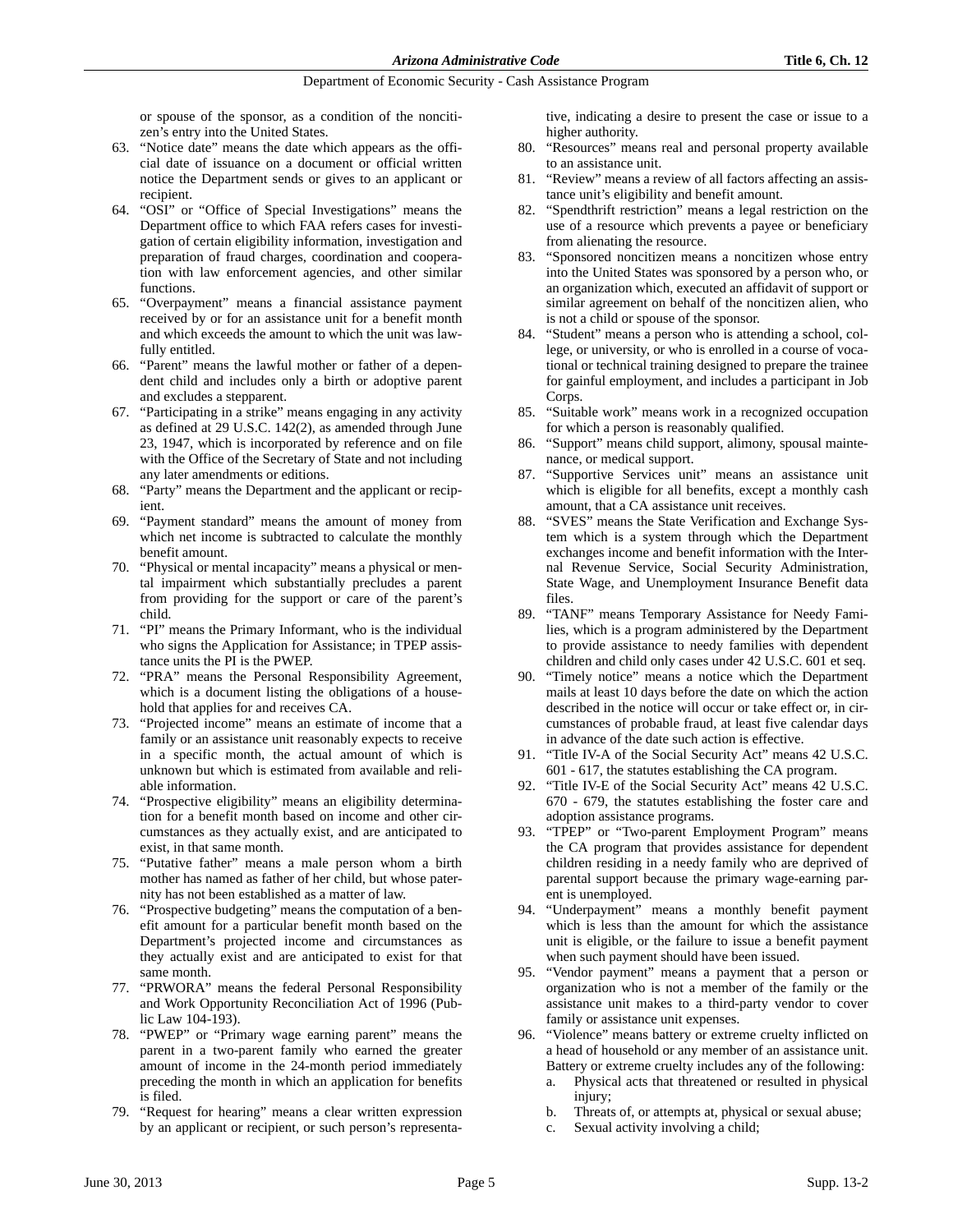- d. Being forced as the caretaker of a child to engage in non-consensual sexual acts or activities;
- e. Mental or emotional abuse; and
- f. Neglect or deprivation of basic necessities such as food or medical care.
- 97. "Voluntary Quit/Reduction in Work Effort" is an action to willingly quit a job or reduce work effort without good cause.
- 98. "Warrant" means a payment instrument drawn on the Arizona State Treasury authorizing payment of a particular sum of money to an CA recipient.

### **Historical Note**

Adopted effective November 9, 1995 (Supp. 95-4). Amended effective July 31, 1997, under an exemption from the provisions of A.R.S. Title 41, Chapter 6 (Supp.

97-3). Amended by exempt rulemaking at 16 A.A.R. 1141, effective July 1, 2010 (Supp. 10-2).

*Editor's Note: The following Section was amended under an exemption from the provisions of A.R.S. Title 41, Chapter 6, pursuant to Laws 1997, Ch. 300, § 74 (A). Exemption from A.R.S. Title 41, Chapter 6 means the Department did not submit notice of proposed rulemaking to the Secretary of State for publication in the Arizona Administrative Register; the Department did not submit these rules to the Governor's Regulatory Review Council for review and approval; and the Department was not required to hold public hearings on this Section.* 

# **R6-12-102. Confidentiality**

- **A.** Personally identifiable information.
	- 1. All personally identifiable information concerning an applicant, recipient, or member of a family in the possession of the Department is confidential and not subject to public inspection, except as otherwise specified in A.R.S. § 41-1959 and this Section.
	- 2. Personally identifiable information includes:
		- a. Name, address, and telephone number;
		- b. Social Security number and date of birth;
		- c. Unique identifying numbers such as a driver's license number;
		- d. Photographs;
		- e. Information related to social and economic conditions or circumstances;
		- f. Medical data, including diagnosis and past history of disease or disability; and
		- g. Any other information which is reasonably likely to permit another person to readily identify the subject of the information.
- **B.** Release of information to applicants and recipients.
	- 1. An applicant or recipient may review the contents of his or her own eligibility file at any time during the Department's regular business hours, provided that a Department employee is present during the review.
	- 2. A dependent child may review a case file in which the child is included as a recipient, only with the written permission of the child's parent, or legal guardian or custodian.
	- The Department may withhold medical information which, if released, may cause physical or mental harm to the person requesting the information, until the Department contacts the person's physician and obtains an opinion that the Department can safely release the information.
- **C.** Release of information to authorized persons and representatives. An applicant or recipient may permit the release of information from the applicant or recipient's eligibility file to

another person or representative by executing a release form containing the following information:

- 1. The specific information the Department is authorized to release;
- 2. The name of the person to whom the Department may release information;
- 3. The duration of the release, if limited; and
- Signature and date.
- **D.** Release to persons and agencies for official purposes.
	- 1. An official purpose is one directly related to the administration of a public assistance program and includes:
		- a. Establishing eligibility;
		- b. Determining the amount of an assistance grant;
		- c. Providing services to applicants and recipients, including child support enforcement services;
		- d. Investigating or prosecuting civil or criminal proceedings related to an assistance program; and
		- e. Evaluating, analyzing, overseeing, and auditing program operations.
	- 2. The Department may release confidential information to the following persons and agencies to the extent required for official purposes:
		- a. Department employees;
		- b. Employees of the Social Security Administration;
		- c. Public assistance agencies of any other state;
		- d. Persons connected with the administration of child support enforcement activities;
		- e. Arizona Attorney General's Office;
		- f. Persons connected with the administration of federal or federally assisted programs which provide assistance, in cash or in-kind, or services directly to individuals on the basis of need;
		- g. Government auditors when the audits are conducted in connection with the administration of any assistance program by a governmental entity which is authorized by law to conduct such audits;
		- h. AHCCCSA, for eligibility purposes;
		- i. Law enforcement officials for an investigation, prosecution, or civil or criminal proceedings conducted by or on behalf of the Department or a federal public assistance agency in connection with the administration of a public assistance program; and
		- j. The Internal Revenue Service for the purpose of identifying improperly claimed tax exemptions by the absent parent of a child supported by CA.

# **Historical Note**

Adopted effective November 9, 1995 (Supp. 95-4). Amended effective July 31, 1997, under an exemption from the provisions of A.R.S. Title 41, Chapter 6 (Supp. 97-3). Amended by exempt rulemaking at 16 A.A.R. 1141, effective July 1, 2010 (Supp. 10-2).

# **R6-12-103. Case Record**

- **A.** The Department shall maintain a case record for every applicant for or recipient of assistance.
- **B.** Except as otherwise provided in subsections (C) and (D) below, the Department shall retain the case record for a period of 3 years after the last date on which the applicant received an adverse determination of eligibility or the recipient last received a benefit payment.
- **C.** The Department shall retain a case record which contains an unpaid overpayment until:
	- 1. The overpayment is paid in full, or
	- 2. The assistance unit is no longer obligated to repay the overpayment.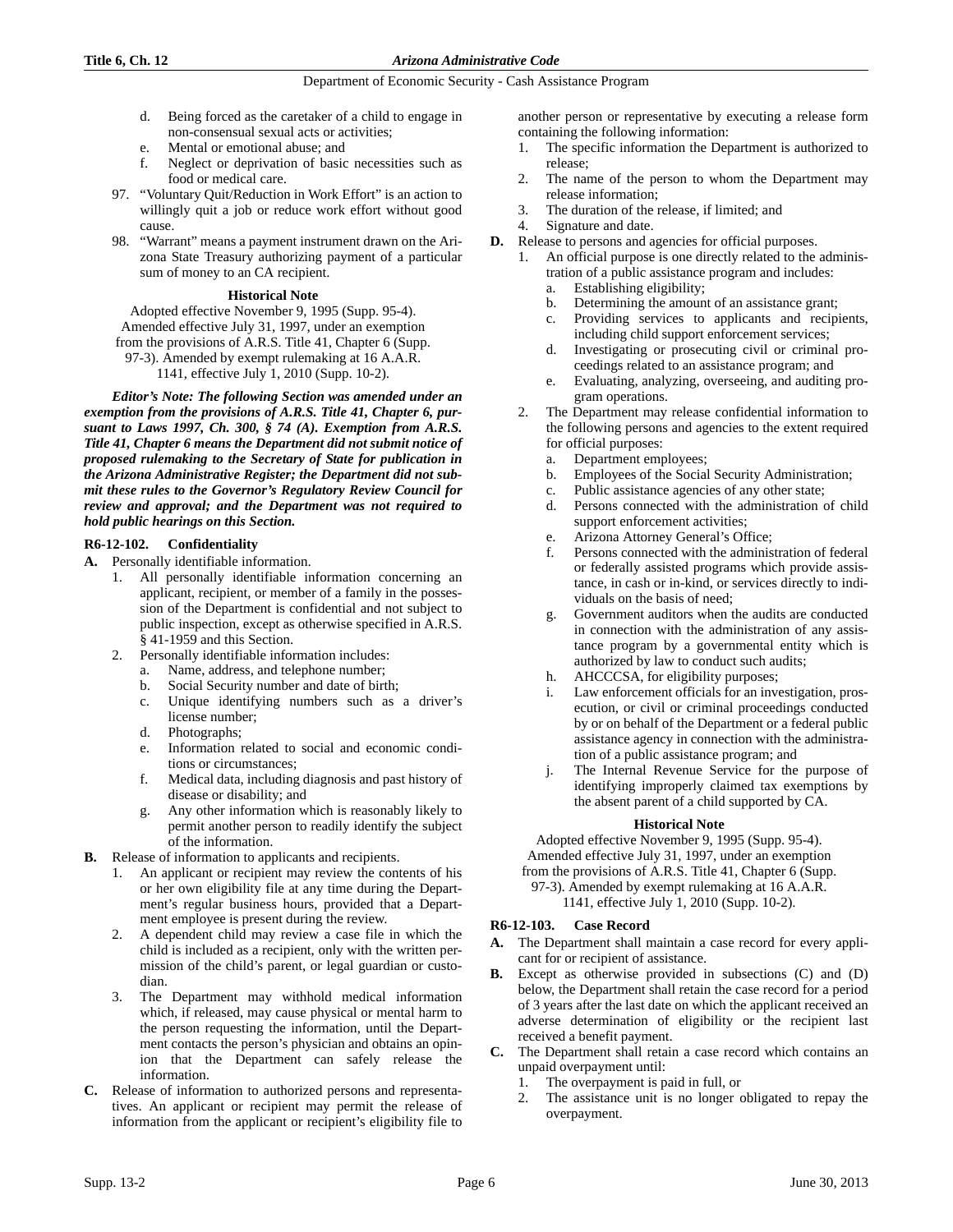- **D.** The Department shall retain a case record which includes a person determined to have committed an intentional program violation pursuant to Article 12 until:
	- 1. The overpayment is paid in full, and
	- 2. The disqualification sanction is satisfied.
- **E.** The case record shall contain all documentation collected or prepared by the Department in evaluating and determining eligibility and benefit amount.

### **Historical Note**

Adopted effective November 9, 1995 (Supp. 95-4).

*Editor's Note: The following Section was amended under an exemption from the provisions of A.R.S. Title 41, Chapter 6, pursuant to Laws 1997, Ch. 300, § 74 (A). Exemption from A.R.S. Title 41, Chapter 6 means the Department did not submit notice of proposed rulemaking to the Secretary of State for publication in the Arizona Administrative Register; the Department did not submit these rules to the Governor's Regulatory Review Council for review and approval; and the Department was not required to hold public hearings on this Section.* 

# **R6-12-104. Manuals**

Each FAA office shall maintain and keep available for public inspection and copying during regular business hours, a copy of the CA program manual.

# **Historical Note**

Adopted effective November 9, 1995 (Supp. 95-4). Amended effective July 31, 1997, under an exemption from the provisions of A.R.S. Title 41, Chapter 6 (Supp. 97-3).

*Editor's Note: The following Section was amended under an exemption from the provisions of A.R.S. Title 41, Chapter 6, pursuant to Laws 1997, Ch. 300, § 74 (A). Exemption from A.R.S. Title 41, Chapter 6 means the Department did not submit notice of proposed rulemaking to the Secretary of State for publication in the Arizona Administrative Register; the Department did not submit these rules to the Governor's Regulatory Review Council for review and approval; and the Department was not required to hold public hearings on this Section.* 

# **R6-12-105. Repealed**

#### **Historical Note**

Adopted effective November 9, 1995 (Supp. 95-4). Amended effective July 31, 1997, under an exemption from the provisions of A.R.S. Title 41, Chapter 6 (Supp. 97-3). Section repealed by final rulemaking at 16 A.A.R. 815, effective April 22, 2010 (Supp. 10-2).

# **ARTICLE 2. APPLICATION PROCESS AND PROCEDURES**

*Editor's Note: The following Section was amended under an exemption from the provisions of A.R.S. Title 41, Chapter 6, pursuant to Laws 1997, Ch. 300, § 74 (A). Exemption from A.R.S. Title 41, Chapter 6 means the Department did not submit notice of proposed rulemaking to the Secretary of State for publication in the Arizona Administrative Register; the Department did not submit these rules to the Governor's Regulatory Review Council for review and approval; and the Department was not required to hold public hearings on this Section.* 

# **R6-12-201. Application**

- **A.** Any person may apply for CA by filing, either in person or by mail, a Department-approved application form with any FAA office.
- **B.** The application file date is the date any FAA office receives an identifiable application. An identifiable application is 1 which contains, at a minimum, the following information:
- 1. The legible name and address of the person requesting assistance; and
- 2. The signature, under penalty of perjury, of the applicant or the applicant's authorized representative, or, if the applicant is incompetent or incapacitated, someone legally authorized to act on behalf of the applicant.
- **C.** In addition to the identifiable information described in subsection (B), a completed application shall contain:
	- The names of all persons living in the applicant's dwelling and the relationship of such persons to the applicant,
	- 2. A request to receive cash benefits which complies with the requirements of R6-12-202, and
	- 3. All other financial and non-financial eligibility information requested on the application form.
- **D.** An application for CA is automatically treated as an application for AHCCCS medical benefits.

#### **Historical Note**

Adopted effective November 9, 1995 (Supp. 95-4). Amended effective July 31, 1997, under an exemption from the provisions of A.R.S. Title 41, Chapter 6 (Supp. 97-3).

*Editor's Note: The following Section was amended under an exemption from the provisions of A.R.S. Title 41, Chapter 6, pursuant to Laws 1997, Ch. 300, § 74 (A). Exemption from A.R.S. Title 41, Chapter 6 means the Department did not submit notice of proposed rulemaking to the Secretary of State for publication in the Arizona Administrative Register; the Department did not submit these rules to the Governor's Regulatory Review Council for review and approval; and the Department was not required to hold public hearings on this Section.* 

# **R6-12-202. Request for Benefits; Composition of the Assistance Unit**

- **A.** An applicant may receive CA for any eligible dependent child, and the parents, siblings, and nonparent relatives of the eligible dependent child residing in the applicant's home who meet the CA financial and nonfinancial eligibility criteria.
- **B.** A parent or sibling in a family with an eligible dependent child:
	- 1. Shall be part of the assistance unit with the dependent child when the parent or sibling:
		- a. Requests CA, and
		- b. Meets all nonfinancial CA eligibility criteria, or
	- 2. Shall not be part of the assistance unit if the parent or sibling does not meet the requirements of subsection (B)(1), but the Department shall consider their income and resources available to the assistance unit for the purpose of determining the amount of the cash benefit.
- **C.** An applicant who is the non-parent caretaker relative (NPCR) of a dependent child and who meets the requirements of R6- 12-306(A)(4) may also ask to be included in the cash benefit.
- **D.** When one NPCR cares for step-siblings or children who lack any sibling relationship, the NPCR and the children shall be included in the same cash benefit.
- **E.** Notwithstanding any other provision of this Chapter, no person shall receive CA in more than one assistance unit in Arizona in any calendar month.
- **F.** If a person is required to be included in more than one assistance unit, the Department shall consolidate the assistance units.

# **Historical Note**

Adopted effective November 9, 1995 (Supp. 95-4). Amended effective July 31, 1997, under an exemption from the provisions of A.R.S. Title 41, Chapter 6 (Supp.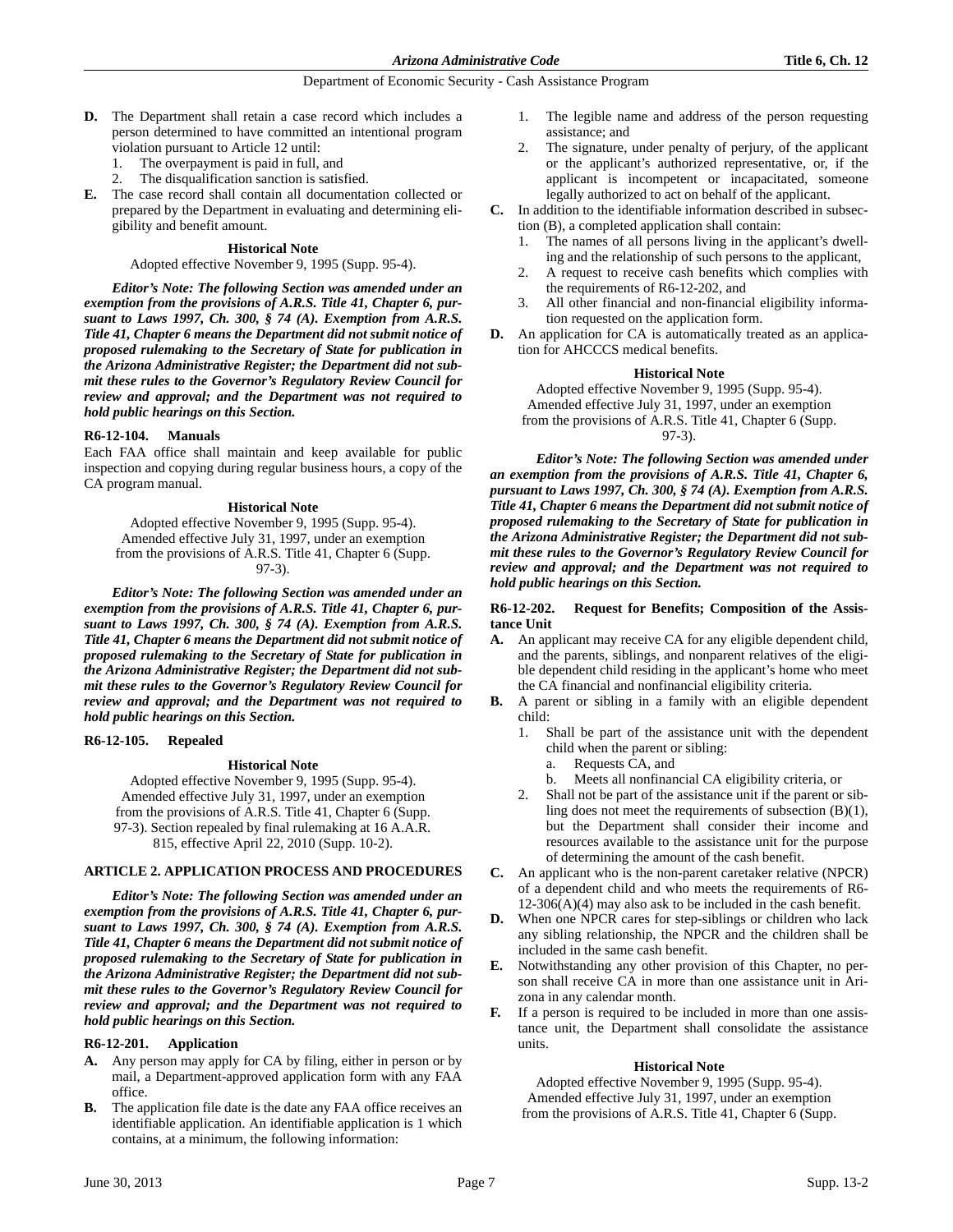97-3). Amended by exempt rulemaking at 16 A.A.R. 1141, effective July 1, 2010 (Supp. 10-2).

*Editor's Note: The following Section was amended under an exemption from the provisions of A.R.S. Title 41, Chapter 6, pursuant to Laws 1997, Ch. 300, § 74 (A). Exemption from A.R.S. Title 41, Chapter 6 means the Department did not submit notice of proposed rulemaking to the Secretary of State for publication in the Arizona Administrative Register; the Department did not submit these rules to the Governor's Regulatory Review Council for review and approval; and the Department was not required to hold public hearings on this Section.* 

# **R6-12-203. Initial Eligibility Interview**

- **A.** Upon receipt of an identifiable application, the Department shall schedule an initial eligibility interview for the applicant at a location which assures a reasonable amount of privacy. Upon request, the Department shall conduct the interview at the residence of a person who is homebound.
- **B.** The applicant shall attend the interview. A person of the applicant's choosing may also attend the interview.
- **C.** During the interview, a Department representative shall:
	- 1. Assist the applicant in completing the application form;
	- 2. Witness the signature of the applicant or the applicant's authorized representative;
	- 3. Discuss how the applicant and the other assistance unit members previously met their needs, and why they now need financial assistance;
	- 4. Provide the applicant with written information explaining:
		- a. The terms, conditions, and obligations of the CA program, including the requirement that the applicant obtain and provide a Social Security number to the Department;
		- b. Any additional verification information as prescribed in R6-12-205(A) which the applicant must provide for the Department to conclude the eligibility evaluation;
		- c. The Department's practice of exchanging eligibility and income information through the State Verification and Exchange System (SVES);
		- d. The coverage and scope of the CA program, and related services which may be available to the applicant, including child care benefits;
		- e. The applicant's rights, including the right to appeal adverse action;
		- f. The AHCCCS enrollment process;
		- The requirement to report all changes within 10 calendar days from the date the change becomes known;
		- h. The family planning services available through AHCCCS health plans;
	- 5. Review the penalties for perjury and fraud, as printed on the application;
	- 6. Explain to the applicant:
		- a. Who shall be included in the family for the purpose of determining whether the assistance unit resides in a needy family,
		- b. Which family members may be included in the assistance unit,
		- c. Which family member's income and resources shall be considered available to the assistance unit, and
		- d. Which family member the applicant may include as an optional member of the assistance unit.
	- 7. Review any verification information already provided;
	- 8. Explain the applicant's duties to:
- a. Cooperate with the Division of Child Support Enforcement (DCSE) in establishing paternity and enforcing support obligations, unless the applicant can show good cause for not doing so;
- b. Transmit to the Department any support payments the applicant receives after the date the applicant is approved to receive CA; and
- c. Participate in the Job Opportunities and Basic Skills Training (JOBS) program, unless the applicant or recipient is determined to be exempt from such participation;
- 9. Photograph the applicant for identification purposes;
- 10. Review all ongoing reporting requirements, and the potential sanctions for failure to make timely reports, including loss of disregards; and
- 11. Inform the applicant of the opportunity to set aside funds in an individual development account as prescribed in R6-12-404 for educational or training purposes.
- **D.** When the applicant misses a scheduled appointment for an interview, the Department shall schedule a second interview for later that same day, or for another day, only if the applicant so requests before close of business on the day of the missed appointment.
- **E.** The Department shall deny the application when the applicant fails to request a second appointment as provided in subsection (D) or when the applicant misses a second scheduled appointment.

# **Historical Note**

Adopted effective November 9, 1995 (Supp. 95-4). Amended effective July 31, 1997, under an exemption from the provisions of A.R.S. Title 41, Chapter 6 (Supp. 97-3). Amended by exempt rulemaking at 16 A.A.R. 1141, effective July 1, 2010 (Supp. 10-2).

*Editor's Note: The following Section was amended under an exemption from the provisions of A.R.S. Title 41, Chapter 6, pursuant to Laws 1997, Ch. 300, § 74 (A). Exemption from A.R.S. Title 41, Chapter 6 means the Department did not submit notice of proposed rulemaking to the Secretary of State for publication in the Arizona Administrative Register; the Department did not submit these rules to the Governor's Regulatory Review Council for review and approval; and the Department was not required to hold public hearings on this Section.* 

# **R6-12-204. Disability Determination**

- **A.** When an assistance unit is requesting CA due to the mental or physical incapacity of a parent, as provided in R6-12-310(G), the Department shall verify the existence of the disability.
- **B.** The assistance unit shall demonstrate incapacity of a parent by providing a medical statement from a licensed physician. The statement shall include:
	- 1. A diagnosis of the person,
	- 2. A finding that the person has a physical or mental condition which prevents the person from working, and
	- 3. An opinion concerning the duration of unemployability or a date for re-evaluation of unemployability.
- **C.** The local FAA office shall find disability, without further medical verification, when the applicant provides evidence that:
	- The Social Security Administration (SSA) has determined that the person is eligible for Retirement, Survivors, Disability Insurance (RSDI) benefits due to blindness or disability;
	- 2. The SSA has determined that the person is eligible for Supplemental Security Income (SSI) due to blindness or disability;
	- 3. The Veteran's Administration has determined that the person has at least a 100% disability;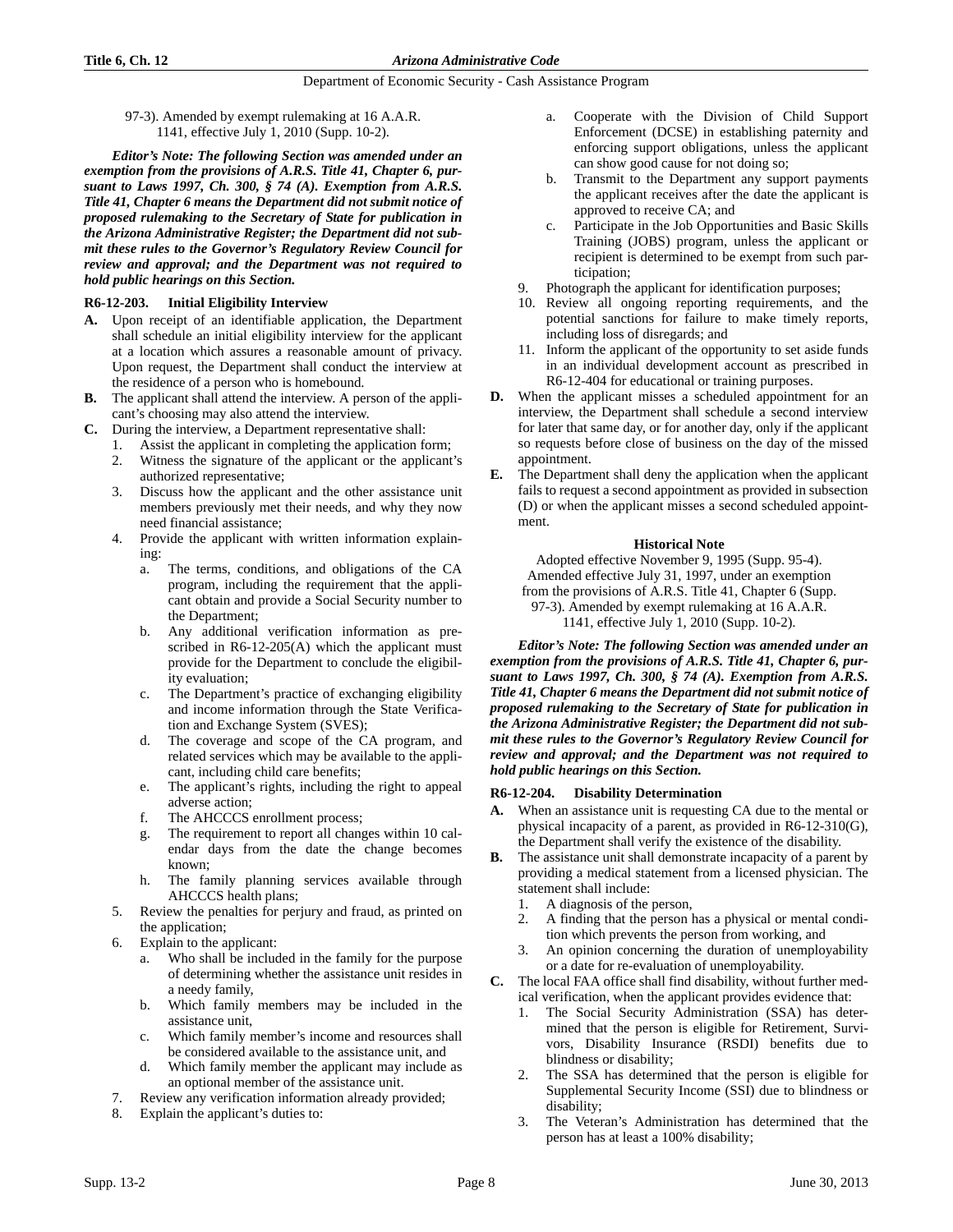- 4. The person's physician has released the person from the hospital and imposed work restrictions for a specified recuperation period;
- 5. The person's employer or physician has required the person to terminate employment due to the onset of a disability and the physician has specified a recuperation period;
- 6. The person's physician has determined that the person is capable of employment only in a sheltered workshop, for a specified period of time, and the person is so employed; or
- 7. A prior certification of disability is in the person's case record and is still valid to cover the period in which assistance is requested and will be received.
- **D.** The District Medical Consultant shall determine incapacity for all persons not covered under subsections (B) or (C).

#### **Historical Note**

Adopted effective November 9, 1995 (Supp. 95-4). Amended effective July 31, 1997, under an exemption from the provisions of A.R.S. Title 41, Chapter 6 (Supp. 97-3).

*Editor's Note: The following Section was amended under an exemption from the provisions of A.R.S. Title 41, Chapter 6, pursuant to Laws 1997, Ch. 300, § 74 (A). Exemption from A.R.S. Title 41, Chapter 6 means the Department did not submit notice of proposed rulemaking to the Secretary of State for publication in the Arizona Administrative Register; the Department did not submit these rules to the Governor's Regulatory Review Council for review and approval; and the Department was not required to hold public hearings on this Section.* 

# **R6-12-205. Verification of Eligibility Information**

- **A.** The Department shall obtain independent verification or corroboration of information provided by the applicant, recipient, or family member when required by law, or when necessary to determine eligibility or benefit level.
- **B.** The Department may verify or corroborate information by any reasonable means including:
	- 1. Contacting third parties such as employers;
	- 2. Making home visits as provided in R6-12-206;
	- 3. Asking the applicant, recipient, or family member to provide written documentation, such as billing statements or pay stubs; and
	- Conducting a computer data match through SVES.
- **C.** The applicant, recipient, or family member has the primary responsibility for providing all required verification. The Department shall offer to assist an applicant, recipient, or family member who has difficulty in obtaining the verification and requests help.
- **D.** An applicant, recipient, or family member shall provide the Department with all requested verification within 10 calendar days from the notice date of a written request for such information. When an applicant, recipient, or family member does not timely comply with a request for information, the Department shall deny the application as provided in R6-12-209(B).
- **E.** The application form shall contain a notice to advise the applicant that the Department may contact third parties for information. The applicant's signature on an application is deemed consent to such contact.

# **Historical Note**

Adopted effective November 9, 1995 (Supp. 95-4). Amended effective July 31, 1997, under an exemption from the provisions of A.R.S. Title 41, Chapter 6 (Supp. 97-3). Amended by exempt rulemaking at 16 A.A.R. 1141, effective July 1, 2010 (Supp. 10-2).

# **R6-12-206. Home Visits**

- **A.** The Department shall schedule a home visit:
	- 1. When it reasonably believes that such a visit will avoid an eligibility determination error, or
	- 2. To conduct an initial interview or an eligibility review when a homebound applicant or recipient so requests.
- **B.** The Department shall mail the applicant or recipient written notice of a scheduled home visit at least 7 days before the date of the visit.
- **C.** The Department may deny or terminate benefits if the applicant or recipient is not home for a scheduled visit for:
	- 1. An initial interview and has not timely rescheduled the visit pursuant to R6-12-203(D), or
	- 2. A 6-month review interview and has not timely rescheduled the visit pursuant to R6-12-210(D).
- **D.** The Department may conduct unscheduled visits to gather information or to verify information previously provided by an applicant or recipient. The Department shall not deny an application or terminate assistance if the applicant or recipient is not home for an unscheduled visit.

# **Historical Note**

Adopted effective November 9, 1995 (Supp. 95-4).

*Editor's Note: The following Section was amended under an exemption from the provisions of A.R.S. Title 41, Chapter 6, pursuant to Laws 1997, Ch. 300, § 74 (A). Exemption from A.R.S. Title 41, Chapter 6 means the Department did not submit notice of proposed rulemaking to the Secretary of State for publication in the Arizona Administrative Register; the Department did not submit these rules to the Governor's Regulatory Review Council for review and approval; and the Department was not required to hold public hearings on this Section.*

# **R6-12-207. Withdrawal of Application**

- **A.** An applicant may withdraw an application at any time before the Department completes an eligibility determination by requesting a withdrawal from the Department either orally or in writing.
- **B.** If an applicant orally asks to withdraw an application the Department shall:
	- 1. Document the names of persons and type of benefits or services the applicant wishes to withdraw, and
	- 2. Deny the application and notify the applicant.
- **C.** A withdrawal is effective as of the date of application.
- **D.** When an application is withdrawn, an applicant must file a new application to restart the application process.

# **Historical Note**

Adopted effective November 9, 1995 (Supp. 95-4). Amended effective July 31, 1997, under an exemption from the provisions of A.R.S. Title 41, Chapter 6 (Supp. 97-3).

# **R6-12-208. Death of an Applicant**

- **A.** If an applicant dies while the application is pending, the Department shall deny the application and inform the person responsible for the dependent child that a new application may be filed.
- **B.** If the new application is filed within 45 days from the date of the original application, and the child is found eligible, the Department shall pay benefits for the child from the date of the original application. If eligible, the new applicant shall receive benefits from the date of the new application.

# **Historical Note**

Adopted effective November 9, 1995 (Supp. 95-4).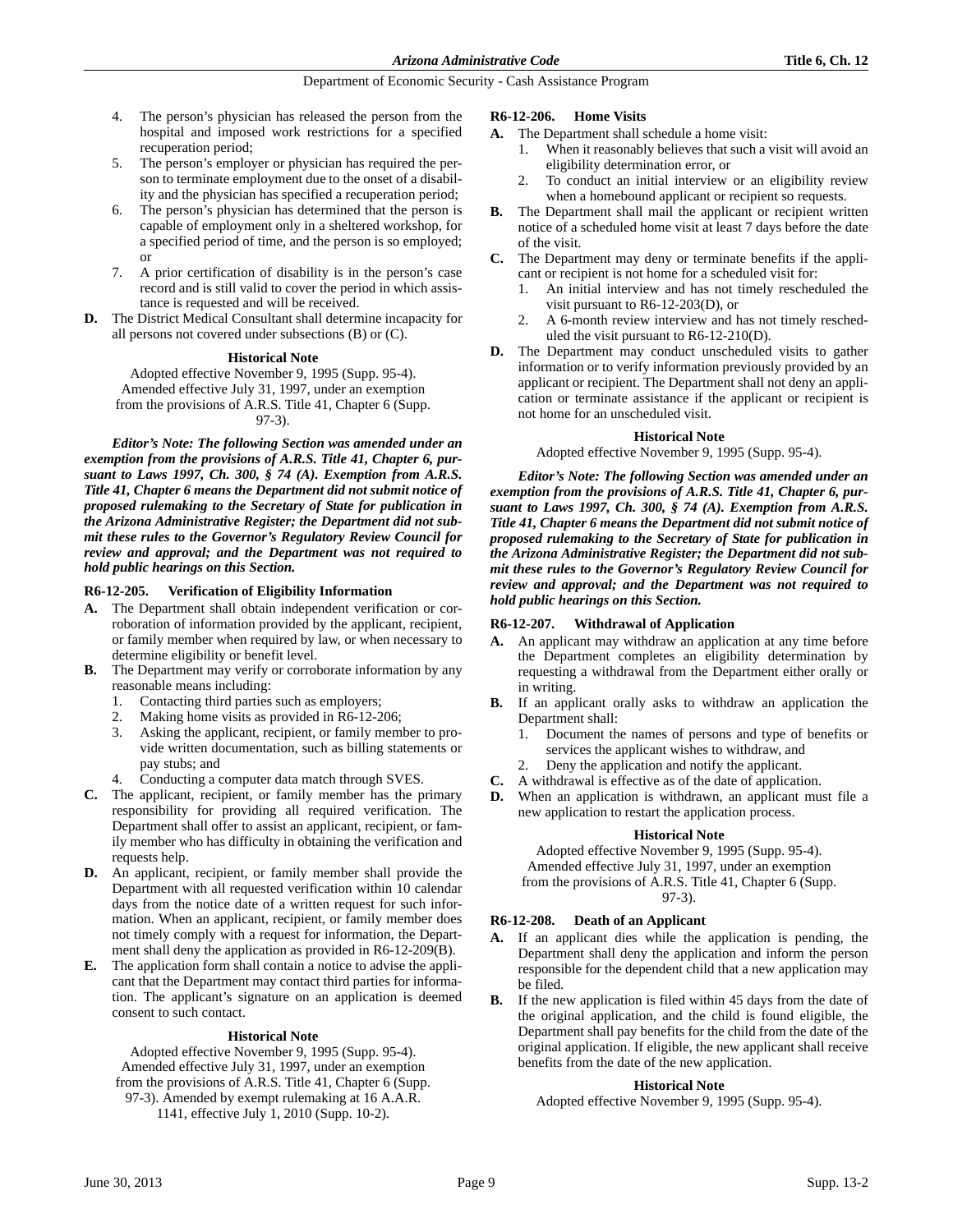### **R6-12-209. Processing the Application; Denials; Approval**

- **A.** The Department shall complete the eligibility determination
	- within 45 calendar days of the application file date, unless:
	- 1. The application is withdrawn,
	- 2. The application is rendered moot because the applicant has died or cannot be located, or
	- 3. There is a delay resulting from a Department request for additional verification information as provided in R6-12- 205(D).
- **B.** The Department shall deny an application when the applicant fails to:
	- 1. Complete the application and an eligibility interview, as described in R6-12-203;
	- 2. Submit all required verification information within 10 days of the notice date of a written request for such verification; or
	- 3. Cooperate during the application process as required by R6-12-302.
- **C.** When an assistance unit satisfies all eligibility criteria, the Department shall compute a benefit amount, approve the application, and send the applicant an approval notice. The approval notice shall include the amount of assistance and an explanation of the assistance unit's appeal rights.
- **D.** The Department shall process an application for the purpose of determining medical assistance eligibility pursuant to R9-22- 101 *et seq.*

#### **Historical Note**

Adopted effective November 9, 1995 (Supp. 95-4).

*Editor's Note: The following Section was amended under an exemption from the provisions of A.R.S. Title 41, Chapter 6, pursuant to Laws 1997, Ch. 300, § 74 (A). Exemption from A.R.S. Title 41, Chapter 6 means the Department did not submit notice of proposed rulemaking to the Secretary of State for publication in the Arizona Administrative Register; the Department did not submit these rules to the Governor's Regulatory Review Council for review and approval; and the Department was not required to hold public hearings on this Section.* 

# **R6-12-210. Six-month Review**

- **A.** The Department shall complete a review of all eligibility factors for each assistance unit at least once every six months, beginning with the sixth month following the first month of CA eligibility.
- **B.** At least 30 days prior to the six-month review date, the Department shall mail the recipient a notice advising of the need for a review. In response to such notice, the recipient shall file a request for a six-month review and interview by the date specified on the notice.
- **C.** The Department shall schedule and conduct a review interview in the same manner as an initial interview.
- **D.** When the recipient misses a scheduled appointment for a sixmonth review interview, the Department shall schedule a second interview if the recipient so requests within 10 days of the missed appointment.
- **E.** The Department shall terminate benefits when the recipient fails to request a second appointment as prescribed in subsection (D), or when the recipient misses a second scheduled appointment without good cause. Good cause shall include the following circumstances:
	- 1. Lack of transportation on the day of the appointment,
	- 2. Illness, or
	- 3. Serious injury or accident involving an assistance unit member.
- **F.** The Department shall verify the income of the needy family and the assistance unit's resources and income and any eligibility factors that have changed or are subject to change. The

Department may verify other factors if Department experience suggests the need for additional verification.

#### **Historical Note**

Adopted effective November 9, 1995 (Supp. 95-4). Amended effective July 31, 1997, under an exemption from the provisions of A.R.S. Title 41, Chapter 6 (Supp. 97-3). Amended by exempt rulemaking at 16 A.A.R. 1141, effective July 1, 2010 (Supp. 10-2).

*Editor's Note: The following Section was amended under an exemption from the provisions of A.R.S. Title 41, Chapter 6, pursuant to Laws 1997, Ch. 300, § 74 (A). Exemption from A.R.S. Title 41, Chapter 6 means the Department did not submit notice of proposed rulemaking to the Secretary of State for publication in the Arizona Administrative Register; the Department did not submit these rules to the Governor's Regulatory Review Council for review and approval; and the Department was not required to hold public hearings on this Section.*

# **R6-12-211. Reinstatement of Benefits**

- **A.** If the Department has terminated payment of benefits to an assistance unit, the Department shall not reinstate benefits unless the recipient files a new application and has a new interview.
- **B.** Notwithstanding subsection (A), the Department shall reinstate benefits within 10 calendar days when:
	- 1. Termination was due to Department error;
	- 2. The Department receives a court order or administrative hearing decision mandating reinstatement; or
	- 3. The recipient files a request for fair hearing as provided in R6-12-1002 within 10 days of the notice date of the termination notice, unless the request is for continuance of benefits past the 36-month limit in R6-12-318, the 60 month limit in R6-12-320, or the six-month limit in R6- 12-611.
- **C.** When the Department reinstates benefits to a recipient who missed a six-month review due to the termination of benefits, the Department shall conduct the review at the earliest opportunity following reinstatement.

# **Historical Note**

Adopted effective November 9, 1995 (Supp. 95-4). Amended effective July 31, 1997, under an exemption from the provisions of A.R.S. Title 41, Chapter 6 (Supp. 97-3). Amended by exempt rulemaking at 16 A.A.R. 1141, effective July 1, 2010 (Supp. 10-2).

# **ARTICLE 3. NON-FINANCIAL ELIGIBILITY CRITERIA**

*Editor's Note: The following Section was amended under an exemption from the provisions of A.R.S. Title 41, Chapter 6, pursuant to Laws 1997, Ch. 300, § 74 (A). Exemption from A.R.S. Title 41, Chapter 6 means the Department did not submit notice of proposed rulemaking to the Secretary of State for publication in the Arizona Administrative Register; the Department did not submit these rules to the Governor's Regulatory Review Council for review and approval; and the Department was not required to hold public hearings on this Section.*

# **R6-12-301. Non-financial Eligibility Criteria**

To qualify for CA, a person shall satisfy all applicable criteria set forth in this Article.

# **Historical Note**

Adopted effective November 9, 1995 (Supp. 95-4). Amended effective July 31, 1997, under an exemption from the provisions of A.R.S. Title 41, Chapter 6 (Supp. 97-3).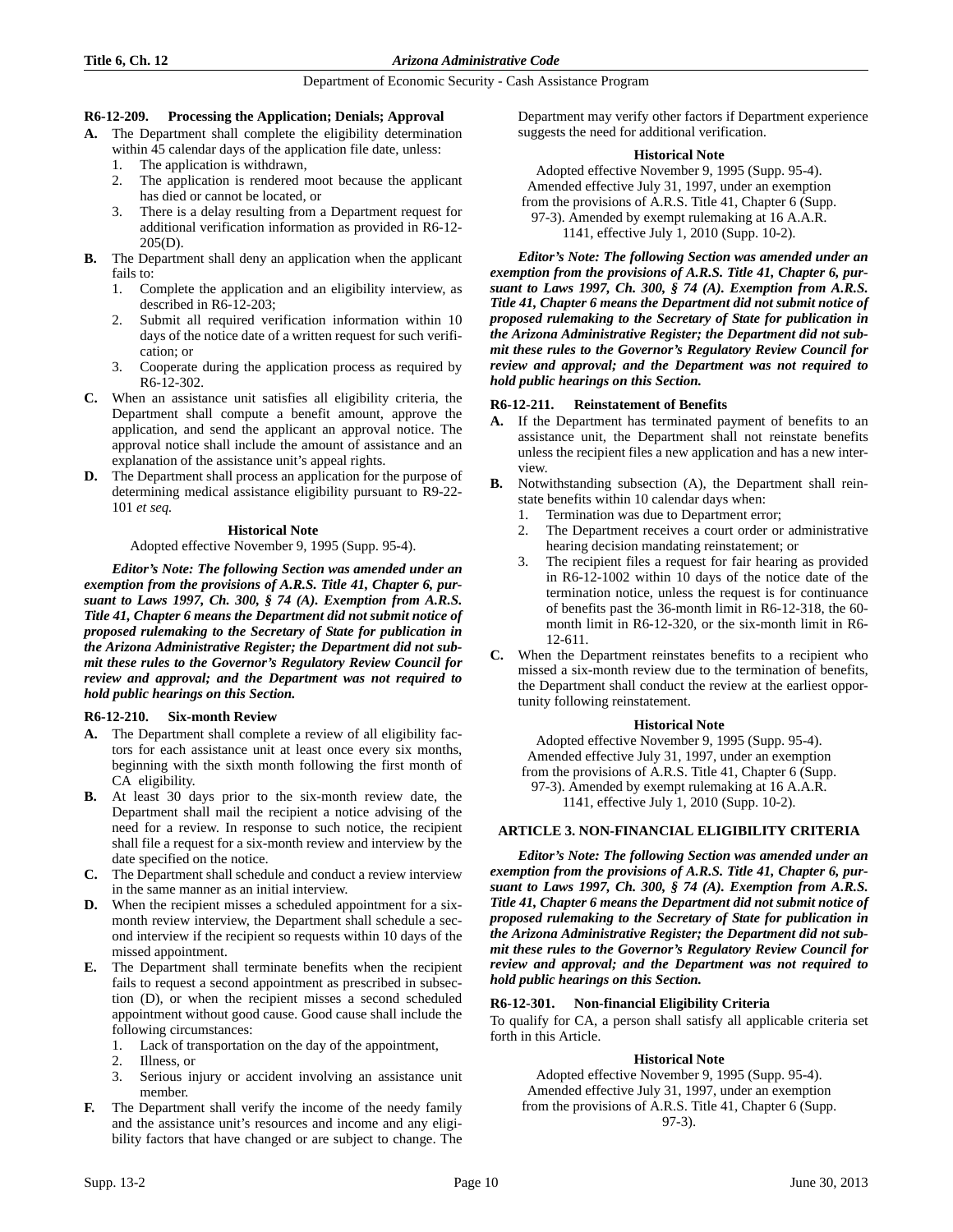*Editor's Note: The following Section was amended under an exemption from the provisions of A.R.S. Title 41, Chapter 6, pursuant to Laws 1997, Ch. 300, § 74 (A). Exemption from A.R.S. Title 41, Chapter 6 means the Department did not submit notice of proposed rulemaking to the Secretary of State for publication in the Arizona Administrative Register; the Department did not submit these rules to the Governor's Regulatory Review Council for review and approval; and the Department was not required to hold public hearings on this Section.*

# **R6-12-302. Applicant and Recipient Responsibility**

- **A.** An applicant for or recipient of assistance shall cooperate with the Department as a condition of initial and continuing eligibility. The applicant or recipient shall:
	- 1. Give the Department complete and truthful information;
	- 2. Inform the Department of all changes in income, assets, or other circumstances of the assistance unit affecting eligibility or the amount of the assistance payment within 10 days from the date the change becomes known; and
	- 3. Comply with all the Department's procedural requirements.
- **B.** The Department may deny an application for assistance, reduce or terminate benefits, or change the manner of payment, if the applicant or recipient fails or refuses to cooperate without good cause. However, the Department shall not impose such sanctions for failure to comply with a procedural requirement about which the Department has not advised the applicant or recipient in writing.
- **C.** As a condition of eligibility, except in a child only case, the Department shall require the parent or NPCR to sign a Personal Responsibility Agreement when the parent or NPCR applies for benefits for a dependent child.
- **D.** The Department shall inform the parent or NPCR that the signature acknowledges that:
	- The parent or NPCR is aware of and agrees to the statements in the Personal Responsibility Agreement regarding:
		- a. Preparing for and accepting employment to achieve self-sufficiency;
		- b. Ensuring school attendance by all school-age children;
		- c. Maintaining current immunizations for all dependent children; and
		- d. Cooperating with all rules and requirements of the Family Assistance, JOBS, and Child Care Administrations and of the Division of Child Support Enforcement.
	- 2. The parent or NPCR agrees to the statement of personal responsibility on behalf of all other current and future members of the assistance unit.
- **E.** The Department shall inform the parent or NPCR at the interview that failure to sign the Personal Responsibility Agreement will result in denial of CA benefits.

# **Historical Note**

Adopted effective November 9, 1995 (Supp. 95-4). Amended effective July 31, 1997, under an exemption from the provisions of A.R.S. Title 41, Chapter 6 (Supp. 97-3). Amended by exempt rulemaking at 16 A.A.R. 1141, effective July 1, 2010 (Supp. 10-2).

# **R6-12-303. Application for Other Potential Benefits**

As a condition of eligibility, an assistance unit member and any person whose income is considered available to the assistance unit shall apply for all other cash benefits for which the person may be eligible, except SSI.

# **Historical Note**

Adopted effective November 9, 1995 (Supp. 95-4). Amended by exempt rulemaking at 16 A.A.R. 1141, effective July 1, 2010 (Supp. 10-2).

*Editor's Note: The following Section was amended under an exemption from the provisions of A.R.S. Title 41, Chapter 6, pursuant to Laws 1997, Ch. 300, § 74 (A). Exemption from A.R.S. Title 41, Chapter 6 means the Department did not submit notice of proposed rulemaking to the Secretary of State for publication in the Arizona Administrative Register; the Department did not submit these rules to the Governor's Regulatory Review Council for review and approval; and the Department was not required to hold public hearings on this Section.*

# **R6-12-304. Residency**

- **A.** To qualify for CA, a person shall be an Arizona resident.
- **B.** An Arizona resident is a person who:
	- 1. Voluntarily resides and intends to make a permanent home in Arizona,
	- Lives in Arizona at the time of making application, and
	- 3. Is not receiving public assistance from another state.
- **C.** A person terminates Arizona residency by:
	- 1. Leaving Arizona for more than 30 consecutive days, or
	- Leaving Arizona with the intent to live elsewhere.
- **D.** The dependent child of a caretaker relative who is an Arizona resident is deemed an Arizona resident.
- **E.** The Department shall verify Arizona residency.

# **Historical Note**

Adopted effective November 9, 1995 (Supp. 95-4). Amended effective July 31, 1997, under an exemption from the provisions of A.R.S. Title 41, Chapter 6 (Supp. 97-3).

*Editor's Note: The following Section was amended under an exemption from the provisions of A.R.S. Title 41, Chapter 6, pursuant to Laws 1997, Ch. 300, § 74 (A). Exemption from A.R.S. Title 41, Chapter 6 means the Department did not submit notice of proposed rulemaking to the Secretary of State for publication in the Arizona Administrative Register; the Department did not submit these rules to the Governor's Regulatory Review Council for review and approval; and the Department was not required to hold public hearings on this Section.*

# **R6-12-305. Citizenship and Alienage**

- **A.** To qualify for CA, an assistance unit member shall be a United States citizen or a noncitizen legal alien who satisfies the requirements of PRWORA Section 431 and who meets eligibility requirements of PRWORA Section 402, not including any later amendments or editions, which are incorporated by reference and are available for inspection at the Department of Economic Security, 1789 West Jefferson, Phoenix, Arizona, and the Office of the Secretary of State, 1700 West Washington, Phoenix, Arizona.
- **B.** The Department shall verify legal alienage of assistance unit members for whom CA is requested by obtaining a person's alien registration documentation, or other proof of immigration registration, from the U.S. Immigration and Naturalization Service (INS), or by submitting a person's alien registration number and other related information to the INS.
- **C.** A sponsor's income and resources shall not be included when determining income eligibility for a family or a cash benefit amount for the assistance unit when a lawful permanent resident noncitizen member of an assistance unit and any lawful permanent resident noncitizen whose income is considered available to the assistance unit verifies 40 quarters of employment history.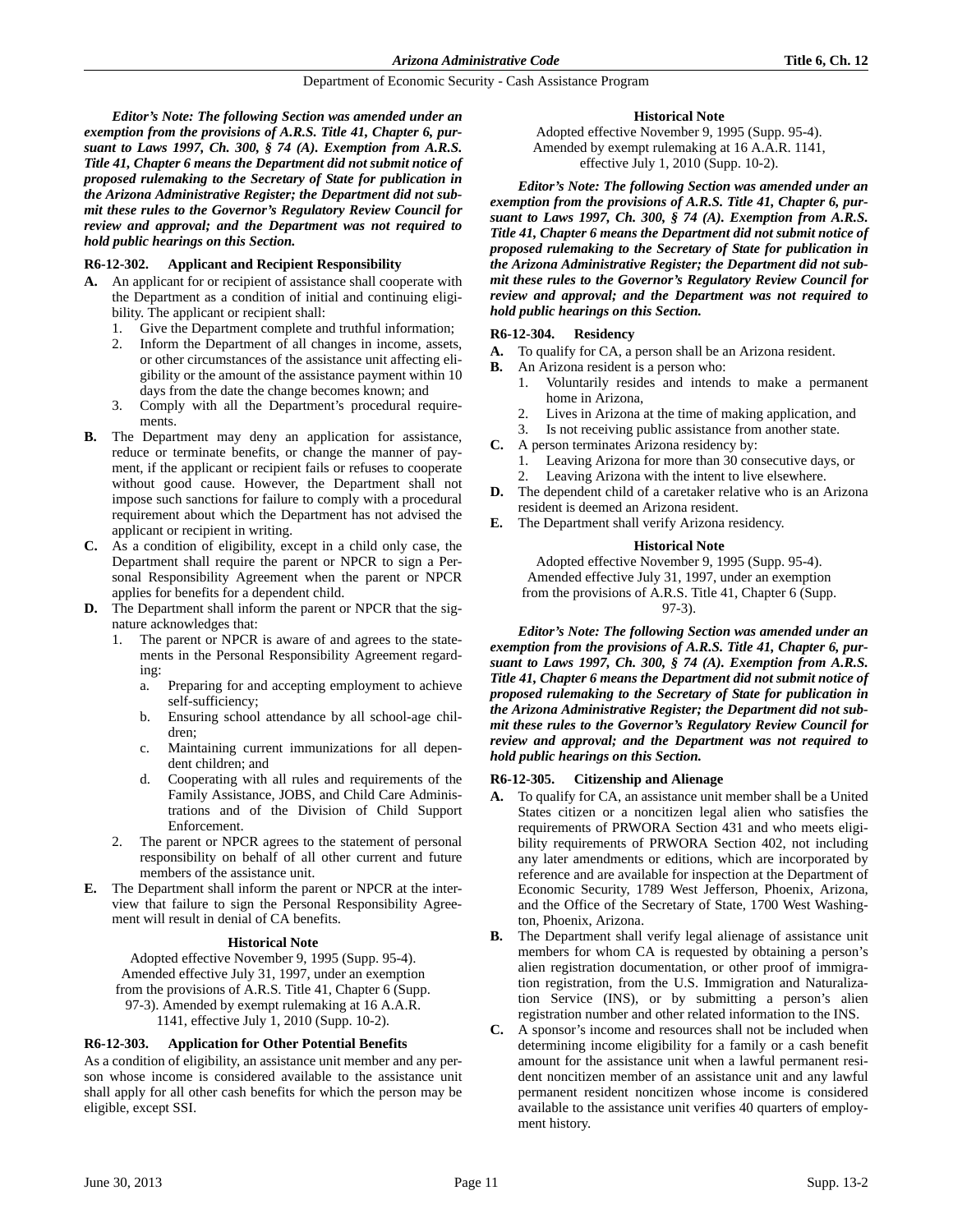**D.** An ineligible noncitizen may serve as payee for the eligible members of an assistance unit, but the Department shall exclude the needs of the ineligible noncitizen from the assistance grant.

### **Historical Note**

Adopted effective November 9, 1995 (Supp. 95-4). Amended effective July 31, 1997, under an exemption from the provisions of A.R.S. Title 41, Chapter 6 (Supp. 97-3). Amended by exempt rulemaking at 16 A.A.R. 1141, effective July 1, 2010 (Supp. 10-2).

*Editor's Note: The following Section was amended under an exemption from the provisions of A.R.S. Title 41, Chapter 6, pursuant to Laws 1997, Ch. 300, § 74 (A). Exemption from A.R.S. Title 41, Chapter 6 means the Department did not submit notice of proposed rulemaking to the Secretary of State for publication in the Arizona Administrative Register; the Department did not submit these rules to the Governor's Regulatory Review Council for review and approval; and the Department was not required to hold public hearings on this Section.*

# **R6-12-306. Eligible Persons**

- **A.** To qualify for CA, an otherwise eligible person shall be:
	- 1. A dependent child under 18 years of age;
	- 2. A dependent child age 18 and, as provided in R6-12-314, who is a full time student in a secondary school, or the equivalent level of vocational or technical training school, and is reasonably expected to complete such education or training before turning age 19;
	- 3. The parent of an eligible CA child; or
	- 4. A non-parent caretaker relative of an eligible CA child when:
		- a. The parent of the dependent child:
			- i. Does not live in the NPCR's home,
			- ii. Lives with the NPCR but is also a dependent child, or
			- iii. Lives with the NPCR but cannot function as a parent due to a physical or mental impairment;
		- b. The NPCR provides the dependent child with physical care, support, guidance, and control; and
		- c. The dependent child resides with the NPCR.
- **B.** If otherwise eligible, the CA assistance unit shall include the following persons who are related to a dependent child for whom the applicant requests assistance:
	- 1. Any natural or adoptive parent, and
	- 2. Any natural or adopted brother or sister.

# **Historical Note**

Adopted effective November 9, 1995 (Supp. 95-4). Amended effective July 31, 1997, under an exemption from the provisions of A.R.S. Title 41, Chapter 6 (Supp. 97-3).

*Editor's Note: The following Section was renumbered and amended under an exemption from the provisions of A.R.S. Title 41, Chapter 6, pursuant to Laws 1997, Ch. 300, § 74 (A). Exemption from A.R.S. Title 41, Chapter 6 means the Department did not submit notice of proposed rulemaking to the Secretary of State for publication in the Arizona Administrative Register; the Department did not submit these rules to the Governor's Regulatory Review Council for review and approval; and the Department was not required to hold public hearings on this Section.*

# **R6-12-307. Social Security Number**

**A.** To qualify for CA, an assistance unit member shall furnish an Social Security number (SSN). If a member of an assistance unit lacks an SSN, the Department shall assist the person in applying for an SSN through procedures established between the Department and the United States Social Security Administration (SSA).

**B.** The Department shall obtain verification of Social Security numbers through contact with the SSA.

### **Historical Note**

Adopted effective November 9, 1995 (Supp. 95-4). Former Section renumbered to R7-12-314; new Section R6-12-307 renumbered from R6-12-314 and amended effective July 31, 1997, under an exemption from the provisions of A.R.S. Title 41, Chapter 6 (Supp. 97-3). Amended by exempt rulemaking at 16 A.A.R. 1141, effective July 1, 2010 (Supp. 10-2).

*Editor's Note: The following Section was amended under an exemption from the provisions of A.R.S. Title 41, Chapter 6, pursuant to Laws 1997, Ch. 300, § 74 (A). Exemption from A.R.S. Title 41, Chapter 6 means the Department did not submit notice of proposed rulemaking to the Secretary of State for publication in the Arizona Administrative Register; the Department did not submit these rules to the Governor's Regulatory Review Council for review and approval; and the Department was not required to hold public hearings on this Section.*

# **R6-12-308. Family Benefit Cap**

- **A.** The Department shall not provide CA to a child except as provided in subsection (C), born during a month when:
	- 1. The parent or non-parent caretaker relative is receiving CA or supportive services, or
	- 2. The child is born to a parent who is ineligible for CA benefits due to noncompliance or failure to meet an eligibility requirement.
- **B.** A child born during any period of time specified in subsection (A) is ineligible for CA for a 60-consecutive-calendar-month period.
- **C.** An assistance unit may receive CA benefits for a child that would otherwise be excluded under subsection (A) if:
	- The child is born within 10 calendar months of an initial CA eligibility determination;
	- 2. The parent has not received CA or supportive services for a minimum of 12 consecutive months, and the child is born:
		- a. No earlier than the 22nd month after the parent left CA, and
		- b. No later than the end of the 10th month after the parent returns to CA;
	- 3. The child is the firstborn of a dependent child who is included in a CA or supportive services assistance unit; or
	- The child is born as a result of an act of sexual assault or incest and the applicant or recipient meets the following requirements:
		- a. The applicant or recipient shall file a written statement with the Department to certify that a child was conceived as a result of sexual assault or incest and shall provide supporting verification.
		- b. Acceptable verification includes:
			- i. Medical or law enforcement records in cases of sexual assault or incest, or
			- ii. Birth certificate or Bureau of Vital Statistics Records in cases of incest.
		- c. The Department shall accept the written statement of the applicant or recipient as verification of sexual assault or incest when the applicant or recipient is unable to provide evidence to support the claim of sexual assault or incest.
		- The FAA shall report allegations of sexual assault or incest to the Office of Special Investigations and, if the parent is a minor, to Child Protective Services.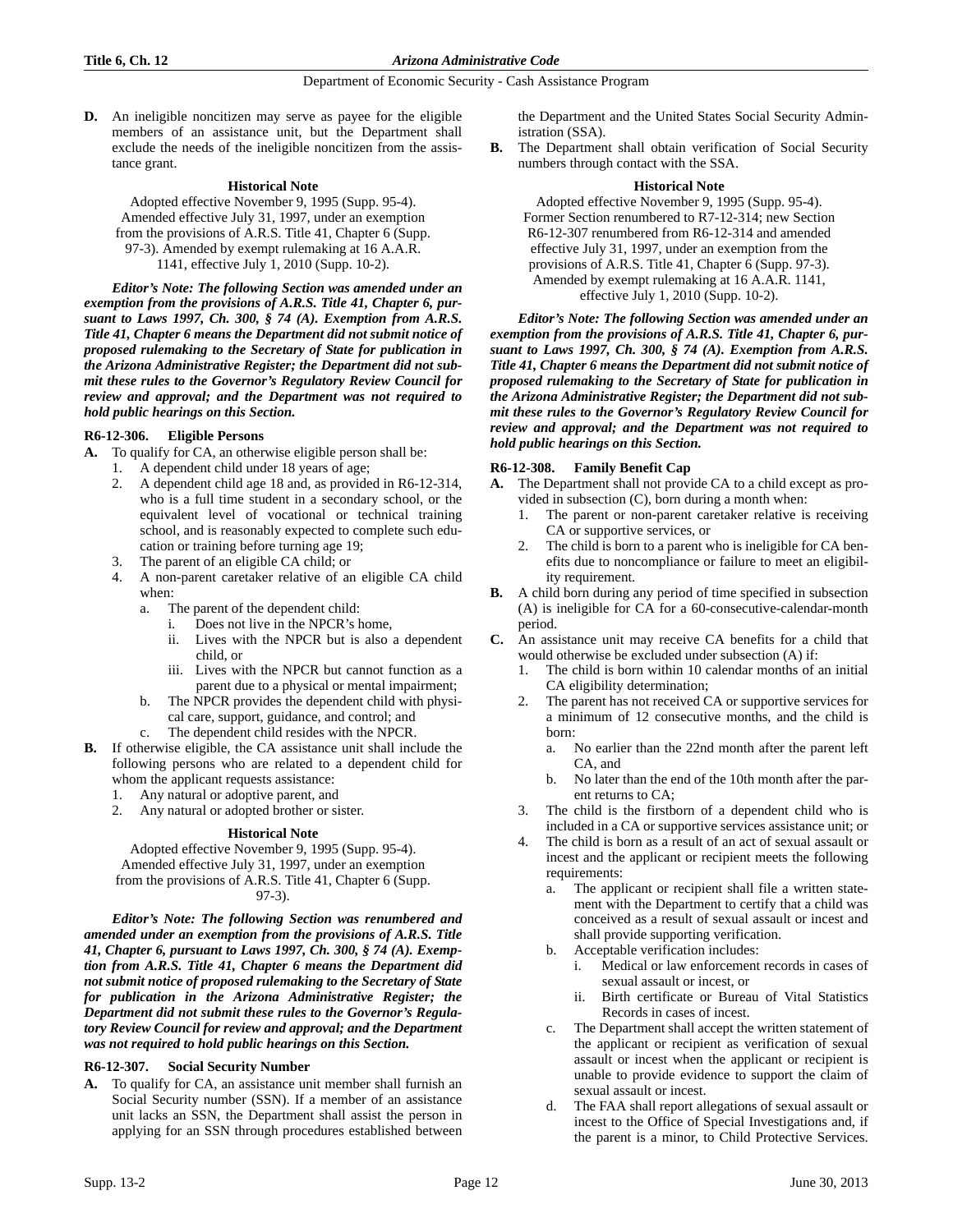The Department shall not disclose the name, address, and any information concerning the sexual assault or incest to any person except those persons who require the information to investigate the allegations.

- **D.** An assistance unit or family that includes a child who is ineligible due to the provisions of this Section may earn income up to the incremental benefit increase the assistance unit would otherwise receive for the ineligible child without any adverse affect on the amount of countable income that is used to determine income eligibility or the cash benefit amount. The Department shall disregard such income.
	- The disregard shall equal the difference between the benefit amount with the needs of the ineligible child included in the benefit computation and the benefit amount with the needs of the ineligible child excluded from the benefit computation.
	- The Department shall apply the disregard after all other earned income disregards specified at R6-12-703 are first deducted.
- **E.** The Department shall not include a child who is ineligible for CA due to the provisions of this Section in the assistance unit's standard of need and shall not count the income and resources of the ineligible child available to the assistance unit.
- **F.** A child who is ineligible for CA due solely to the provisions of this Section may receive the following services, if otherwise eligible:
	- 1. AHCCCS,
	- 2. JOBS,
	- 3. Child care, and
	- 4. Any other program or service for which CA recipients categorically qualify.
- **G.** A parent or NPCR may receive CA for himself or herself when the only dependent child in the home is ineligible for assistance due to the provisions of this Section.

# **Historical Note**

Adopted effective November 9, 1995 (Supp. 95-4). Amended effective July 31, 1997, under an exemption from the provisions of A.R.S. Title 41, Chapter 6 (Supp. 97-3). Amended by exempt rulemaking at 16 A.A.R. 1141, effective July 1, 2010 (Supp. 10-2).

*Editor's Note: The following Section was amended under an exemption from the provisions of A.R.S. Title 41, Chapter 6, pursuant to Laws 1997, Ch. 300, § 74 (A). Exemption from A.R.S. Title 41, Chapter 6 means the Department did not submit notice of proposed rulemaking to the Secretary of State for publication in the Arizona Administrative Register; the Department did not submit these rules to the Governor's Regulatory Review Council for review and approval; and the Department was not required to hold public hearings on this Section.*

# **R6-12-309. Relationship**

- **A.** To qualify for CA, a dependent child shall reside with at least one of the following specified relatives:
	- 1. A parent;
	- 2. A stepmother, stepfather, stepbrother, or stepsister;
	- 3. A person who is within the fifth degree of kinship to the dependent child, including: grandmother, grandfather, brother, sister, uncle, aunt, first cousin, nephew, niece, persons of preceding generations as denoted by prefixes "grand," "great," or "great-great," great-great-great grandparents, and first cousins once removed;
	- 4. A spouse of any person named in the above groups, even if the marriage has been terminated by death;
	- 5. A legal permanent guardian who is appointed pursuant to A.R.S. § 8-872; or
- 6. An unrelated adult only when the child is in the legal custody of the Department and placed in a foster home or with the unrelated adult.
- **B.** The Department shall not determine a child or NPCR ineligible solely for any of the following reasons:
	- The dependent child is under the jurisdiction of a court;
	- 2. An agency or individual unrelated to the child has legal custody of the child;
	- 3. The dependent child, or the child's parent or NPCR, is temporarily absent from the child's home because:
		- a. The child is making a court-ordered visit to a noncustodial parent for a period not to exceed three consecutive months;
		- b. The child is visiting a parent who has a legal order awarding joint custody of the child, and the child resides with the parent who is part of the child's assistance unit for the entire calendar month;
		- c. The child is living in a Department-licensed shelter which does not receive funding under Title IV-A or IV-E of the Social Security Act, and the child is expected to return to the home within 30 days of issuance of the first benefit payment;
		- d. During the month for which benefits are sought, the child is entering or leaving foster care funded by other than Title IV-E of the Social Security Act;
		- e. The child is temporarily hospitalized;
		- f. The child is visiting friends or other relatives for a period not to exceed three consecutive months; or
		- g. The child is attending school but returns home at least once a year.
- **C.** The Department shall verify the requisite degree of relationship between the child and the child's parent or NPCR.

# **Historical Note**

Adopted effective November 9, 1995 (Supp. 95-4). Amended effective July 31, 1997, under an exemption from the provisions of A.R.S. Title 41, Chapter 6 (Supp. 97-3). Amended by exempt rulemaking at 16 A.A.R. 1141, effective July 1, 2010 (Supp. 10-2).

*Editor's Note: The following Section was amended under an exemption from the provisions of A.R.S. Title 41, Chapter 6, pursuant to Laws 1997, Ch. 300, § 74 (A). Exemption from A.R.S. Title 41, Chapter 6 means the Department did not submit notice of proposed rulemaking to the Secretary of State for publication in the Arizona Administrative Register; the Department did not submit these rules to the Governor's Regulatory Review Council for review and approval; and the Department was not required to hold public hearings on this Section.*

# **R6-12-310. Deprivation**

- **A.** No child shall receive CA unless the child is deprived of parental support or care due to the continued absence, death, incapacity, or unemployment of the child's parent.
- **B.** A child suffers deprivation by continued absence when the following 3 conditions are met:
	- 1. The child's natural or adoptive parent is out of the home for a minimum of 30 continuous days;
	- The absence interrupts or terminates the parent's ability to provide maintenance, physical care, or guidance to the child; and
	- 3. The duration of the absence prevents the child from relying on the absent parent for support or care.
- **C.** When the conditions listed in subsection (B) are met, the situations listed in this subsection may constitute deprivation by continued absence.
	- 1. A parent is absent due to involuntary hospitalization, incarceration, or deportation.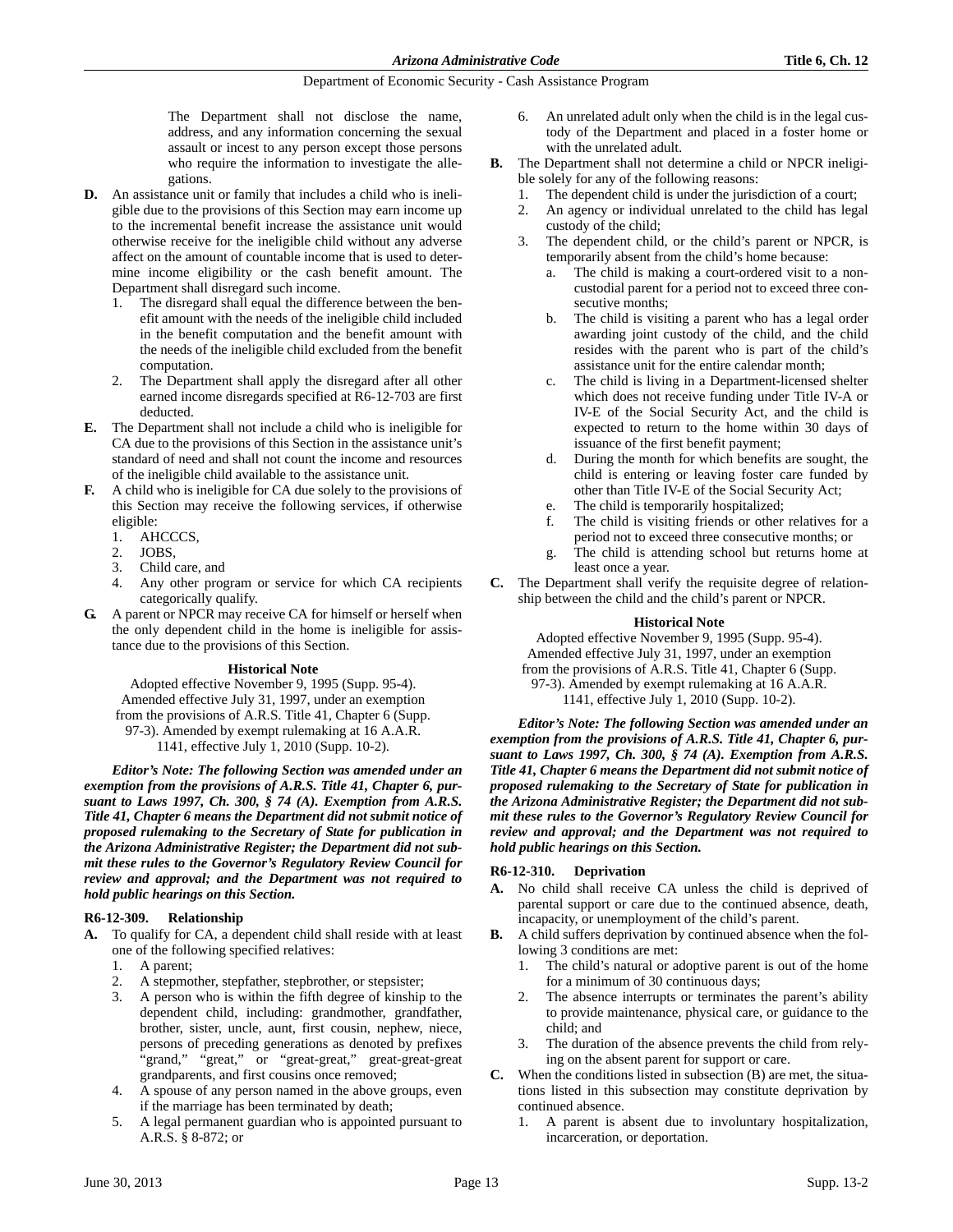- 2. A parent is a convicted offender who is living in the home while serving a sentence of unpaid public or community service; however, such parent shall not be considered part of the assistance unit for computation of the grant. The Department shall consider the parent to be out of the home for the purpose of deprivation.
- 3. A single parent has adopted a child.
- The child's mother and putative father both dispute paternity, and there is no documentation to substantiate paternity.
- 5. The parents have joint legal or physical custody of the child, but the child resides with 1 parent more than 50% of the time.
- **D.** When a child satisfies the conditions set forth in subsection (B), the following circumstances shall not automatically preclude a finding of deprivation:
	- 1. A stepparent, substitute parent, parental co-habitant, or person other than the child's parent resides in the child's home;
	- 2. The child's home is considered unsuitable because of neglect, abuse, or exploitation;
	- 3. The parent or NPCR refuses to cooperate with the Department regarding child support enforcement or collection activities;
	- 4. The absent parent visits the child; or
	- 5. The mother and father of the child have some form of ongoing contact or relationship.
- **E.** The circumstances listed in this subsection do not constitute deprivation by continued absence.
	- 1. The parent is voluntarily absent to visit friends or relatives, to seek employment, to maintain a job, to attend school or training, so long as the parent in the home and the absent parent do not regard themselves as separated.
	- 2. The parent is absent solely to serve active military duty.
	- 3. The parents maintain separate dwellings but consider themselves part of a single home or family unit.
	- 4. One parent is deliberately absent from home in order to qualify the remaining family members for benefits.
- **F.** A child is deprived if either parent of the child is deceased and the child has not been adopted. The applicant or recipient shall provide the Department with documentation verifying a death.
- **G.** A child is deprived if either parent has a physical or mental defect, illness, or impairment that:
	- 1. Substantially decreases or eliminates the parent's ability to support or care for the child, and
		- Is expected to last for a minimum of 30 continuous days.
- **H.** A child is deprived when the primary wage earning parent is unemployed if the assistance unit meets all the requirements set forth in R6-12-609.

# **Historical Note**

Adopted effective November 9, 1995 (Supp. 95-4). Amended effective July 31, 1997, under an exemption from the provisions of A.R.S. Title 41, Chapter 6 (Supp. 97-3).

*Editor's Note: The following Section was amended under an exemption from the provisions of A.R.S. Title 41, Chapter 6, pursuant to Laws 1997, Ch. 300, § 74 (A). Exemption from A.R.S. Title 41, Chapter 6 means the Department did not submit notice of proposed rulemaking to the Secretary of State for publication in the Arizona Administrative Register; the Department did not submit these rules to the Governor's Regulatory Review Council for review and approval; and the Department was not required to hold public hearings on this Section.*

# **R6-12-311. Assignment of Support Rights; Cooperation**

- **A.** To qualify for CA, an applicant shall assign to the Department all rights to a support obligation from any other person the applicant or recipient may have in his or her own behalf or in behalf of any other family member for whom the applicant or recipient is applying for or receiving CA, including any unpaid support obligation or support debt which has accrued at the time the assignment is made.
- **B.** A refusal to execute such an assignment is a refusal to complete the application and shall result in denial of the CA application.
- **C.** An applicant or recipient shall cooperate with the Department to obtain support owing to the applicant or recipient, unless there is good cause for noncooperation, as described in R6-12- 312.
- **D.** After being approved for CA, the recipient shall transmit all monetary support received to the Department.
- **E.** At the time of the initial interview and at all review interviews, the Department shall explain:
	- 1. The applicant's duty of cooperation,
	- 2. Good cause and how to establish it,
	- 3. The duty to send the Department any support the assistance unit members receive, and
	- The consequences for breach of the duties set forth in this Section.
- **F.** Cooperation shall include the actions listed in this subsection.
	- 1. Identifying and locating the parent of a child for whom CA is requested.
	- Establishing the paternity of a child born out-of-wedlock, for whom CA is requested.
		- a. The applicant shall sign and complete an affidavit of paternity.
		- b. The mother and father of a child may voluntarily acknowledge paternity in a signed, notarized statement.
	- 3. Obtaining support payments, or other payments or property due the applicant or recipient for the benefit of the child.
	- Appearing at a child support enforcement office when requested, to provide oral or written information or documentary evidence known to, possessed by, or reasonably obtainable by the applicant or recipient.
	- 5. Appearing as a witness at a judicial or administrative hearing or proceeding when requested.
	- 6. Providing information, or attesting to the lack of information, when requested.
	- 7. Paying to the Department any support payments received from the absent parent after the assignment of rights pursuant to subsection (A) has been made.
- **G.** If the applicant or recipient fails to cooperate as required by subsection (F) without good cause, the Department shall impose the penalties provided under R6-12-316.

# **Historical Note**

Adopted effective November 9, 1995 (Supp. 95-4). Amended effective July 31, 1997, under an exemption from the provisions of A.R.S. Title 41, Chapter 6 (Supp. 97-3).

*Editor's Note: The following Section was amended under an exemption from the provisions of A.R.S. Title 41, Chapter 6, pursuant to Laws 1997, Ch. 300, § 74 (A). Exemption from A.R.S. Title 41, Chapter 6 means the Department did not submit notice of proposed rulemaking to the Secretary of State for publication in the Arizona Administrative Register; the Department did not submit these rules to the Governor's Regulatory Review Council for*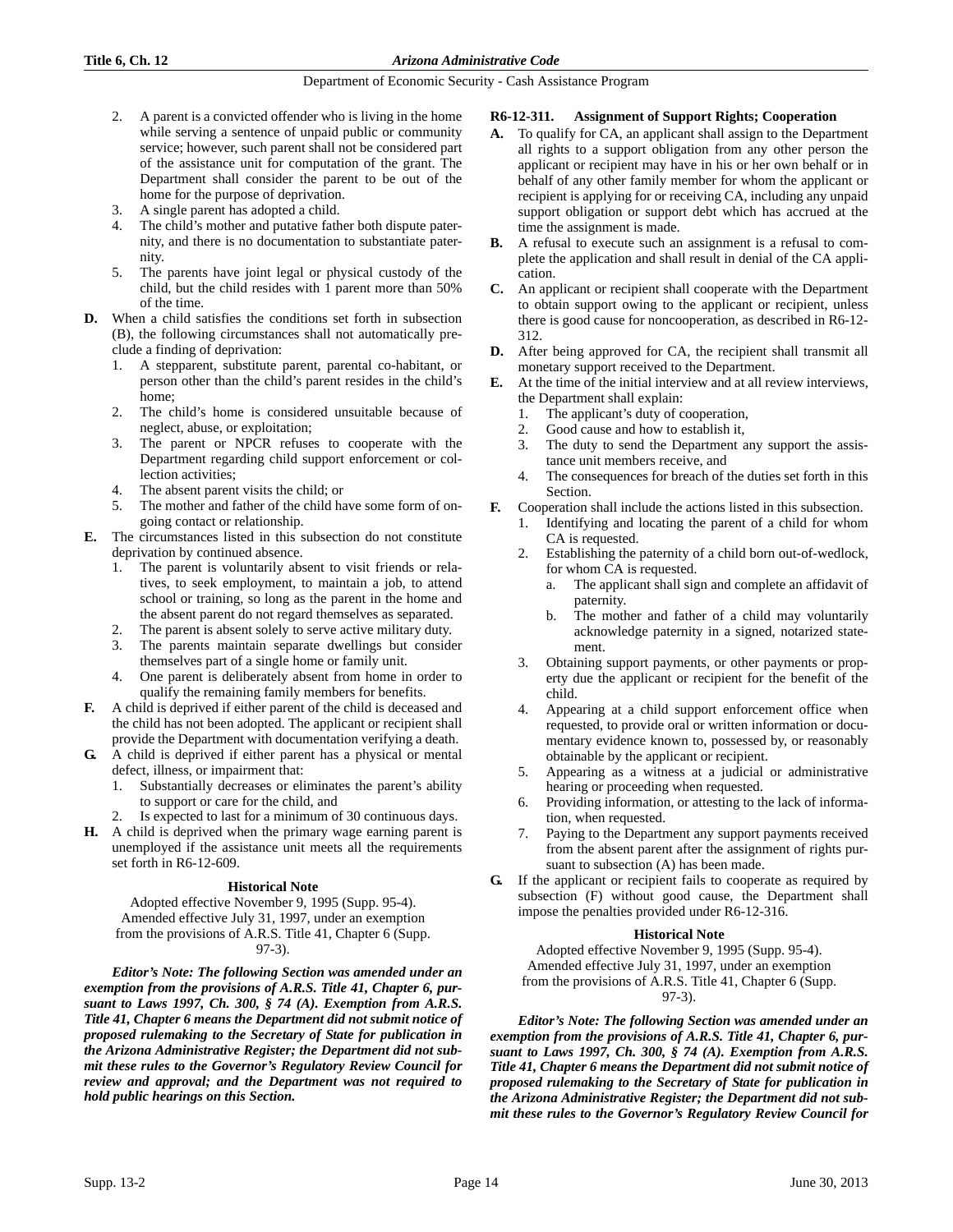*review and approval; and the Department was not required to hold public hearings on this Section.*

# **R6-12-312. Good Cause for Non-cooperation with Child Support Enforcement**

- **A.** An applicant or recipient may establish good cause for noncooperation with the Department. Good cause shall exist when:
	- 1. Cooperation is reasonably likely to result in physical or emotional harm to the dependent child, parent in the home, or the NPCR, based on the factors identified in subsection (B);
	- 2. Legal proceedings for adoption of the dependent child are pending before a court;
	- 3. A public or private adoption entity is counseling the applicant regarding release of the dependent child for adoption, and such counseling has occurred for less than 3 months; or
	- 4. The dependent child was conceived as a result of incest or rape.
- **B.** As used in subsection (A)(1):
	- 1. Physical harm means an impairment of the human body of a serious nature.
	- 2. Emotional harm means an impairment that substantially affects the individual's ability to function.
- **C.** In determining whether emotional harm will result for the purpose of subsection (A)(1), the Department shall consider:
	- 1. The emotional state and psychological history of the person likely to suffer emotional harm,
	- 2. The degree of cooperation required,
	- 3. The extent of the individual's involvement in any cooperative efforts, and
	- 4. The intensity and probable duration of the emotional impairment.
- **D.** An applicant or recipient shall provide evidence to verify good cause within 20 days of filing a claim of good cause, or upon approval of the application, whichever last occurs. If the applicant or recipient can establish difficulty in obtaining verification, the Department may extend this time limit for up to 30 days or longer.
- **E.** Acceptable verification shall be documentation which establishes the claim of good cause by a preponderance of evidence and may include:
	- 1. Birth certificate or Bureau of Vital Statistics Records in cases of incest;
	- 2. Medical or law enforcement records in cases of sexual assault or incest;
	- 3. Court records or other legal documents in cases of pending adoptions;
	- 4. A written statement from a private or public adoption entity in cases of adoption counseling;
	- 5. Court, medical, criminal, Child Protective Services, psychological, social services, or law enforcement records, in cases of physical or emotional harm; and
	- 6. Sworn statements from friends, neighbors, clergy, or other persons with personal knowledge of circumstances that would substantiate a claim of good cause.
- **F.** If the applicant or recipient is unable to provide the verification specified in subsection (E) above, the applicant or recipient shall furnish information which permits the Department's Office of Special Investigations to investigate the good cause circumstances.
- **G.** The Department shall not deny, delay, or discontinue assistance pending a determination of good cause.
- **H.** The Department shall determine whether or not good cause exists within 45 days from the date the applicant or recipient

makes the good cause claim. The Department may extend this time limit if additional time is required to verify the claim.

- **I.** If the Department finds that good cause does not exist, the applicant or recipient shall cooperate with the requirements of R6-12-311(F) within 10 days following the date the Department notifies the applicant or recipient of the good cause decision.
- **J.** The Department shall redetermine a claim of good cause;
	- 1. At each six-month review, and
	- 2. When circumstances change such that good cause no longer exists.

# **Historical Note**

Adopted effective November 9, 1995 (Supp. 95-4). Amended effective July 31, 1997, under an exemption from the provisions of A.R.S. Title 41, Chapter 6 (Supp. 97-3).

*Editor's Note: The following Section was amended under an exemption from the provisions of A.R.S. Title 41, Chapter 6, pursuant to Laws 1997, Ch. 300, § 74 (A). Exemption from A.R.S. Title 41, Chapter 6 means the Department did not submit notice of proposed rulemaking to the Secretary of State for publication in the Arizona Administrative Register; the Department did not submit these rules to the Governor's Regulatory Review Council for review and approval; and the Department was not required to hold public hearings on this Section.*

# **R6-12-313. Participation in JOBS; Exemptions; Good Cause Exceptions**

- **A.** As a condition of eligibility, a recipient of CA shall participate in the Job Opportunities and Basic Skills Training Program (JOBS) as prescribed in A.A.C. R6-10-101 through R6-10- 121, unless FAA determines that the person is exempt.
- **B.** The following persons are exempt from participation:
	- 1. A child who is under age 16, except for a custodial parent or pregnant girl age 13 through age 15 who lacks a high school diploma, or its equivalent, and is not enrolled in high school or an equivalent course of instruction;
	- 2. A child who is age 16 or age 17, or age 18 if reasonably expected to complete school before reaching age 19, and a full-time student at an elementary, secondary, vocational or technical school, so long as the educational or training program was not assigned as a JOBS activity;
	- 3. A person who is currently employed at least 30 hours per week in unsubsidized employment which pays at least the federal minimum wage and which is expected to last at least 30 days; any interruption in such employment shall not exceed 10 days; and
	- 4. A Native American tribal member who resides in an area covered by a Tribal JOBS program.
- **C.** Exempt status shall terminate when the condition giving rise to the exemption terminates.
- **D.** If a person fails or refuses to participate in JOBS without good cause, the Department shall impose the penalties specified in R6-12-316.

# **Historical Note**

Adopted effective November 9, 1995 (Supp. 95-4). Amended effective July 31, 1997, under an exemption from the provisions of A.R.S. Title 41, Chapter 6 (Supp. 97-3). Amended by exempt rulemaking at 16 A.A.R. 1141, July 1, 2010 (Supp. 10-2).

*Editor's Note: The following Section was renumbered and amended under an exemption from the provisions of A.R.S. Title 41, Chapter 6, pursuant to Laws 1997, Ch. 300, § 74 (A). Exemption from A.R.S. Title 41, Chapter 6 means the Department did not submit notice of proposed rulemaking to the Secretary of State*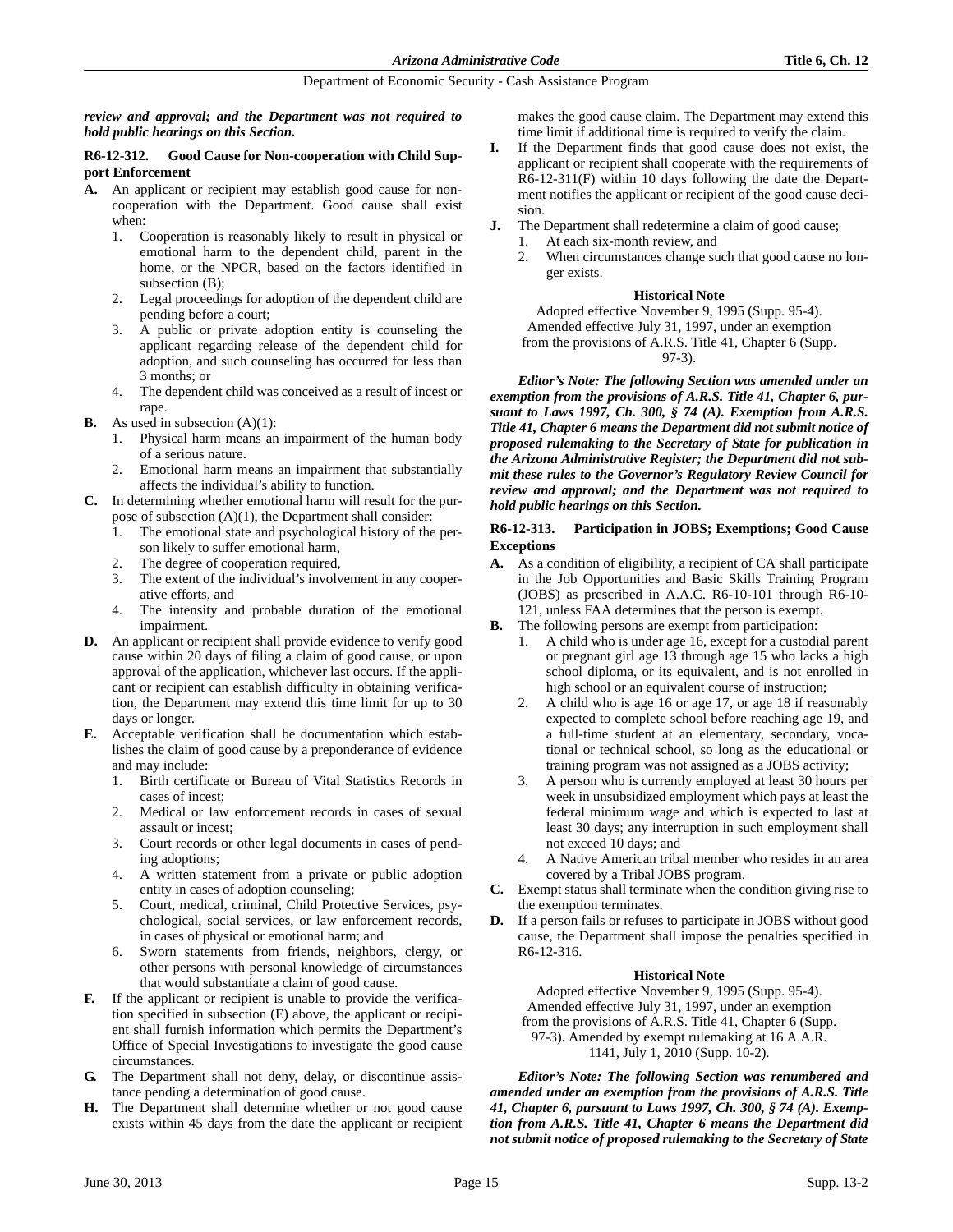### *for publication in the Arizona Administrative Register; the Department did not submit these rules to the Governor's Regulatory Review Council for review and approval; and the Department was not required to hold public hearings on this Section.*

### **R6-12-314. School Attendance**

- **A.** As used in R6-12-306(A)(2), full-time school attendance means:
	- 1. For high school, attendance which the school defines as full time;
	- 2. For a trade or technical school involving shop practice, 30 hours per week; and
	- 3. For a trade or technical school involving no shop practice, 25 hours per week.
- **B.** The Department shall verify school attendance through school records establishing full-time status and, for 18-year olds, expected date of graduation.
- **C.** The Department shall require each parent or NPCR to verify either full-time school attendance by the child or full-time home schooling of the child when the parent or NPCR applies for or receives CA on behalf of a dependent child.
- **D**. Acceptable verification shall include:
	- 1. The parent or NPCR's written statement,
	- 2. A statement from the school, or
	- A statement from the County Department of Education.
- **E.** If a parent or NPCR fails to verify compliance with the school attendance requirements in this subsection, the Department shall impose the penalties specified in R6-12-316.

# **Historical Note**

Adopted effective November 9, 1995 (Supp. 95-4). Former Section R6-12-314 renumbered to R7-12-307; new Section R7-12-314 renumbered from R7-12-307 and amended effective July 31, 1997, under an exemption from the provisions of A.R.S. Title 41, Chapter 6 (Supp. 97-3).

*Editor's Note: The following Section was renumbered and a new Section was adopted under an exemption from the provisions of A.R.S. Title 41, Chapter 6, pursuant to Laws 1997, Ch. 300, § 74 (A). Exemption from A.R.S. Title 41, Chapter 6 means the Department did not submit notice of proposed rulemaking to the Secretary of State for publication in the Arizona Administrative Register; the Department did not submit these rules to the Governor's Regulatory Review Council for review and approval; and the Department was not required to hold public hearings on this Section.*

# **R6-12-315. Immunization**

- **A.** The Department shall require each parent or NPCR to verify that the child is immunized, when the parent or NPCR applies for or receives CA on behalf of a dependent child.
- **B.** The Department shall require this verification at the initial interview and at each review. Acceptable verification shall include:
	- 1. The parent or NPCR's written statement; or
	- 2. A written statement from a physician, hospital, or clinic.
- **C.** When the parent or NPCR is unable to verify the child's immunizations at the initial interview, the Department shall inform the parent or NPCR that verification of the child's immunization will be required at the next review.
- **D.** When a parent or NPCR is unable to verify the child's immunization at the review, the Department shall impose the progressive sanction penalties as specified in R6-12-316.

# **Historical Note**

Adopted effective November 9, 1995 (Supp. 95-4). Section R6-12-315 renumbered to R6-12-318; new Section R6-12-315 adopted effective July 31, 1997, under an exemption from the provisions of A.R.S. Title 41, Chapter 6 (Supp. 97-3).

*Editor's Note: The following Section was renumbered and a new Section was adopted under an exemption from the provisions of A.R.S. Title 41, Chapter 6, pursuant to Laws 1997, Ch. 300, § 74 (A). Exemption from A.R.S. Title 41, Chapter 6 means the Department did not submit notice of proposed rulemaking to the Secretary of State for publication in the Arizona Administrative Register; the Department did not submit these rules to the Governor's Regulatory Review Council for review and approval; and the Department was not required to hold public hearings on this Section.*

# **R6-12-316. Sanctions for Noncompliance**

- **A.** The Department shall notify the assistance unit of benefit reduction or case closure when:
	- 1. Benefits will be reduced or the case closed because of noncompliance with the requirements of R6-12-311, R6- 12-312, R6-12-313(C), and R6-12-314; and
	- 2. The assistance unit's benefits are not currently reduced because of sanctions.
- **B.** The notice shall include the following information:
	- 1. A brief statement of the progressive sanction policy as follows:
		- a. For the first sanction, the Department will reduce cash benefits by 25% for at least one month;
		- b. Unless all members are in compliance by the end of the sanction month, the Department will impose another sanction.
		- c. For the second sanction, the Department will reduce cash benefits by 50% for at least one month.
		- d. For the third and subsequent sanctions, the Department will close the case and it must remain closed for at least one month;
	- 2. The month the sanction will be effective; and
	- 3. The name and telephone number of the person to contact for information on what the noncompliant member must do to comply.
- **C.** The Department shall impose the sanction effective for the first possible benefit month, allowing for 10-day notice of adverse action.
- **D.** The Department shall not impose the above penalties on TPEP assistance units but shall follow the steps below:
	- 1. The Department shall notify the TPEP assistance unit of benefit withholding or case closure when:
		- a. Benefits will be withheld or the case closed because of noncompliance with the requirements of R6-12- 311, R6-12-312, R6-12-313(C), and R6-12-314; and
		- b. The assistance unit's benefits are not currently being withheld.
	- 2. The Department shall notify the Assistance unit that:
		- a. The TPEP benefit checks will be withheld until the noncompliant person has completed a new work cycle in compliance;
		- b. The name and telephone number of the person to contact for information on how to comply;
		- c. That when three checks have been withheld in any six-month period, the Department will close the TPEP case.

# **Historical Note**

Adopted effective November 9, 1995 (Supp. 95-4). Section R6-12-316 renumbered to R6-12-319; new

Section R6-12-316 adopted effective July 31, 1997, under an exemption from the provisions of A.R.S. Title 41,

Chapter 6 (Supp. 97-3). Amended by exempt rulemaking at 16 A.A.R. 1141, effective July 1, 2010 (Supp. 10-2).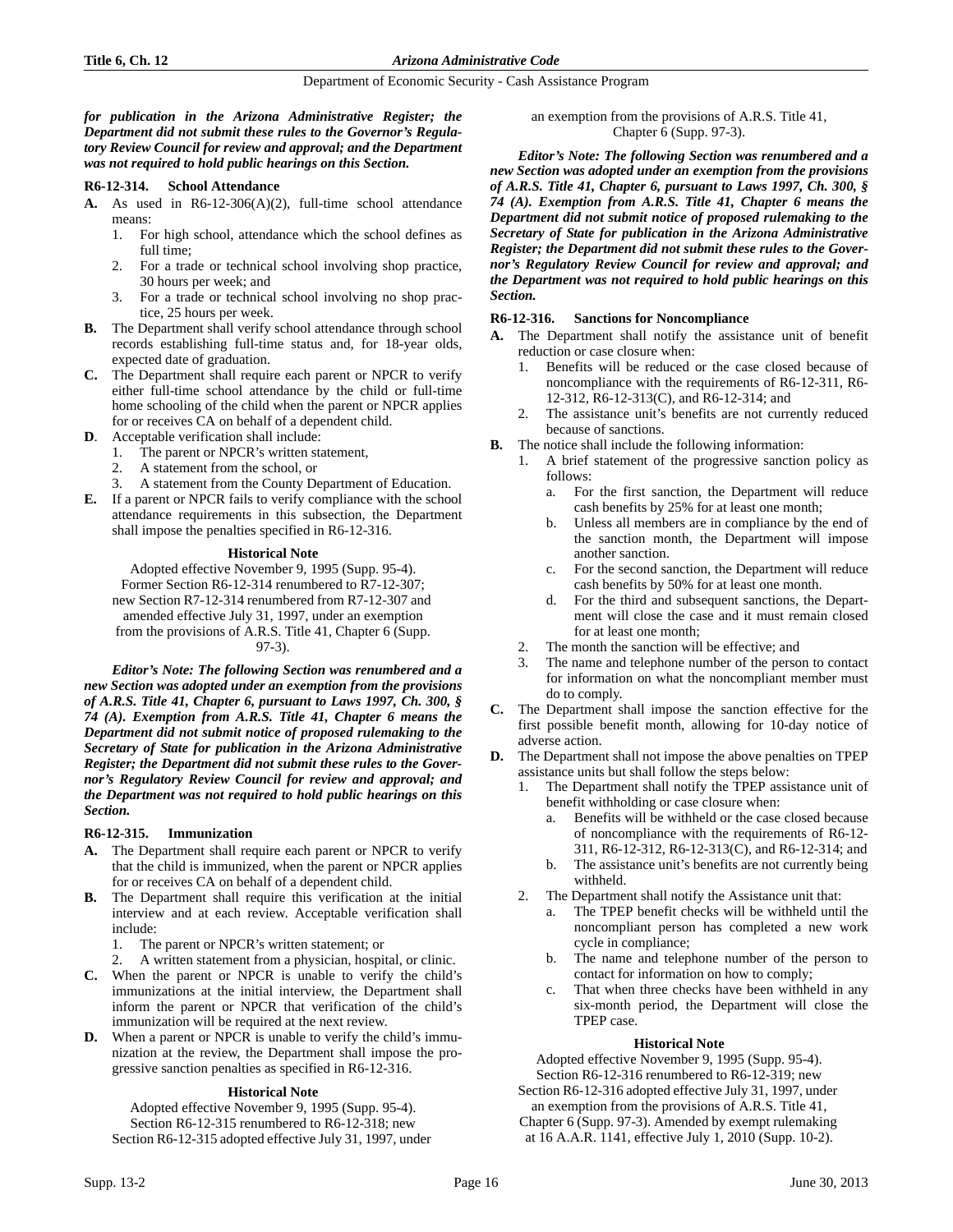*Editor's Note: The following new Section was renumbered and a new Section was adopted under an exemption from the provisions of A.R.S. Title 41, Chapter 6, pursuant to Laws 1997, Ch. 300, § 74 (A). Exemption from A.R.S. Title 41, Chapter 6 means the Department did not submit notice of proposed rulemaking to the Secretary of State for publication in the Arizona Administrative Register; the Department did not submit these rules to the Governor's Regulatory Review Council for review and approval; and the Department was not required to hold public hearings on this Section.*

# **R6-12-317. Voluntary Quit/Reduction in Work Effort**

- **A.** The Department shall disqualify the member of the assistance unit or the assistance unit as described in subsections (B) and (C) when a member of an assistance unit, or the parent of a dependent child whose income is considered available to the assistance unit, within 60 days prior to the date of the application or any time thereafter, voluntarily and without good cause:
	- 1. Terminates employment from a job in which the individual was:
		- a. Employed at least 20 hours a week,
		- b. Earning weekly income equal to the then current minimum wage multiplied by 20;
	- 2. Reduces the number of hours worked each week from 30 or more to less than 30; or
	- 3. Participates in a strike against the government, when the member is an employee of the local, state, or federal government.
- **B.** When the member is the PI of the assistance unit, the Department shall close the case. The assistance unit of which the member remains the PI is ineligible for CA benefits for the minimum period specified in subsection (D) or until the assistance unit reapplies, whichever is longer.
- **C.** When the member is not the PI of the assistance unit, the Department in determining eligibility and benefit level for the assistance unit for the minimum period specified in subsection (D) or until the assistance unit reapplies, whichever is longer, shall:
	- 1. Exclude the needs of the member; and
	- 2. Include the otherwise countable income, resources, and expenses of the member.
- **D.** The minimum disqualification periods are:
	- 1. For the first offense, one month;
	- 2. For the second offense, three months; and
	- For the third and subsequent offenses, six months.
- **E.** The Voluntary Quit/Reduction in Work Effort disqualification provisions shall apply to all members of the assistance unit who are not exempt from JOBS participation, as provided in R6-12-313. A member who is exempt from participation in JOBS because of employment is not exempt from the Voluntary Quit/Reduction of Work Effort provisions due to JOBS employment.
- **F.** Good cause for voluntarily quitting a job or reducing the number of hours worked includes:
	- 1. Circumstances beyond the member's control, such as illness of another assistance unit member requiring the presence of the member, unavailability of transportation, unanticipated emergency, unsuitability of work, or the lack of adequate child care for individuals responsible for the care of children under 12 years old;
	- The member's inability to write or speak English;
	- 3. Discrimination by an employer based on age, race, sex, color, handicap, religious beliefs, national origin, or political beliefs;
- 4. Work demands or conditions that render continued employment unreasonable, such as working without being paid on schedule;
- 5. Resignation by a member under age 60 who is recognized by the employer as retired;
- 6. Employment which becomes unsuitable by not meeting the suitability of work criteria listed in subsection (F)(9) after the acceptance of employment;
- Acceptance of new employment of comparable hours and salary to the job which was quit, which, through no fault of the member, subsequently:
	- a. Does not materialize,
	- b. Results in a lay off,
	- c. Results in employment of less than 20 hours a week, or
	- d. Results in weekly earnings of less than the federal minimum wage multiplied by 20 hours;
- Leaving a job in connection with patterns of employment in which workers frequently move from one employer to another such as migrant farm labor or construction work;
- 9. Employment that is unsuitable. Employment is unsuitable when the following conditions apply:
	- a. The wage offered is less than the higher of:
		- i. The federal minimum wage or the training wage, when applicable, if the employment is covered by federal regulations; or
		- ii. Eighty percent of the federal minimum wage when the employment is not covered by federal regulations;
	- b. The employment offered is on a piece-rate basis, and the average hourly yield which the employee can reasonably be expected to earn is less than the applicable hourly wage as specified above;
	- c. As a condition of employment, the employee is required to join, resign from, or refrain from joining any legitimate labor organization;
	- d. The work offered is at a site subject to strike or lockout, unless the strike has been enjoined under the Taft-Hartley Act (Section 208 of the Labor Management Relations Act, (29 U.S.C. 178)) or an injunction issued under section 10 of the Railway Labor Act (45 U.S.C. 160). A striker who belongs to a union may not refuse work solely because the job offered is a nonunion job;
- 10. An employment opportunity is unsuitable when an individual can demonstrate, or the Department finds that:
	- a. The degree of risk to the individual's health and safety is unreasonable;
	- b. The individual is physically or mentally incapable of performing the assigned tasks of employment as documented by medical evidence or reliable information obtained from other sources;
	- c. The distance of employment from the member's place of residence is unreasonable, with respect to the expected wage and the time and cost of commuting;
		- i. Employment is unsuitable if the commuting time exceeds two hours per day, exclusive of time required to transport a child to and from a child care facility.
		- ii. Employment is unsuitable when the distance prohibits walking, and neither public nor private transportation is available.
	- d. The working hours or type of employment interferes with the individual's religious observances, convictions, or beliefs.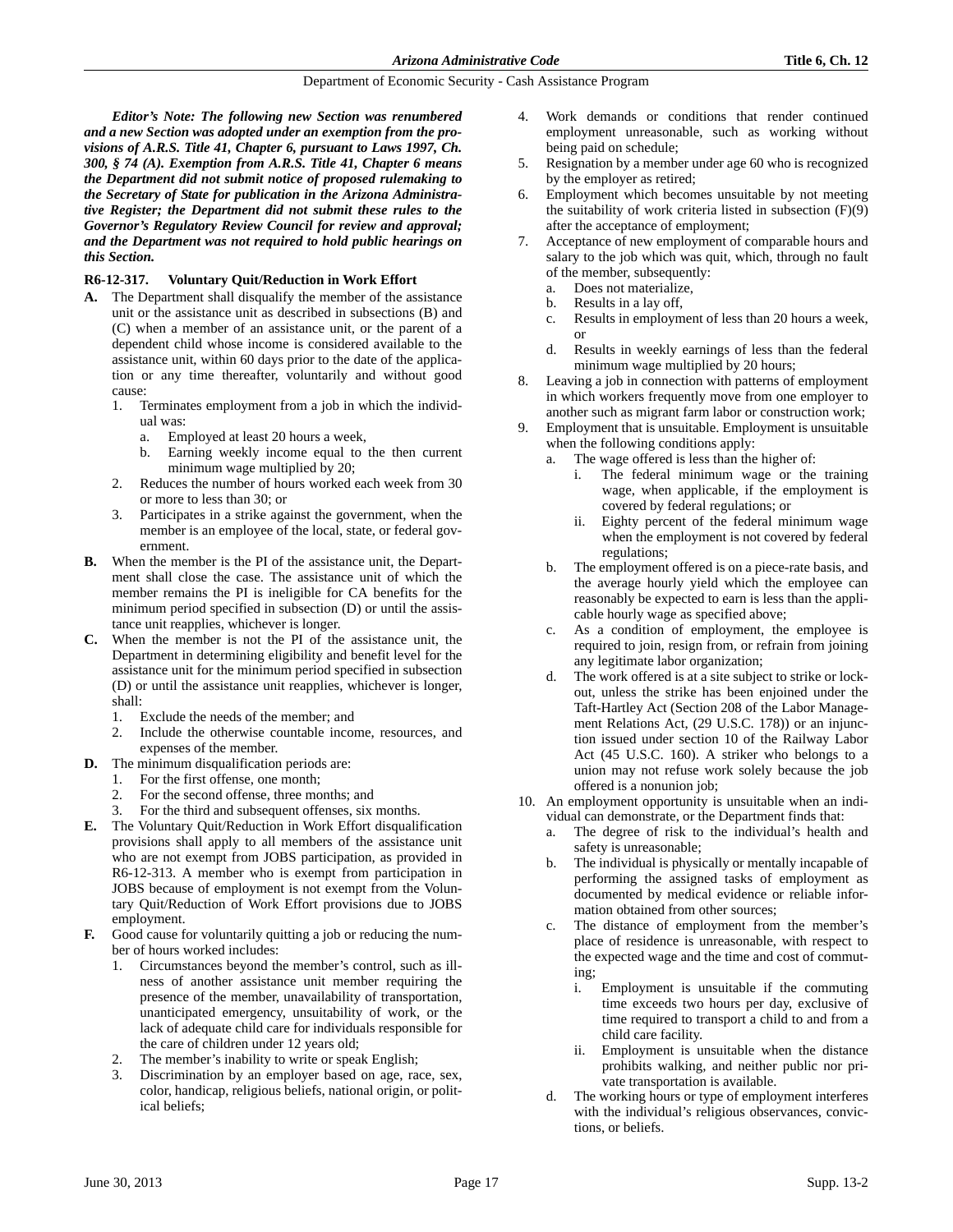# **Historical Note**

Adopted effective November 9, 1995 (Supp. 95-4). Section R6-12-317 renumbered to R6-12-320; new Section R6-12-317 adopted effective July 31, 1997, under an exemption from the provisions of A.R.S. Title 41, Chapter 6 (Supp. 97-3). Amended by exempt rulemaking at 16 A.A.R. 1141, effective July 1, 2010 (Supp. 10-2).

*Editor's Note: The following new Section was renumbered and amended under an exemption from the provisions of A.R.S. Title 41, Chapter 6, pursuant to Laws 1997, Ch. 300, § 74 (A). Exemption from A.R.S. Title 41, Chapter 6 means the Department did not submit notice of proposed rulemaking to the Secretary of State for publication in the Arizona Administrative Register; the Department did not submit these rules to the Governor's Regulatory Review Council for review and approval; and the Department was not required to hold public hearings on this Section.*

# **R6-12-318. Duration of Assistance – 36-month Time Limit**

- **A.** The Department shall not authorize cash benefits for a needy family, except in case of hardship, when any of the following apply:
	- 1. The needy family includes a head of household or the spouse of the head of household who has received 36 countable months of cash benefits in the Arizona CA program for himself or herself.
	- 2. The needy family includes an ineligible parent or the spouse of the ineligible parent who has received 36 countable months of cash benefits in the Arizona CA program for an eligible dependent child.
	- 3. The needy family includes an adult non-parent relative head of household or the spouse of the non-parent relative head of household who has received 36 countable months of cash benefits in the Arizona CA program for an eligible dependent child.
- **B.** Time limited assistance shall not apply to a child only case.
- **C.** The Department shall count each payment month, regardless of the source of funding for the program, until a limit of 36 countable months is reached. The 36 countable months are not required to be consecutive.
- **D.** The Department shall begin counting the 36 months beginning with the first countable payment received in the Arizona CA program on or after October 1, 2002.
- **E.** The Department shall not count the following months toward the 36-month time limit:
	- A month in which CA was received in a child only case;
	- 2. A month in which CA was received by an assistance unit while residing on an Indian reservation that has a 50% or higher unemployment rate;
	- 3. A month in which the CA payment amount was less than a full benefit month payment due to the date of an initial application;
	- 4. A month in which the head of household or the spouse of the head of household or an ineligible parent or the spouse of the ineligible parent received CA as a minor child who was not the head of household or the spouse of the head of household;
	- 5. Any month in which the assistance unit receives a payment in the CA Grant Diversion option. This includes each of the months for which the Grant Diversion payment is intended to cover;
	- 6. Any month in which the assistance unit was totally ineligible for a cash benefit payment due to an overpayment of benefits that must be repaid to the Department;
- **F.** Under no circumstances, except as provided in R6-12-319, shall the Department authorize CA beyond the federal 60 month time limit under R6-12-320.

# **Historical Note**

New Section renumbered from R6-12-315 and amended effective July 31, 1997, under an exemption from the provisions of A.R.S. Title 41, Chapter 6 (Supp. 97-3). Amended by exempt rulemaking at 16 A.A.R. 1141, effective July 1, 2010 (Supp. 10-2).

*Editor's Note: The following new Section was renumbered and amended under an exemption from the provisions of A.R.S. Title 41, Chapter 6, pursuant to Laws 1997, Ch. 300, § 74 (A). Exemption from A.R.S. Title 41, Chapter 6 means the Department did not submit notice of proposed rulemaking to the Secretary of State for publication in the Arizona Administrative Register; the Department did not submit these rules to the Governor's Regulatory Review Council for review and approval; and the Department was not required to hold public hearings on this Section.*

#### **R6-12-319. Extension of Time Limited Assistance**

- **A.** The Department shall authorize cash benefits to an assistance unit that is ineligible due to the time limited restrictions in R6- 12-318 or R6-12-320 when:
	- 1. An assistance unit or the caretaker relative head of household who receives CA only for an eligible dependent child, requests an extension due to hardship;
	- 2. The assistance unit meets all financial and non-financial eligibility criteria; and
	- 3. The assistance unit or the caretaker relative head of household verifies that at least one of the hardship reasons in this Section exists. The claimed hardship shall be valid only when the hardship circumstances prevent the adult assistance unit member, the minor parent head of household, the caretaker relative head of household, or the spouse of the caretaker relative head of household from working or engaging in work activities to a degree that such person is prevented from financially supporting the eligible dependent child in the assistance unit, independent of CA.
- **B.** Hardship may exist in any of the following situations:
	- 1. An adult assistance unit member, a minor parent head of household, the caretaker relative head of household, or the spouse of the caretaker relative head of household has a physical or mental impairment that is expected to continue for more than 30 days and that prevents that person from working or engaging in work activities.
	- 2. An adult assistance unit member, a minor parent head of household, the caretaker relative head of household, or the spouse of the caretaker relative head of household is required to be a full-time caregiver, as verified by an acceptable medical source, and all of the following apply:
		- The caregiver is providing services to one of the following disabled family members:
			- i. A dependent child or a disabled adult child,
			- ii. A parent, or
			- iii. A spouse or domestic partner.
		- b. The caregiver does not receive respite care for more than 20 hours each week,
		- c. No other person is available to be the full-time caregiver to the disabled family member, and
		- d. The disabled family member does not attend school or vocational rehabilitation for more than 20 hours each week.
	- 3. An assistance unit member or any member of the needy family is a victim of one of the following that prevents an adult assistance unit member, the minor parent head of household, a caretaker relative head of household, or the spouse of the caretaker relative head of household from working or engaging in work activities: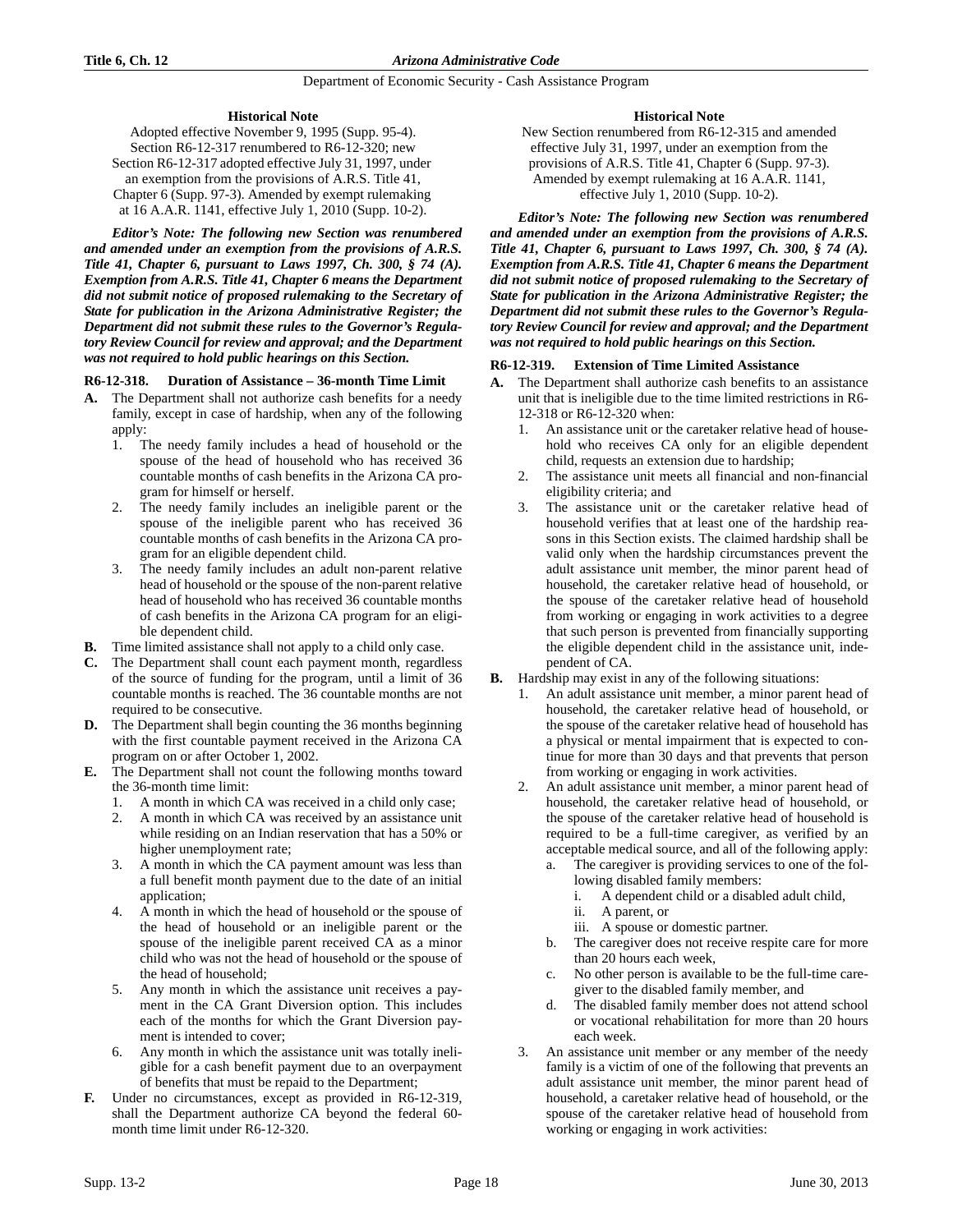- a. Violence,
- b. Crime, or
- c. Domestic violence.
- The assistance unit or the needy family is homeless.
- 5. An adult assistance unit member, a minor parent head of household, the caretaker relative head of household, or the spouse of the caretaker relative head of household is participating full-time in one of the activities listed in subsection  $(B)(5)(a)$ , is complying with the requirements listed in subsection  $(B)(5)(b)$ , and is unable to complete the activity without continuing to receive CA.
	- a. Activities:
		- i. A postsecondary education program offered by a university, college, or community college, that will result in an associate's or bachelor's degree;
		- ii. A program offered by a vocational, technical, or recognized school that will result in a diploma or certificate for a job skill directly related to obtaining self-supporting employment in a recognized occupation;
		- iii. A job training or employment activity assigned by the JOBS Program as part of the member's employability plan.
	- b. Requirements:
		- The member must have started participation in the educational or training program prior to the member receiving 30 countable months of CA.
		- ii. The member shall demonstrate successful progress toward completion of the educational or training program. Successful progress includes meeting a reasonable time limit for completion of the educational or training program.
		- iii. The member shall consistently sustain a passing grade or acceptable grade point average, as determined by the educational or training program.
- 6. An adult assistance unit member, a minor parent head of household, the caretaker relative head of household, or the spouse of the caretaker relative head of household is prevented from working or engaging in work activities due to either of the following:
	- a. Childcare is unavailable or unaffordable, or
	- b. Transportation is not readily available or affordable.
- 7. The adult assistance unit member or the caretaker relative head of household is both of the following:
	- a. A non-parent caretaker relative to the minor dependent child receiving CA, and
	- b. Age 60 or older.
- When the assistance unit or the caretaker relative head of household claims that hardship exists for a reason other than one contained in this Section, the Department shall assess the situation and determine whether the claim of hardship is valid based on verification provided by the assistance unit or the caretaker relative head of household and may grant an extension based on those circumstances.

# **Historical Note**

New Section renumbered from R6-12-316 and amended effective July 31, 1997, under an exemption from the provisions of A.R.S. Title 41, Chapter 6 (Supp. 97-3). Amended by exempt rulemaking at 16 A.A.R. 1141, effective July 1, 2010 (Supp. 10-2).

*Editor's Note: The following new Section was renumbered and amended under an exemption from the provisions of A.R.S.* *Title 41, Chapter 6, pursuant to Laws 1997, Ch. 300, § 74 (A). Exemption from A.R.S. Title 41, Chapter 6 means the Department did not submit notice of proposed rulemaking to the Secretary of State for publication in the Arizona Administrative Register; the Department did not submit these rules to the Governor's Regulatory Review Council for review and approval; and the Department was not required to hold public hearings on this Section.*

# **R6-12-320. Duration of Assistance – Federal 60-month Time Limit**

- **A.** The Department shall not authorize cash benefits to the assistance unit when the head of household or the spouse of the head of household has received 60 countable months of cash benefits for himself or herself, funded in whole or in part by the Temporary Assistance for Needy Families block grant in Arizona or any other state or United States territory or from a tribal Temporary Assistance for Needy Families CA program, unless the assistance unit is eligible for a hardship extension under R6-12-319.
- **B.** The Department shall count each payment month until a limit of 60 months is reached. The 60 countable months are not required to be consecutive.
- **C.** The Department shall begin counting the 60 months beginning with the first payment received on or after October 1, 2002.
- **D.** The Department shall not include the following months toward the 60-month time limit:
	- 1. Any month before October 1, 2002 in which the recipient received CA in Arizona or in any other state;
	- 2. Any month before October 1, 2002, in which the recipient received CA in a tribal TANF program in any state other than Arizona;
	- 3. Any month before October 1, 2002, in which the recipient received CA in an Arizona tribal TANF program when that month was not countable toward the 60-month time limit in that tribal TANF program;
	- 4. Any month in which the recipient resides on an Indian reservation that has a 50% or higher unemployment rate based on the Bureau of Indian Affairs (B.I.A.) Market Information Report;
	- 5. A month when the assistance unit is eligible but receives no CA payment because the benefit is less than \$10;
	- 6. A month when the assistance unit is ineligible due to an overpayment;
	- 7. Any month in which the assistance unit receives a payment in the Grant Diversion option. This includes each of the months for which the Grant Diversion payment is intended to cover.

# **Historical Note**

New Section renumbered from R6-12-317 and amended effective July 31, 1997, under an exemption from the provisions of A.R.S. Title 41, Chapter 6 (Supp. 97-3).

Section repealed; new Section made by exempt rulemaking at 16 A.A.R. 1141, effective July 1, 2010 (Supp. 10-2).

# **R6-12-321. Hardship Verification Requirements**

- **A.** Hardship due to a physical or mental impairment.
	- 1. An adult assistance unit member, a minor parent head of household, the caretaker relative head of household, or the spouse of the caretaker relative head of household that claims hardship as specified in  $R6-12-319(B)(1)$  shall provide one of the following items:
		- a. A signed statement from a treatment provider or acceptable medical source;
		- b. Disability verification from the Veterans Administration;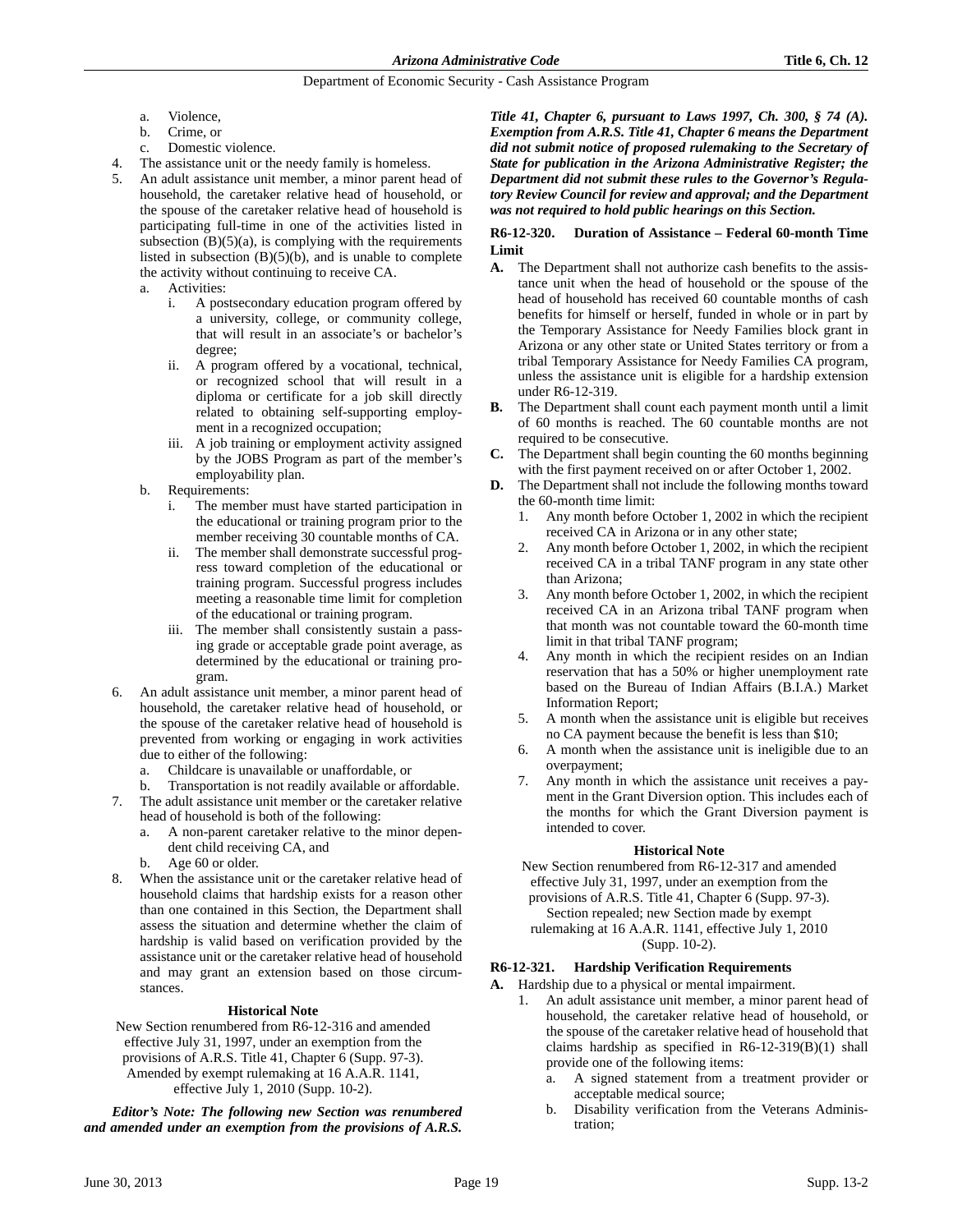- c. Vocational Rehabilitation documents, examinations, or evaluations signed by a treatment provider.
- 2. The verification items specified in subsection  $(A)(1)$  shall include all of the following information:
	- a. A statement indicating that the individual's physical or mental condition prevents working or engaging in work activities,
	- b. The duration of the disability,
	- c. A prognosis of recovery, and
	- d. The signature of the treatment provider or acceptable medical source.
- 3. When the assistance unit member is a current JOBS program participant whose participation is deferred due to disability, no further verification of disability is required.
- **B.** Hardship due to being a full-time caregiver.
	- 1. An adult assistance unit member, a minor parent head of household, the caretaker relative head of household, or the spouse of the caretaker relative head of household who claims hardship as specified in R6-12-319(B)(2) shall provide a signed statement from a treatment provider, verifying the member is needed as a full-time caregiver of their disabled child, parent, spouse, or domestic partner.
	- 2. An adult assistance unit member, minor parent head of household, caretaker relative head of household, or spouse of the caretaker relative head of household who receives respite care services shall provide verification of these services from the respite care provider. The verification shall indicate the number of hours per week that the person receives these services.
	- 3. When a disabled individual is attending school, the individual shall provide verification from the school or vocational rehabilitation program of the number of hours per week the individual is in attendance.
- **C.** Hardship due to violence, crime, or domestic violence.
	- 1. An adult assistance unit member, a minor parent head of household, the caretaker relative head of household, or the spouse of the caretaker relative head of household who claims hardship as specified in R6-12-319(B)(3) shall provide verification from at least one of the following sources:
		- a. Court records;
		- b. Police reports;
		- c. Law Enforcement records;
		- d. Restraining Orders or Orders of Protection against the perpetrator or abuser;
		- e. Statements by attorneys or other legal professionals providing services to the victim of abuse or violence;
		- f. Child Protective Services records;
		- g. Written statements by medical professionals including physicians, psychologists, psychiatrists, counselors, or other treatment providers;
		- h. Written statements by domestic violence shelter staff;
		- i. Statements by clergy;
		- j. Statements by a third person with knowledge of the abuse or violence, such as a friend or relative to whom the member or assistance unit has fled to escape or avoid abuse or violence;
		- k. Receipt of Victims of Crime Act (VCA) benefits.
	- 2. Any other evidence that supports the claim that the assistance unit member or family member is a victim of abuse or violence.
- 3. When the assistance unit member is a current JOBS program participant and is deferred from participating due to domestic violence, no further verification is required.
- **D.** Hardship due to Homelessness. An adult assistance unit member, a minor parent head of household, or the caretaker relative head of household who claims hardship as specified in R6-12- 319(B)(4) shall provide verification from at least one of the following sources:
	- 1. A written statement by staff at a shelter, halfway house, or similar facility that provides temporary residence to homeless individuals or families verifying that the assistance unit, minor parent head of household, or caretaker relative head of household is a resident of the facility;
	- 2. A written statement by the assistance unit member, minor parent head of household, or caretaker relative head of household that includes a description of where the household is residing when it does not have a fixed or regular nighttime residence;
	- 3. A written statement by the assistance unit member, minor parent head of household, or caretaker relative head of household when the household is temporarily living with others. The statement must indicate that the residential situation is temporary and the date the assistance unit, minor parent head of household, or caretaker relative head of household expects to have its own residence;
	- Any other verification that reasonably supports the assistance unit member's, minor parent head of household's, or caretaker relative's head of household's claim of homelessness.
- **E.** Hardship due to Educational or Training Program Completion. An adult assistance unit member, minor parent head of household, caretaker relative head of household, or spouse of a caretaker relative head of household who claims hardship as specified in R6-12-319(B)(5) shall provide the following verification:
	- 1. A statement from the educational or training program that includes the following:
		- a. The enrollment status of the individual,
		- b. The date that the individual began participation in the program and the anticipated completion date, and
		- c. Verification that the individual is making satisfactory progress toward completion of the program.
	- 2. A statement from the assistance unit member or caretaker relative head of household that explains the need for additional CA benefits in order for the individual to successfully complete the Educational or Training program.
- **F.** Hardship due to Childcare or Transportation being Unavailable or Unaffordable.
	- An adult assistance unit member, a minor parent head of household, the caretaker relative head of household, or the spouse of the caretaker relative head of household who claims hardship as specified in  $R6-12-319(B)(6)(a)$ shall provide the following items:
		- a. A statement by the assistance unit member or caretaker relative head of household explaining the reasons the individual has been unable to find or afford childcare, including the availability of affordable childcare in their area; and
		- b. Documents that demonstrate the individual's efforts to find or afford childcare.
	- 2. An adult assistance unit member, a minor parent head of household, the caretaker relative head of household or the spouse of the caretaker relative head of household who claims hardship as specified in R6-12-319(B)(6)(b) shall provide a statement explaining the reasons that transpor-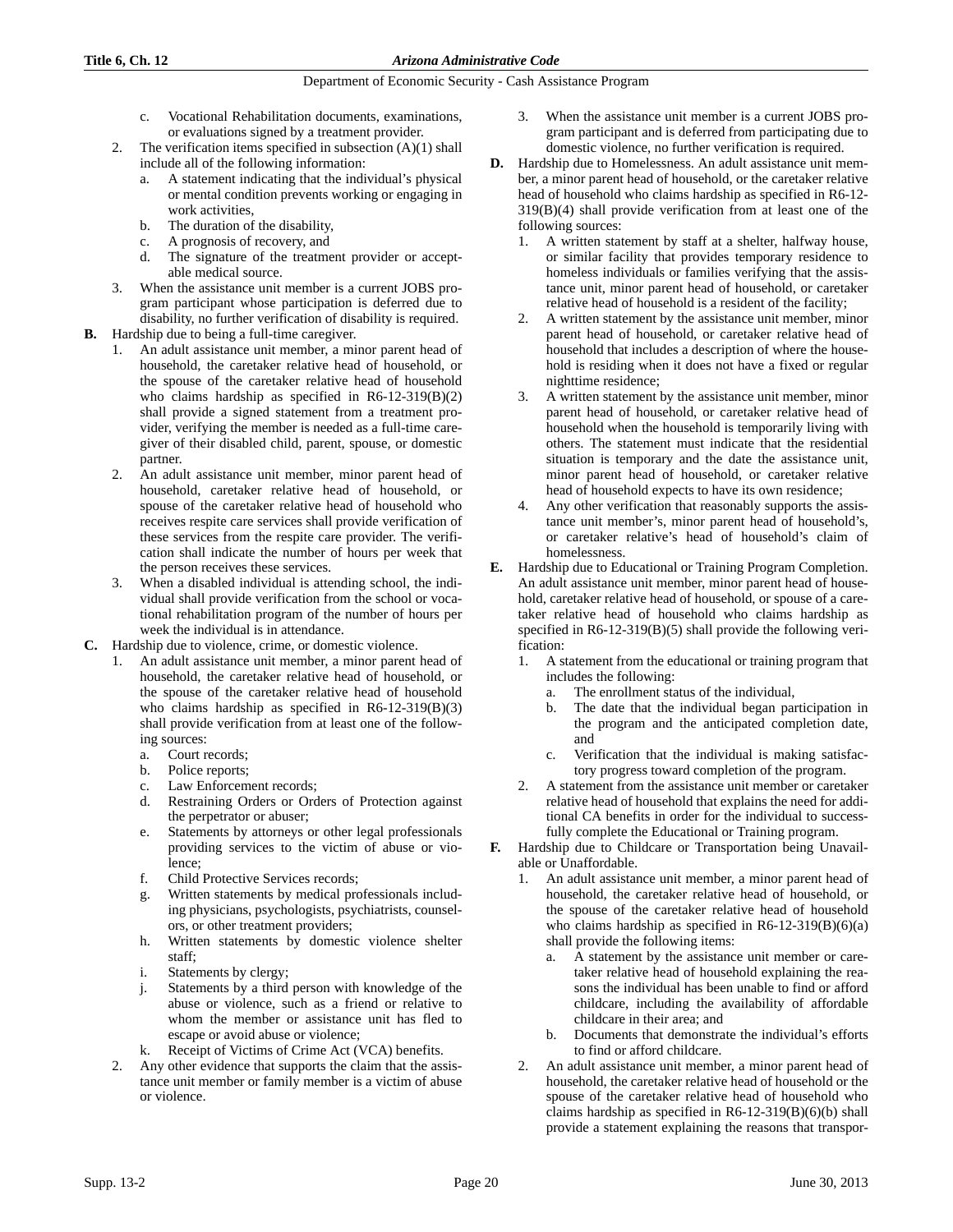tation is not readily available or affordable, including the availability of affordable public and private transportation in their area.

**G.** Hardship due to other reasons. An adult assistance unit member, a minor parent head of household, the caretaker relative head of household or the spouse of the caretaker relative head of household who claims hardship as specified in R6-12- 319(B)(8) shall provide a statement that explains the hardship circumstance and the need for additional CA benefits. The individual shall provide any documentary verification of the hardship circumstance that is requested by the Department in order to determine the need for additional CA benefits.

# **Historical Note**

New Section made by exempt rulemaking at 16 A.A.R. 1141, effective July 1, 2010 (Supp. 10-2).

# **ARTICLE 4. FINANCIAL ELIGIBILITY: RESOURCES**

*Editor's Note: The following Section was amended under an exemption from the provisions of A.R.S. Title 41, Chapter 6, pursuant to Laws 1997, Ch. 300, § 74 (A). Exemption from A.R.S. Title 41, Chapter 6 means the Department did not submit notice of proposed rulemaking to the Secretary of State for publication in the Arizona Administrative Register; the Department did not submit these rules to the Governor's Regulatory Review Council for review and approval; and the Department was not required to hold public hearings on this Section.*

# **R6-12-401. Treatment of Resources; Limitations**

- **A.** In determining eligibility for a cash benefit, the Department shall include all resources available to the assistance unit, unless excluded by applicable law.
- **B.** An assistance unit is ineligible for CA for any month in which the unit's resources exceed \$2,000, after application of all available exclusions.

# **Historical Note**

Adopted effective November 9, 1995 (Supp. 95-4) Amended effective July 31, 1997, under an exemption from the provisions of A.R.S. Title 41, Chapter 6 (Supp. 97-3). Amended by exempt rulemaking at 16 A.A.R. 1141, effective July 1, 2010 (Supp. 10-2).

*Editor's Note: The following Section was amended under an exemption from the provisions of A.R.S. Title 41, Chapter 6, pursuant to Laws 1997, Ch. 300, § 74 (A). Exemption from A.R.S. Title 41, Chapter 6 means the Department did not submit notice of proposed rulemaking to the Secretary of State for publication in the Arizona Administrative Register; the Department did not submit these rules to the Governor's Regulatory Review Council for review and approval; and the Department was not required to hold public hearings on this Section.*

# **R6-12-402. Treatment of Resources by Ownership Status; Availability**

- **A.** The Department shall consider the resources belonging to an assistance unit member available to the assistance unit.
- **B.** The Department shall consider the resources of the following individuals available to the assistance unit:
	- 1. A dependent child's parent and minor sibling, when residing with a dependent child in an assistance unit, even when the parent or minor sibling:
		- a. Has not requested CA;
		- b. Is ineligible for CA for failure to comply with an eligibility requirement; or
		- c. Is ineligible for CA due to disqualification for Intentional Program Violation, as provided in Article 12;
- 2. A stepparent, when residing with a dependent child in an assistance unit and the dependent child's parent, who makes resources available to the assistance unit or the dependent child's parent.
- **C.** The Department shall consider the resources belonging to the sponsor of a noncitizen, as provided in R6-12-506, available to the assistance unit.
- **D.** The Department shall consider the resources of the persons listed in this subsection unavailable to the assistance unit.
	- 1. A non-parent relative who is not included in the assistance unit;
	- 2. An SSI recipient, as to resources held as sole and separate property, or counted in the determination of SSI eligibility;
	- 3. A dependent child for whom deprivation does not exist;
	- 4. A dependent child who is not included in the assistance unit due to receipt of adoption assistance or foster care payments under Title IV-E of the Social Security Act or who is ineligible for CA due to the family benefit cap.
- **E.** The Department shall consider ownership in determining availability of the resources to the assistance unit.
	- 1. The sole and separate property of one spouse is deemed unavailable to the other spouse, unless the owner spouse makes the property available to the other spouse.
	- 2. Jointly owned resources, with ownership records containing the words "and" or "and/or" between the owners' names, are deemed available when all owners can be located and consent to disposal of the resource, except that such consent is not required if all owners are members of the assistance unit.
	- 3. Jointly owned resources, with ownership records containing the word "or" between the owners' names, are deemed available in full to each owner. When more than one owner is a member of an assistance unit, the equity value of the resource is counted only once.
- **F.** The Department shall consider the following resources unavailable to the assistance unit and to any other person whose resources are considered available to the assistance unit:
	- 1. Property subject to a spendthrift restriction. Such property may include:
		- a. Irrevocable trust funds that are prohibited by a court from being disbursed to the beneficiary who is an assistance unit member or to any other person whose resources are considered available to the assistance unit. When such funds may be disbursed by court order, the beneficiary or appropriate assistance unit member shall petition the court for disbursement of the funds;
		- b. Accounts established by the Social Security Administration, Veteran's Administration, or some other entity, which mandate that the funds in the account be used for the benefit of a person not residing with the assistance unit.
	- 2. Resources being disputed in divorce proceedings or in probate matters.
	- 3. Real property situated on a Native American reservation.
	- Resources belonging to a member of the needy family except as to those family members listed in subsections (A), (B), and (C).

# **Historical Note**

Adopted effective November 9, 1995 (Supp. 95-4). Amended effective July 31, 1997, under an exemption from the provisions of A.R.S. Title 41, Chapter 6 (Supp.

97-3). Amended by exempt rulemaking at 16 A.A.R. 1141, effective July 1, 2010 (Supp. 10-2).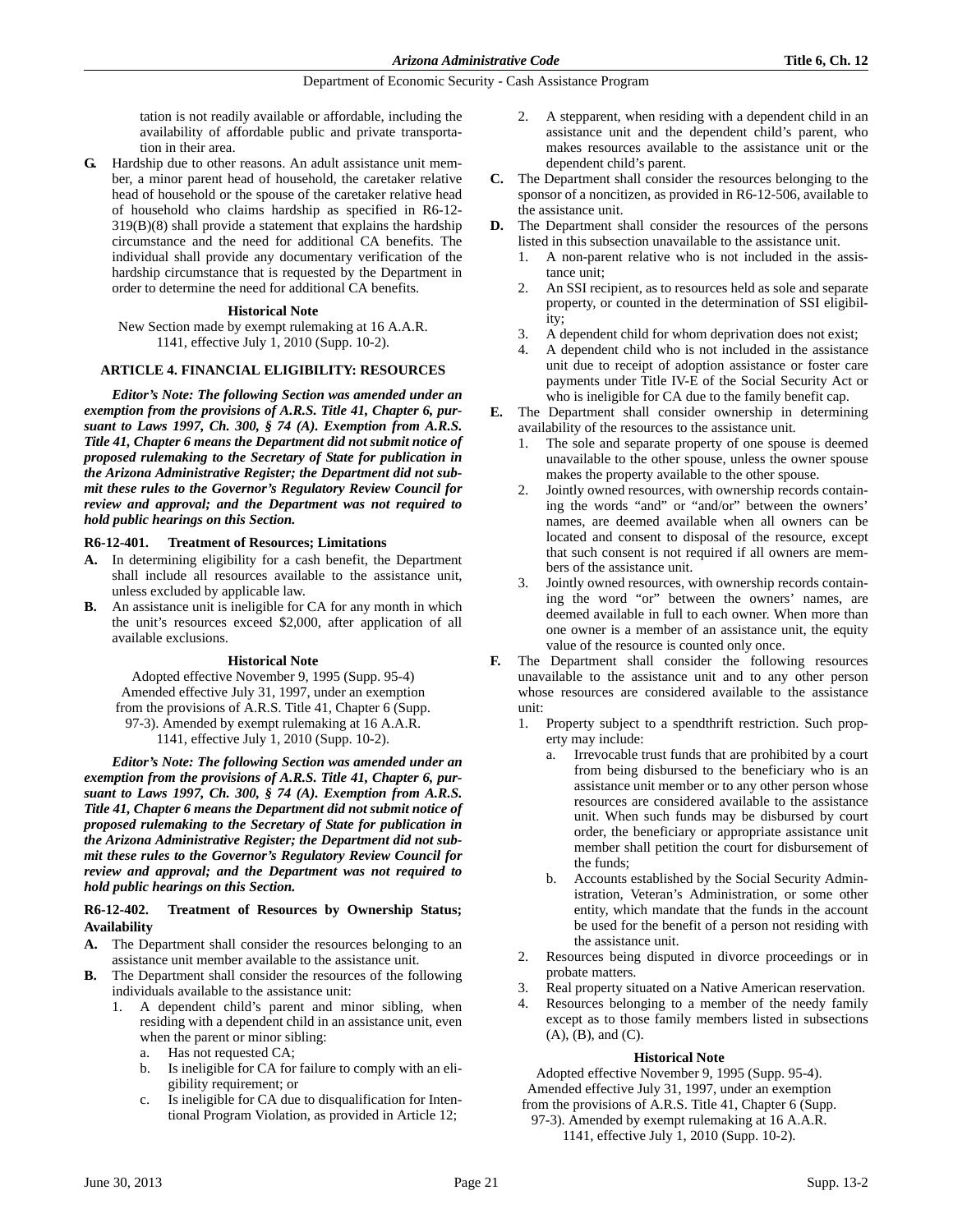# **R6-12-403. Treatment of Resources; Exclusions**

The Department shall exclude the equity value of the resources listed below, as provided in this Section. These resource exclusions shall also apply to a person whose resources are considered available to an assistance unit.

- 1. The usual residence of the assistance unit members;
- 2. One burial plot for each member of the assistance unit;
- 3. Household furnishings used by the assistance unit members in their usual place of residence, and personal effects essential to day-to-day living;
- 4. Up to \$1500 of the value of one bona fide funeral agreement, for each member of the assistance unit. The funeral agreement or burial plan must cover only funeral-related expenses, as evidenced by a written contract;
- 5. The value of all motor vehicles, including recreational vehicles.
- 6. When an assistance unit member owns real property, other than the usual residence described in subsection (A)(1) above, and is making a good faith effort to dispose of it, the equity value shall be excluded for six months, subject to the conditions listed in this subsection;
	- a. The assistance unit member shall sign an agreement to:
		-
		- i. Dispose of the property; and<br>ii. Repay the Department, fron Repay the Department, from the net proceeds of disposal, the amount of any assistance the unit receives during the period of time the unit would otherwise have been ineligible because the property value exceeded resource limitations;
	- b. The amount repaid shall not exceed the net proceeds of disposal;
	- c. If the assistance unit member does not dispose of the property within six months, the Department shall write an overpayment and the assistance unit shall repay any assistance received during that period;
- 7. A financial account that is used only for a self-employment business;
- 8. Funds in the following types of retirement accounts or retirement plans, established by employers in accordance with federal Internal Revenue Services regulations:
	- a. A 401A or 401K plan,
	- b. A 457 or 457(b) plan,
	- c. A Federal Employees Thrift Savings Plan,
	- d. An Irrevocable Annuity plan,
	- e. A KEOGH plan that involves a contract with a person who is not an assistance unit member,
	- f. A Section  $403(a)$  or  $403(b)$  plan,
	- g. A Section 408 or 408A plan,
	- h. A Section  $501(c)(18)$  or  $501(g)(18)$  plan;
- 9. Funds in the following educational savings accounts operated by a state or educational institution in accordance with federal Internal Revenue Services regulations:
	- a. A 529 account, b. A 530 account;
- 10. Educational grants issued under programs administered by the U.S. Commissioner of Education, when the assistance is made available for school attendance costs, including the following:
	- a. BEOG\PELL, SEOG and NDSL grants;
	- b. Work Study programs;
	- c. Assistance provided by the Carl D. Perkins Vocational and Applied Technology Education Act;
- 11. Any grant, scholarship, educational loan, or other award that is not administered by the U.S. Commissioner of

Education, when such assistance covers the costs of items not included in the CA need standard;

- 12. The cash value of a grazing permit issued by a tribal or other governmental authority, when the land used for the grazing permit is adjoining a permit holder's homestead;
- 13. Any amount up to \$2000 received from the following American Indian claims or funds:
	- a. Alaska Native Claims Settlement Act payments received under the Sac and Fox Indian claims agreement as specified in Public Law 92-203, Section 21(a);
	- b. Per capita payments from judgment funds awarded by the Indian Claims Commission of the U.S. Court of Federal Claims as specified in Public Law 97-458 for the Colorado River Indians;
	- c. Individual Indian's interests in trust or restricted lands and payments from these interests as specified in Public Law 103-66. Interests include the Indian's right to or legal share of the trust or restricted land and any income accrued;
	- d. The Indian Gaming Industry per capita disbursement funds placed in an inaccessible trust by the tribe as specified in Public Law 98-64;
	- e. Payments made to members of Indian tribes in settlement for land as specified in Public Law 100-580;
- 14. Money loaned to the assistance unit from any source and for any purpose;
- 15. Funds received from the Navajo Nation Needy Children's Fund;
- 16. Payments made by the Federal Emergency Management Agency (FEMA) or Federal Disaster Relief Act for any of the following:
	- a. Federal major disaster;
	- b. Natural catastrophe;
	- c. Emergency assistance;
	- d. Comparable disaster assistance provided by states, local governments, and disaster assistance organizations;
- 17. When self-employment from farming is terminated, farm property, including land, equipment and supplies shall be excluded as a resource for 12 months. This period of exclusion begins on the date the self employment from farming stops;
- 18. Funds available from sources of excluded income contained in R6-12-503(8), (13), (15), (22), (38), (39), (40), (41), (42), and (43);
- 19. Any other resource specifically excluded by state or federal law.

# **Historical Note**

Adopted effective November 9, 1995 (Supp. 95-4). Amended by exempt rulemaking at 16 A.A.R. 1141, effective July 1, 2010 (Supp. 10-2).

*Editor's Note: The following Section was amended under an exemption from the provisions of A.R.S. Title 41, Chapter 6, pursuant to Laws 1997, Ch. 300, § 74 (A). Exemption from A.R.S. Title 41, Chapter 6 means the Department did not submit notice of proposed rulemaking to the Secretary of State for publication in the Arizona Administrative Register; the Department did not submit these rules to the Governor's Regulatory Review Council for review and approval; and the Department was not required to hold public hearings on this Section.*

# **R6-12-404. Individual Development Accounts**

**A.** An individual development account (IDA) is a special savings account which allows a recipient of both CA and Food Stamp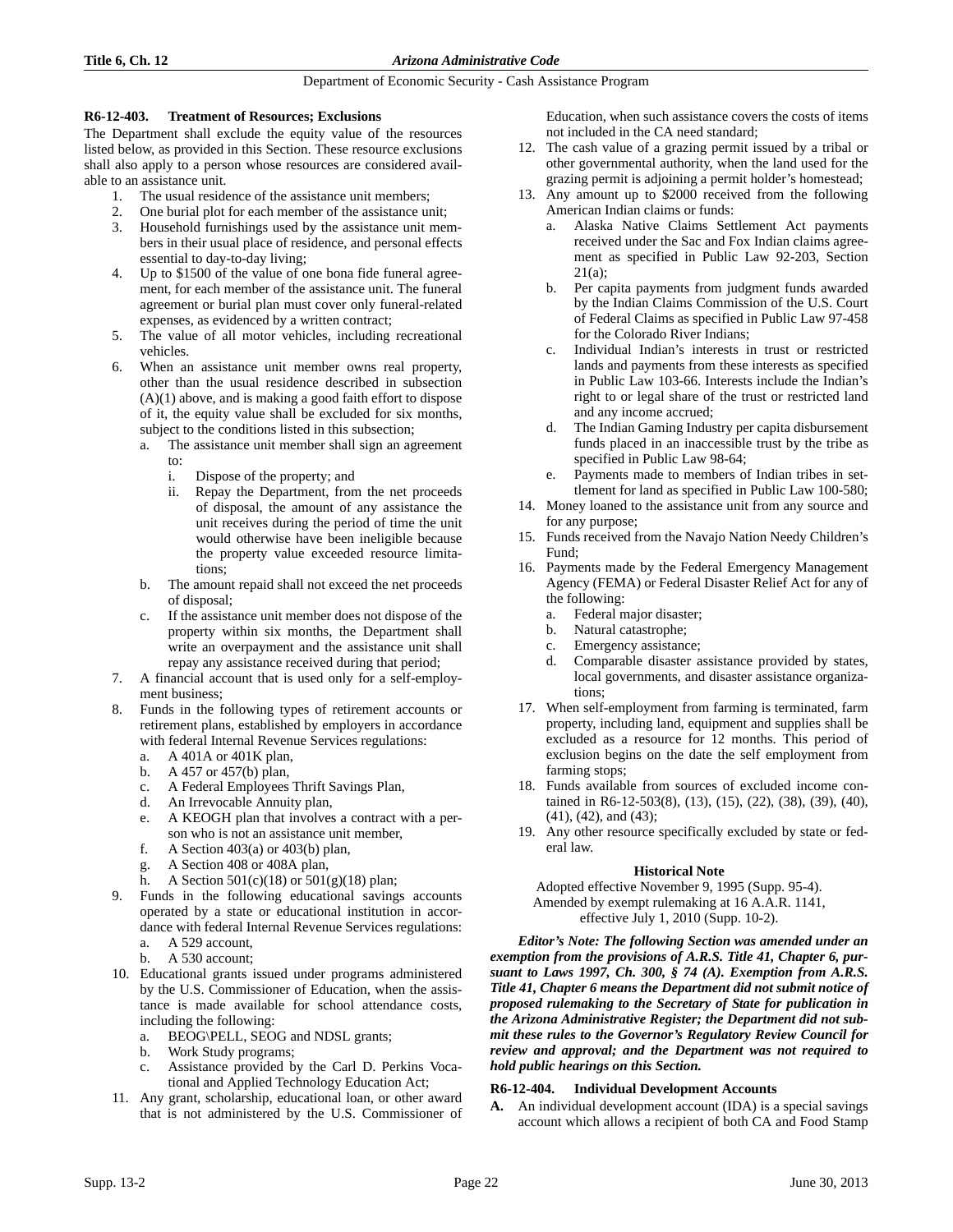Program benefits to accumulate funds to achieve educational or training goals.

- **B.** Financial institutions licensed by the Arizona State Banking Department shall administer IDAs.
	- 1. IDAs shall earn the same interest rate as is offered to other bank customers for like accounts.
	- 2. A financial institution may prescribe such terms and conditions relating to IDAs as are permissible under the laws of this state and federal banking law.
- **C.** A member of an assistance unit that receives both CA and food stamp benefits may establish an IDA.
	- 1. No assistance unit shall hold more than 1 IDA.
	- 2. A person found to have committed an intentional program violation or fraud related to the CA, food stamp, or AHCCCS programs shall not hold an IDA.
- **D.** An assistance unit member who establishes an IDA shall sign a document authorizing the financial institution to release account information to the Department.
- **E.** The following persons can make deposits into an IDA:
	- 1. The account holder;
	- 2. A member of the account holder's assistance unit;
	- 3. A person who is not a member of the account holder's assistance unit; or
	- 4. A non-profit organization with a recognized tax exempt status under 26 U.S.C. 501(c)(3) or A.R.S. § 43-1201. A non-profit organization making deposits into an IDA:
		- a. Shall designate that such funds are intended solely for educational or training purposes, and
		- b. May set other terms and conditions regarding the withdrawal or use of the funds.
- **F.** An applicant for assistance shall not place countable income or resources into an IDA for the purpose of qualifying for CA or Food Stamp Program benefits. Any money so deposited counts as a resource.
- **G.** The Department shall exclude from the resource limitation set forth at R6-12-401(B) the balance held in an IDA which at any 1 time is \$9,000 or less, except that any cumulative deposits over the life of an IDA which exceed \$12,000 shall count against the resource limitation.
- **H.** The Department shall disregard as countable income:
	- 1. Fifty percent of any earned income of the assistance unit which is deposited into an IDA, except that the Department shall not disregard more than \$100 per month of earned income; and
	- 2. All interest earned on an IDA.
- **I.** An assistance unit which holds an IDA shall:
	- 1. Report to the Department all income which is deposited into an IDA or withdrawn from an IDA; and
	- 2. Submit account statements to the Department at each eligibility redetermination.
- **J.** A recipient of both CA and food stamp benefits may withdraw funds from an IDA for:
	- 1. Educational costs at an accredited institution of higher education; or
	- 2. Training costs for an accredited, licensed, or certified training program.
- **K.** As used in subsection (J), above:
	- 1. Educational and training costs are limited to:
		- a. Tuition and other mandatory fees charged to all students, or to all students within a certain curriculum; b. Books;
		- c. Transportation; and
		- d. Miscellaneous personal expenses necessary to pursue education or training.
	- 2. An institution of higher education means a public or private educational institution defined at A.R.S. § 23-618.02.
- 3. A training program means a course of study offered by a vocational, technical, or recognized proprietary school which will result in a diploma or certificate for a job skill which is directly related to obtaining useful employment in a recognized occupation.
- **L.** Withdrawals from an IDA for purposes other than those described in subsection (K) shall count as income to the assistance unit in the month of withdrawal, unless the money was previously counted as income to the assistance unit at the time of receipt.
- **M.** If there is a break in CA or food stamp benefits of at least 1 full month, upon reapplication the Department shall consider any remaining monies in an IDA as countable resources and shall not disregard any future deposits into an IDA.
- **N.** The Department's Office of Special Investigations shall investigate allegations of fraud or abuse involving IDAs, including situations where there is evidence or reason to believe that a deposit to an IDA was made from:
	- 1. Income which was available to the assistance unit but was not reported to the Department;
	- 2. Individual contributions which should have been counted as income or child support; or
	- 3. Proceeds from illegal activities.
- **O.** The Department shall not disregard as income or resources any deposit made into an IDA from income sources described in subsection (N), or any deposit which is otherwise contrary to the provisions of this Section. The Department shall establish any resulting overpayment.

# **Historical Note**

Adopted effective November 9, 1995 (Supp. 95-4). Amended effective July 31, 1997, under an exemption from the provisions of A.R.S. Title 41, Chapter 6 (Supp. 97-3).

*Editor's Note: The following Section was amended under an exemption from the provisions of A.R.S. Title 41, Chapter 6, pursuant to Laws 1997, Ch. 300, § 74 (A). Exemption from A.R.S. Title 41, Chapter 6 means the Department did not submit notice of proposed rulemaking to the Secretary of State for publication in the Arizona Administrative Register; the Department did not submit these rules to the Governor's Regulatory Review Council for review and approval; and the Department was not required to hold public hearings on this Section.*

# **R6-12-405. Resource Transfers; Limitations**

- **A.** An assistance unit member or the parent of a dependent child in the assistance unit shall not transfer a resource with the intent to qualify or attempt to qualify for CA within one year prior to application or while receiving assistance, unless fair consideration was received.
- **B.** Except as otherwise provided in this Section, when an assistance unit member or the parent of a dependent child in the assistance unit does not receive fair consideration for a transferred resource (an improper transfer), the assistance unit shall be ineligible for CA.
	- 1. The period of ineligibility shall begin in the month in which the transaction occurred.
	- The Department shall compute the duration of ineligibility by subtracting the consideration actually received, from the equity value of the transferred resource, and dividing that sum by the monthly need standard for the assistance unit. The resulting number shall be the number of months the unit is ineligible.
- **C.** An improper transfer shall not affect eligibility when the equity value of the transferred resource, plus the value of the unit's other available resources, does not exceed the resource limitation.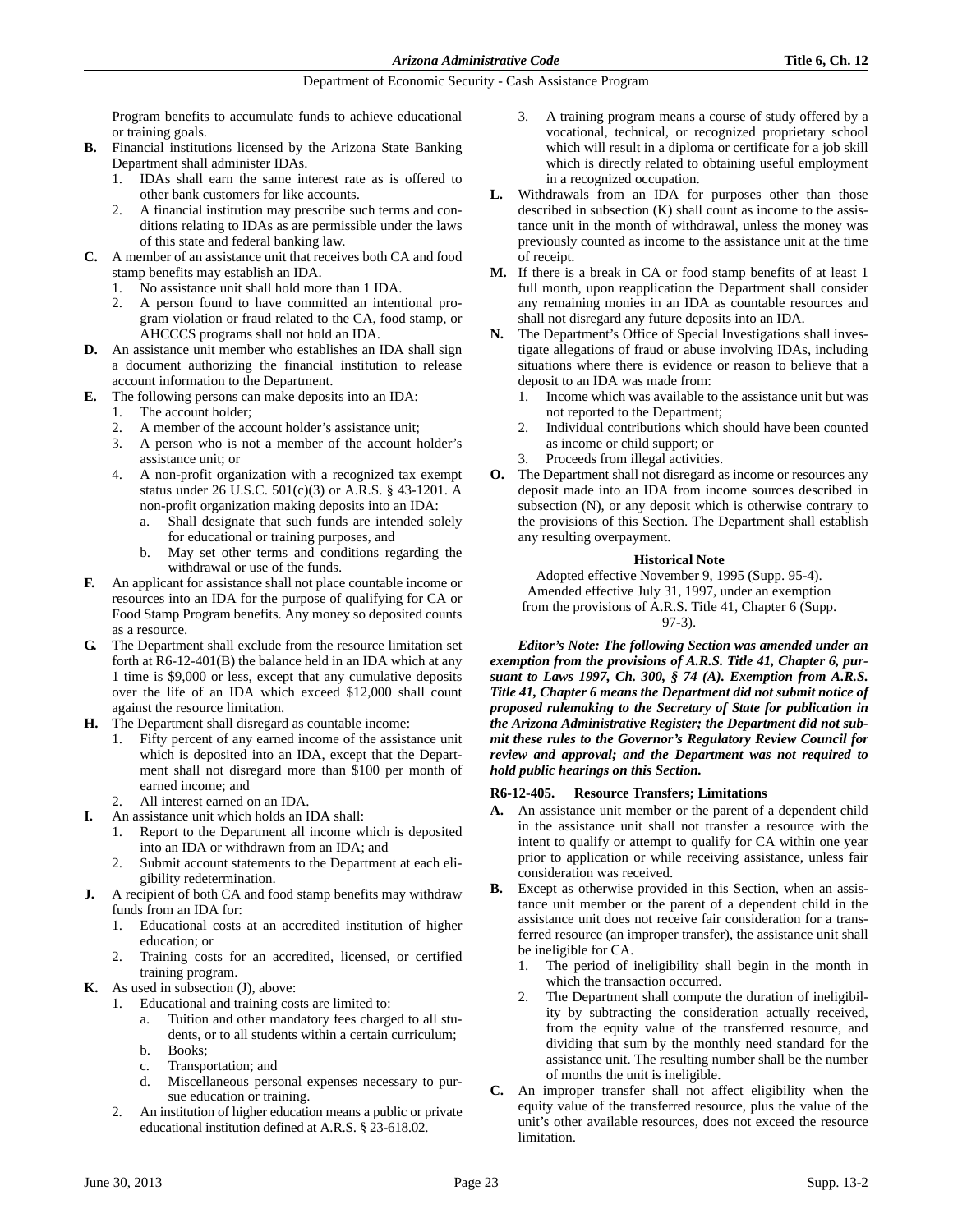- **D.** The improper transfer of homestead property shall not affect eligibility if the property was transferred because the person cannot continue residing in the home for health reasons, as determined by a competent medical authority.
- **E.** If an assistance unit member or the parent of a dependent child in the assistance unit disposes of homestead property, the Department shall count, as a resource, all proceeds of the sale not reinvested in homestead property, when the assistance unit member:
	- 1. Invests the proceeds in a resource other than homestead property,
	- 2. Advises the Department that such proceeds will not be reinvested in other homestead property, or
	- 3. Fails to purchase new homestead property within 90 days of the date of sale.

#### **Historical Note**

Adopted effective November 9, 1995 (Supp. 95-4). Amended effective July 31, 1997, under an exemption from the provisions of A.R.S. Title 41, Chapter 6 (Supp. 97-3). Amended by exempt rulemaking at 16 A.A.R. 1141, effective July 1, 2010 (Supp. 10-2).

# **R6-12-406. Resource Verification**

The Department shall verify all resources before determining an assistance unit's eligibility for a cash grant and benefit amount.

### **Historical Note**

Adopted effective November 9, 1995 (Supp. 95-4). Amended by exempt rulemaking at 16 A.A.R. 1141, effective July 1, 2010 (Supp. 10-2).

# **ARTICLE 5. FINANCIAL ELIGIBILITY: INCOME**

### **R6-12-501. Treatment of Income; In General**

- **A.** In determining the income eligibility of the family and benefit amount for the assistance unit, the Department shall treat all income in accordance with the provisions of this Article.
- **B.** "Gross income" shall include the following, when actually received by the family in order to determine whether the family is needy, or by the assistance unit in order to determine a cash benefit amount:
	- 1. Earned income from public or private employment, including in-kind income, before deductions;
	- 2. For self-employed persons, the sum of gross business receipts minus business expenses; and
	- 3. Unearned income, such as benefits or assistance grants, minus any deductions to repay prior overpayments or attorneys' fees.
	- 4. Minus those types of income excluded under R6-12-503.

### **Historical Note**

Adopted effective November 9, 1995 (Supp. 95-4). Amended effective July 31, 1997, under an exemption from the provisions of A.R.S. Title 41, Chapter 6 (Supp.

97-3). Amended by exempt rulemaking at 16 A.A.R.

1141, effective July 1, 2010 (Supp. 10-2).

*Editor's Note: The following Section was amended under an exemption from the provisions of A.R.S. Title 41, Chapter 6, pursuant to Laws 1997, Ch. 300, § 74 (A). Exemption from A.R.S. Title 41, Chapter 6 means the Department did not submit notice of proposed rulemaking to the Secretary of State for publication in the Arizona Administrative Register; the Department did not submit these rules to the Governor's Regulatory Review Council for review and approval; and the Department was not required to hold public hearings on this Section.*

#### **R6-12-502. Income Available to the Assistance Unit**

- **A.** The Department shall consider the income of an assistance unit member available to the assistance unit for the purpose of determining a cash benefit amount.
- **B.** The Department shall consider the income of a parent and minor sibling of a dependent child in an assistance unit as available to the assistance unit for the purpose of determining a cash benefit amount when those persons reside with the dependent child. The income shall be considered available even when the parent or minor sibling:
	- Has not requested CA;
	- 2. Is ineligible for CA for failure to comply with an eligibility requirement; or
	- 3. Is ineligible for CA due to disqualification for Intentional Program Violation, as provided in Article 12;
- **C.** The Department shall consider the income belonging to the sponsor of a noncitizen, as provided in R6-12-506, available to the assistance unit for the purpose of determining a cash benefit amount.

#### **Historical Note**

Adopted effective November 9, 1995 (Supp. 95-4). Amended effective July 31, 1997, under an exemption from the provisions of A.R.S. Title 41, Chapter 6 (Supp. 97-3). Amended by exempt rulemaking at 16 A.A.R. 1141, effective July 1, 2010 (Supp. 10-2).

*Editor's Note: The following Section was amended under an exemption from the provisions of A.R.S. Title 41, Chapter 6, pursuant to Laws 1997, Ch. 300, § 74 (A). Exemption from A.R.S. Title 41, Chapter 6 means the Department did not submit notice of proposed rulemaking to the Secretary of State for publication in the Arizona Administrative Register; the Department did not submit these rules to the Governor's Regulatory Review Council for review and approval; and the Department was not required to hold public hearings on this Section.*

# **R6-12-503. Income Exclusions**

The Department shall not count the types of income listed in this Section when determining the income of a family and the income of an assistance unit. These income exclusions shall also apply to a parent or minor sibling of a dependent child in an assistance unit when the parent or minor sibling resides with the assistance unit but is not an assistance unit member, and the income type listed in this Section belongs to the parent or minor sibling.

- 1. Loans;
- 2. The following types of assistance provided for educational purposes:
	- a. Bureau of Indian Affairs (B.I.A.) Allowances for Educational Expenses paid to the participant from Title XIII that directly relates to school expenses;
	- b. Grants, scholarships, and loans, as provided by Title IV or Title XIII of the Higher Education Act;
	- c. Guaranteed loans, and other loans, not funded by the Title IV or Title XIII of the Higher Education Act;
	- d. Student loans (SGL) that are funded solely by a state and are not federally guaranteed;
	- e. Income paid to the member as a Tribal Loan for educational purposes under Title XIII of the Indian Higher Education Program;
	- The Montgomery GI bill Chapter 30 and other income paid to the member by the Veteran's Administration for educational purposes;
	- Educational income (earnings and living allowances) from Workforce Investment Act related Summer Component Programs and Job Corps;
	- h. Earnings received from participation in college work study programs funded by Title IV of the Higher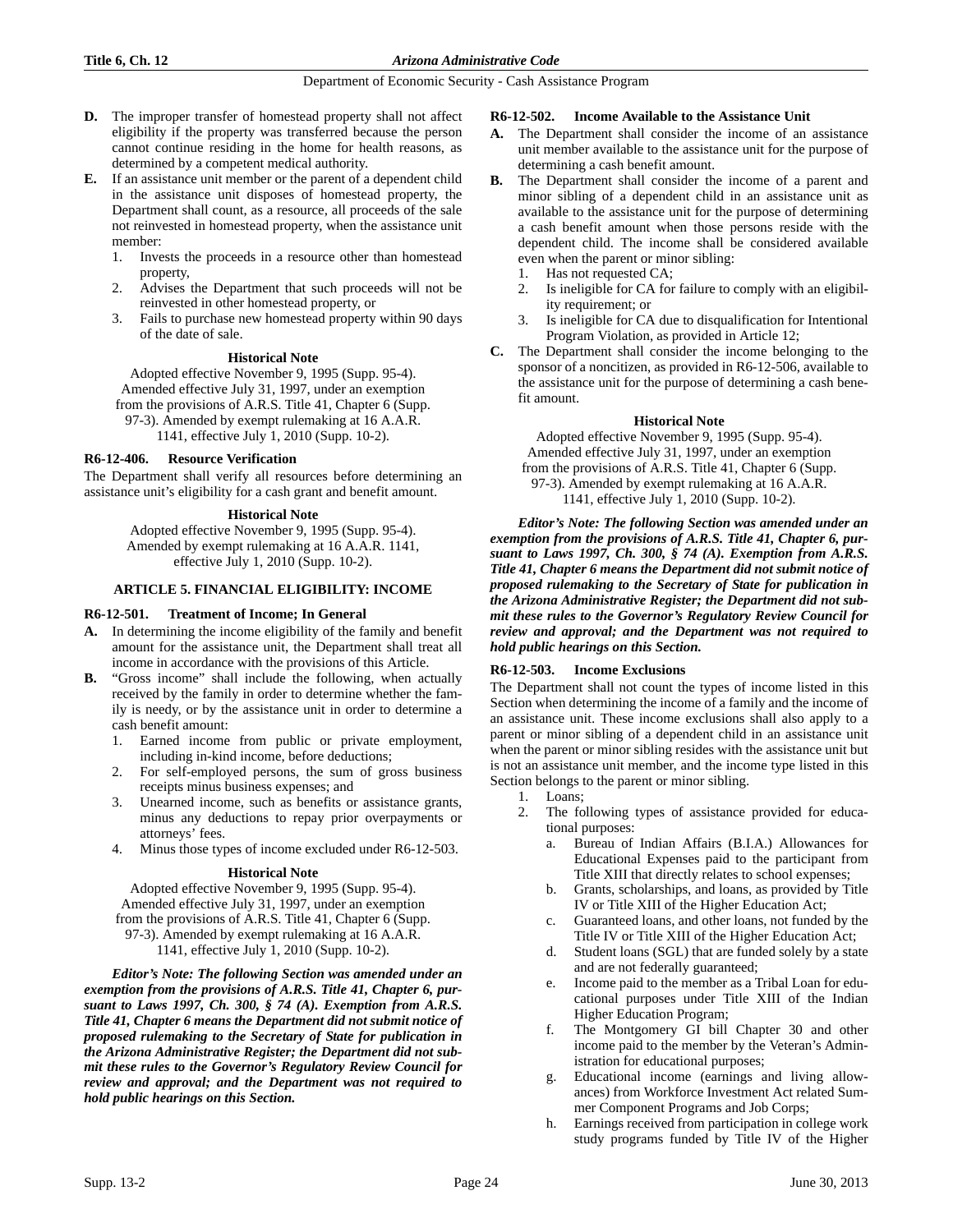Education Act or Title XIII of the Indian Higher Education Program.

- 3. Income tax refunds, including any earned income tax credit;
- 4. Non-recurring cash gifts which do not exceed \$30, per person in any calendar quarter;
- 5. Cash contributions from other agencies or organizations so long as the contributions are not intended to cover items which CA is intended to cover, specifically:
	- a. Food;
	- Shelter, including only rent or mortgage payments;
	- c. Utilities;
	- d. Household supplies, including bedding, towels, laundry, cleaning, and paper supplies;
	- e. Public transportation fares for personal use;
	- f. Basic clothing or diapers; or
	- g. Personal care and hygiene items, such as soap, toothpaste, shaving cream, and deodorant;
- 6. The face value of Nutrition Assistance benefits;
- 7. The value of governmental rent and housing subsidies;
- 8. The value of energy assistance that is provided:
	- a. Either in cash or in kind by a government agency or municipal utility, or
		- b. In kind by a private non-profit organization;
- 9. Vendor payments;
- 10. Vocational rehabilitation program payments made as reimbursements for training-related expenses, subsistence and maintenance allowances, and incentive payments which are not intended as wages;
- 11. All income, both earned and unearned, received from programs and services authorized by the Workforce Investment Act, including earnings received from on-thejob training programs;
- 12. Reimbursements for JOBS Program training-related expenses, including Fair Labor Standards Act supplements and Unpaid Work Experience supplements;
- 13. Payments from any fund established in connection with settling liability claims concerning Agent Orange death or disabilities as specified in Public Law 101-102;
- 14. Burial benefits which are dispersed solely for burial expenses;
- 15. Disaster assistance provided by the Federal Disaster Relief Act, or comparable assistance provided by state or local governments, or disaster assistance organizations;
- 16. Foster care payments;
- 17. Radiation exposure compensation payments;
- 18. Income received from VISTA which does not exceed the state or federal minimum wage;
- 19. Benefits from the Special Supplemental Food Program for Women, Infants, and Children (WIC);
- 20. Reimbursements for work-related expenses that do not exceed the actual expense amount;
- 21. Earned income of minor family members and dependent children who are students enrolled and attending school at least halftime as defined by the institution;
- 22. Income received from the Americorp Network Program;
- 23. Earned Income Tax Credit payments received as a monthly advance with the member's regular wages;
- 24. Child care payments made to a member as a result of Title IV-A of the Social Security Act, when the payment is a reimbursement. The exclusion applies even when the payment exceeds actual child care expenses as specified in Public Law 100-485;
- 25. Payments from the Child Care Food Program made to a member who is self-employed as a child care provider;
- 26. The earned or unearned income of an SSI recipient;
- 27. Subsidy payments provided by the Department's Guardianship Subsidy Program for children who are placed in the care of a Legal Permanent Guardian;
- 28. Adoption Subsidy payments made by a federal, state, or local governmental entity;
- 29. Dividends, interest, and royalty payments left on deposit or converted into additional securities;
- 30. Federal Relocation Assistance payments made to a member to relocate because their property was acquired by a federal or federally assisted program;
- 31. Stipends received by grandparents in the Foster Grandparent Program for past or future expenses;
- 32. Money given to the family or the assistance unit from a roommate for rent or other shelter expenses that does not exceed the family's or assistance unit's rent or shelter expense obligation;
- 33. Allowances, income, and reimbursements received in the Summer Component Program;
- 34. The amount designated as attorney fees that is deducted from a member's Workman's Compensation payment;
- 35. 50% of earned income, up to a maximum of \$100, deposited into an Individual Development Account (IDA) per month;
- 36. Combat zone pay received while serving in the military in a combat zone;
- 37. Income received while participating in a program authorized by Title I and II of the Domestic Volunteer Services Act of 1973 including the following:
	- a. University Year for Action,
	- b. Urban Crime Prevention Program,
	- c. Retired Senior Volunteer Program,
	- d. Foster Grandparents Program,
	- e. Senior Companion Program;
- 38. Funds made available to a member on a gift card;
- 39. A one-time reimbursement of up to \$300 and any monthly payments provided by the Department's Grandparent Kinship Care Support Service program and disbursed by an Area Council on Aging contracted service provider;
- 40. Hemophilia Relief Fund Settlement payments made to hemophiliacs infected with HIV as a result of class action lawsuits;
- 41. TANF Survey Incentive Payments made by Mathematica, Inc. or other consulting firms as an incentive for participating in a survey to collect statistical information;
- 42. Funds received from a Public Housing Authority and deposited in a Public Housing Family Self Sufficiency (FSS) escrow account, and any of these funds received prior to completion of the FSS program;
- 43. Payments made directly to a member to fund an account for the fulfillment of a Plan for Achieving Self Support (PASS) under Title XVI of the Social Security Act;
- 44. Any other income specifically excluded by applicable state or federal law.

# **Historical Note**

Adopted effective November 9, 1995 (Supp. 95-4). Amended effective July 31, 1997, under an exemption from the provisions of A.R.S. Title 41, Chapter 6 (Supp. 97-3). Amended by exempt rulemaking at 16 A.A.R.

1141, effective July 1, 2010 (Supp. 10-2).

*Editor's Note: The following Section was amended under an exemption from the provisions of A.R.S. Title 41, Chapter 6, pursuant to Laws 1997, Ch. 300, § 74 (A). Exemption from A.R.S. Title 41, Chapter 6 means the Department did not submit notice of proposed rulemaking to the Secretary of State for publication in*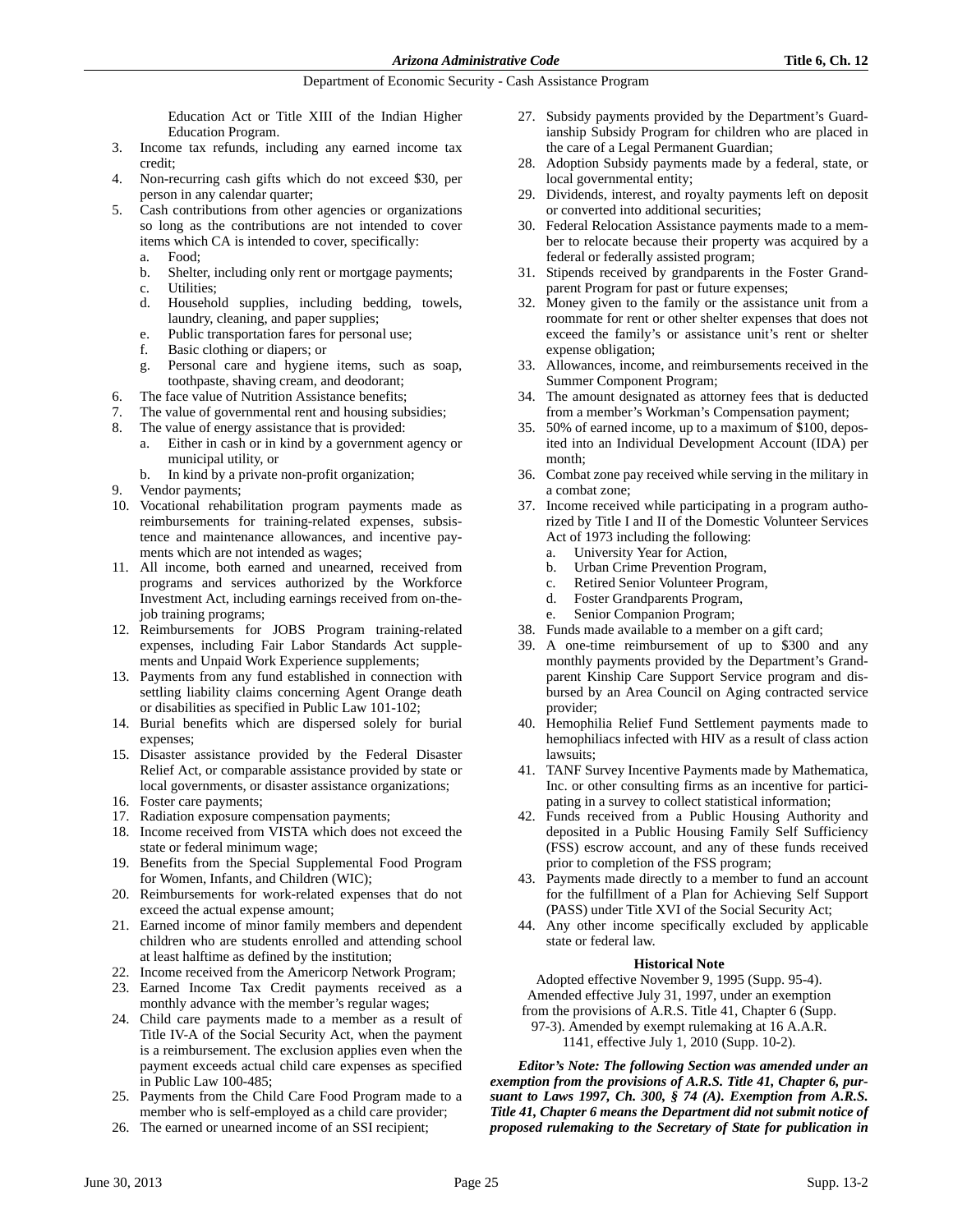*the Arizona Administrative Register; the Department did not submit these rules to the Governor's Regulatory Review Council for review and approval; and the Department was not required to hold public hearings on this Section.*

# **R6-12-504. Special Income Provisions: Child Support, Alimony, or Spousal Maintenance**

- **A.** The Department shall count child support, alimony, or spousal maintenance, received by a member of the family or the assistance unit or a parent or minor sibling of a dependent child in an assistance unit, before the initial eligibility determination date, as income in the month received.
- **B.** After the eligibility determination date, and if the application is approved, the Department shall count current child support, alimony, or spousal maintenance received on behalf of an assistance unit member as income to determine the cash benefit amount, when the following conditions are met:
	- 1. Current child support, alimony, or spousal maintenance is received by the Department's Division of Child Support Enforcement (DCSE), on behalf of an assistance unit member, a person whose income is considered available to the assistance unit, or a private collection agency; and
	- 2. DCSE has passed the support money on to the assistance unit or a person whose income is considered available to the assistance unit.
- **C.** After the eligibility approval date, if an assistance unit member or a parent or minor sibling whose income is considered available to the assistance unit receives child support, alimony, spousal maintenance, or medical support after assigning to the Department the right to such support, and the member fails to turn over the support to the Department, the Department shall:
	- 1. Count the support received by the assistance unit, as provided above in subsection (A); and
	- 2. Sanction the assistance unit as provided in R6-12-316.

# **Historical Note**

Adopted effective November 9, 1995 (Supp. 95-4). Amended effective July 31, 1997, under an exemption from the provisions of A.R.S. Title 41, Chapter 6 (Supp. 97-3). Amended by exempt rulemaking at 16 A.A.R. 1141, effective July 1, 2010 (Supp. 10-2).

*Editor's Note: The following Section was amended under an exemption from the provisions of A.R.S. Title 41, Chapter 6, pursuant to Laws 1997, Ch. 300, § 74 (A). Exemption from A.R.S. Title 41, Chapter 6 means the Department did not submit notice of proposed rulemaking to the Secretary of State for publication in the Arizona Administrative Register; the Department did not submit these rules to the Governor's Regulatory Review Council for review and approval; and the Department was not required to hold public hearings on this Section.*

# **R6-12-505. Special Income Provisions: Nonrecurring Lump Sum Income**

When an assistance unit member or a person whose income is considered available to the assistance unit receives a nonrecurring lump sum payment, the Department shall consider the lump sum payment as a resource in accordance with Article 4.

# **Historical Note**

Adopted effective November 9, 1995 (Supp. 95-4). Amended effective July 31, 1997, under an exemption from the provisions of A.R.S. Title 41, Chapter 6 (Supp. 97-3). Amended by exempt rulemaking at 16 A.A.R. 1141, effective July 1, 2010 (Supp. 10-2).

# **R6-12-506. Special Income Provisions: Sponsored Noncitizens**

- **A.** For purposes of determining whether a sponsor's income and resources shall be used when determining the countable income for an assistance unit that includes a sponsored noncitizen member or for a sponsored noncitizen person whose income is considered available to the assistance unit, the following requirements apply:
	- 1. The sponsored noncitizen member shall:
		- a. Be a Lawful Permanent Resident who meets the eligible noncitizen criteria; and
		- b. Have applied for or been granted Lawful Permanent Resident status on or after December 19, 1997.
	- 2. The sponsor shall:
		- a. Be an individual and not an organization or group; and
		- b. Have signed an Affidavit of Support (United States Citizen and Immigration Services Form I-864 or I-864A) on behalf of the sponsored noncitizen member on or after December 19, 1997.
	- 3. When the sponsor's spouse resides with the sponsor, and has also signed the Affidavit of Support (United States Citizen and Immigration Services Form I-864 or I-864A) on behalf of the sponsored noncitizen member on or after December 19, 1997, the income and resources of the spouse shall also be included for any purpose in this Chapter that requires the income and resources of the sponsor.
- **B.** The assistance unit shall be exempt from the sponsor income and resource deeming requirement when any of the following apply:
	- 1. The sponsored noncitizen is credited with at least 40 countable quarters of employment as provided in 8 U.S.C. 1183(a).
	- 2. The sponsored noncitizen is a victim of domestic violence or extreme cruelty by a member of the family.
	- 3. The sponsored noncitizen is a victim of a severe form of trafficking.
	- 4. The sponsored noncitizen becomes a naturalized United States citizen.
	- 5. The sponsored noncitizen is age 17 or younger.
	- 6. The sponsor is deceased.
- **C.** When the assistance unit is not exempt from the sponsor income and resource deeming requirement, the Department shall determine whether the assistance unit is indigent. To determine indigent status, the Department shall determine the countable income of the assistance unit and a cash grant.
	- When determining the amount of unearned income that shall be included in its calculation, the Department shall include:
		- a. The actual amount of cash contributions received from the sponsor;
		- b. The cash value of food, clothing, shelter, and utilities provided by the sponsor; and
		- c. The cash value of vendor payments made by the sponsor.
	- 2. When the countable income is at least  $1¢$  less than 36% of the 1992 federal poverty level for the assistance unit size, the assistance unit is considered indigent.
	- 3. When the assistance unit is determined to be indigent, the sponsor's income and resource deeming requirement shall not apply. The Department shall use only the actual amount of cash contributions received from the sponsor as countable income available to the assistance unit when determining a cash grant amount.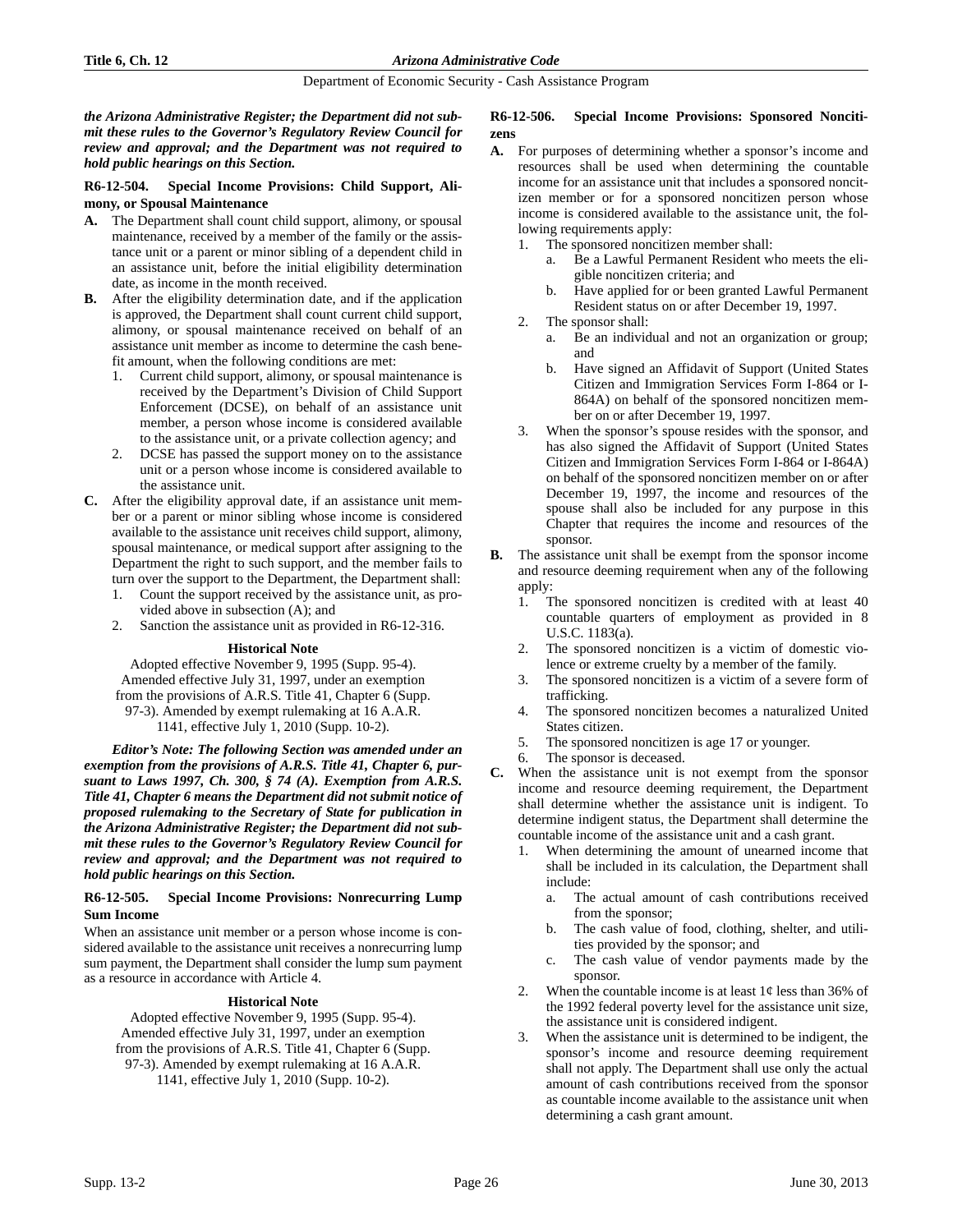- **D.** When the assistance unit is not exempt from the sponsor income and resource deeming requirement and is not indigent, the Department shall count the income of the sponsor as follows:
	- 1. Determine the countable gross monthly income of the sponsor:
		- a. Calculate a monthly gross earned income amount and deduct 20 percent from that amount,
		- b. Calculate a monthly gross unearned income amount, and
		- c. Add the amounts in subsections  $(D)(1)(a)$  and  $(b)$ .
	- 2. Calculate the number of persons living in the home who the sponsor claims or could claim as a dependent for federal income tax purposes, including the sponsor and the spouse of the sponsor.
	- 3. Deduct an amount equal to 100% of the federal poverty level adjusted for the family size in subsection (D)(2) from the countable gross monthly income calculated in subsection  $(D)(1)(c)$ .
	- 4. When the sponsor has signed more than one Affidavit of Support (United States Citizen and Immigration Services Form I-864 or I-864A) forms, divide the amount calculated in subsections(D)(1) through (3) by the number of I-864 or I-864A forms that have been signed by the sponsor.
	- 5. After deducting the amount prescribed in subsection (D)(3) from the gross income calculated in subsection  $(D)(1)(c)$  and dividing that amount by the number of Affidavits of Support executed by the sponsor, the Department shall include the remaining income amount as countable unearned income available to the assistance unit.
- **E.** When the assistance unit is not exempt from the sponsor income and resource deeming requirement and is not indigent, the Department shall consider the resources of the sponsor as available to the assistance unit. When calculating the value of the sponsor's resources, the Department shall:
	- 1. Apply all rules and procedures to the sponsor's resources in the same manner as is applied to the assistance unit, and
	- 2. Deduct \$1500 from the calculated value of the sponsor's resources. The resulting amount shall be added to the value of the assistance unit's resources when determining whether the assistance unit meets the resource limitations.
- **F.** When an assistance unit includes both a sponsored noncitizen and other members, and the provisions of this Section render the assistance unit ineligible, the Department shall:
	- 1. Disqualify the sponsored noncitizen and determine eligibility of the other members of the assistance unit without considering the income and resources of the sponsor, and
	- 2. Compute a cash benefit amount with the needs of the sponsored noncitizen member excluded from the computation.
- **G.** Verification and Cooperation
	- 1. The Department shall assist the assistance unit in obtaining any verification of the sponsor's income, resources, or other information.
	- 2. When the sponsor verification is not obtainable, the Department shall exempt the assistance unit from the sponsor income and resource deeming requirement and complete the eligibility determination.
	- 3. When the assistance unit refuses to provide information needed to determine the income and resources of the sponsor:
- a. All sponsored noncitizens in the assistance unit shall be ineligible for assistance.
- b. The other members of the assistance unit may be eligible if they meet all other eligibility factors.
- **H.** In addition to the change reporting requirements contained in Article 8 of this Chapter, the assistance unit shall be required to report the following:
	- 1. A change in sponsor or a change in the residence of the sponsor's spouse when the spouse is no longer residing with the sponsor.
	- 2. A change in the employment of the sponsor.
	- 3. The death of the sponsor.
- **I.** Overpayments. The sponsor and the noncitizen are jointly liable for any overpayment caused by the provision of incorrect or incomplete information, unless the sponsor had good cause that would make the noncitizen solely liable. Good cause includes:
	- 1. The Department failed to inform the assistance unit or the sponsor that the information was necessary, or
	- 2. Extenuating personal circumstances prevented the sponsor from providing necessary information.

# **Historical Note**

Adopted effective November 9, 1995 (Supp. 95-4). Former R6-12-506 renumbered to R6-12-507; new Section made by exempt rulemaking at 16 A.A.R. 1141, effective July 1, 2010 (Supp. 10-2).

*Editor's Note: The following Section was amended under an exemption from the provisions of A.R.S. Title 41, Chapter 6, pursuant to Laws 1997, Ch. 300, § 74 (A). Exemption from A.R.S. Title 41, Chapter 6 means the Department did not submit notice of proposed rulemaking to the Secretary of State for publication in the Arizona Administrative Register; the Department did not submit these rules to the Governor's Regulatory Review Council for review and approval; and the Department was not required to hold public hearings on this Section.*

# **R6-12-507. Determining Monthly Income**

- **A.** For each family and assistance unit, the Department shall calculate monthly income using the methods described in R6-12- 508.
- **B.** The projected income shall include income that the family and assistance unit, or a person whose income is considered available to the assistance unit, has received and reasonably expects to receive in a benefit month, and shall be based on the Department's reasonable expectation and knowledge of the current, past, and future circumstances of the family, assistance unit, or person whose income is considered available to the assistance unit.
- **C.** The Department shall include in its calculation all gross income from every source available to the family and assistance unit unless specifically excluded in this Article, by the federal Social Security Act or other applicable state or federal law.
- **D.** The Department shall convert income received more frequently than monthly into a monthly amount as follows:
	- 1. Multiply weekly amounts by 4.3,
	- 2. Multiply bi-weekly amounts by 2.15,
	- 3. Multiply semi-monthly amounts by two.
- **E.** The Department shall determine a new calculation of projected income:
	- 1. At each review for the needy family and the assistance unit, and
	- 2. When there is a change in countable income of an assistance unit member or a person whose income is considered available to the assistance unit.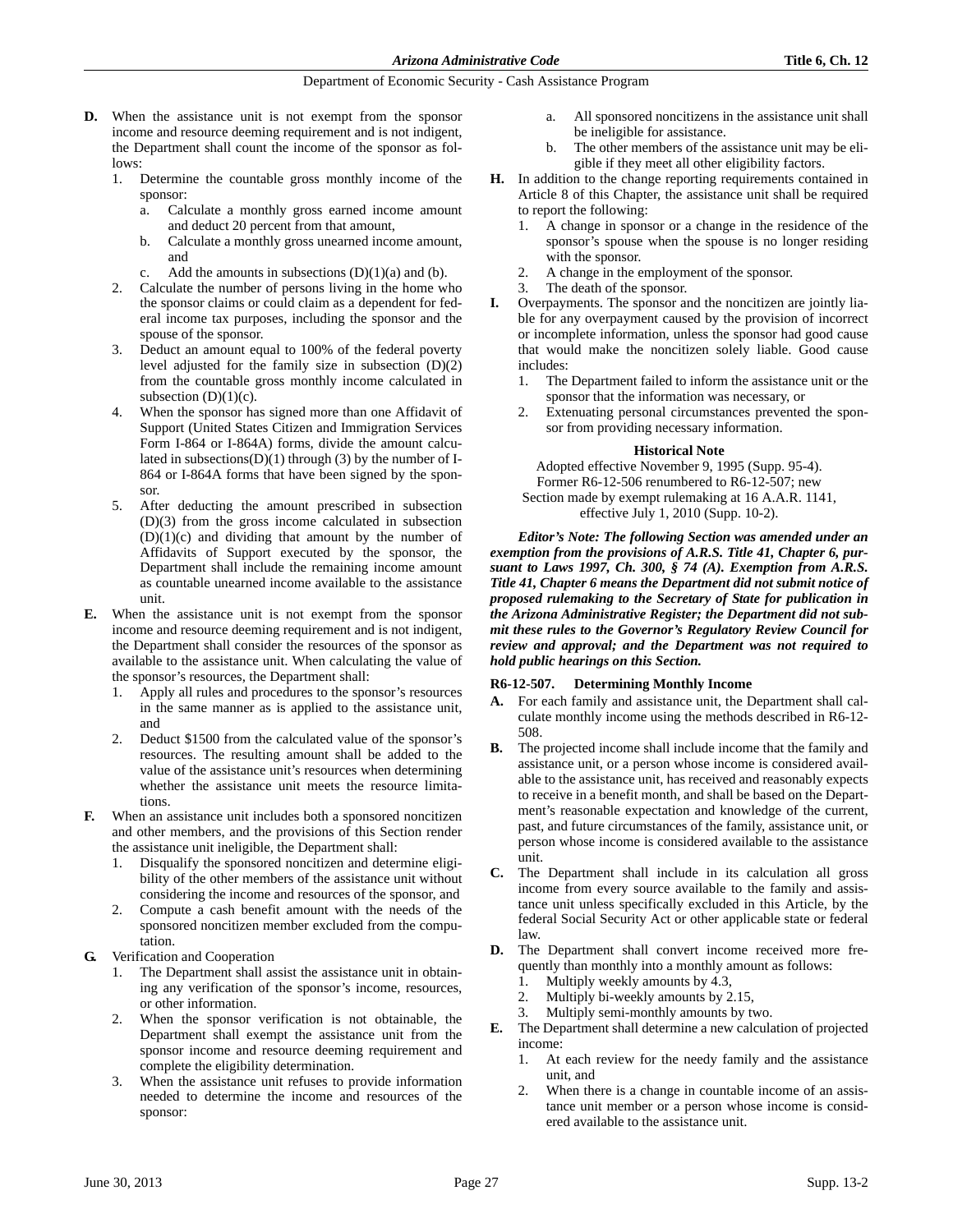# **Historical Note**

Adopted effective November 9, 1995 (Supp. 95-4). Amended effective July 31, 1997, under an exemption from the provisions of A.R.S. Title 41, Chapter 6 (Supp. 97-3). Former R6-12-507 renumbered to R6-12-508; new R6-12-507 renumbered from R6-12-506 and amended by exempt rulemaking at 16 A.A.R. 1141, effective July 1, 2010 (Supp. 10-2).

# **R6-12-508. Methods to Determine Projected Monthly Income**

- **A.** The Department shall determine projected monthly income for a family and an assistance unit by the methods described in this Section.
- **B.** Averaging income.
	- 1. When using this method, the Department shall add together income from a representative number of weeks or months and then divide the resulting sum by the same number of weeks or months.
	- 2. The Department shall average income for a family, to determine income eligibility, and an assistance unit, to determine a cash benefit amount, who receives income: a. Irregularly; or
		- b. Regularly, but from sources or in amounts which vary.
- **C.** Prorating income.
	- When using this method, the Department shall average income over the period of time the income is intended to cover.
	- 2. The Department shall prorate income for a family, to determine income eligibility, and an assistance unit, to determine a cash benefit amount, who receives income that is intended to cover a fixed period of time. When a person receives income pursuant to a fixed-term employment contract:
		- a. Income shall be counted in the month received, if received monthly or more often, throughout all months of the contract;
		- b. Income shall be prorated over the number of months in the contract if payment is received before or during the time work is performed, but not as specified in subsection  $(C)(2)(a)$ ;
		- c. Income shall be prorated over the number of months in the contract if payment is received upon completion of the work;
		- For CA cases which fall within subsection  $(C)(2)(c)$ , applicable earned income disregards shall apply as if the prorated amounts were received in each month of the contract. The resulting amounts for each month shall then be totaled and counted in the month received as a lump sum pursuant to R6-12-504(C).
- **D.** Actual income.
	- 1. When using this method, the Department shall use the actual amount of income received in a month and shall not convert the income to a monthly amount pursuant to R6-12-506(D).
	- 2. The Department shall use actual income for a family, to determine income eligibility, and an assistance unit, to determine a cash benefit amount, who:
		- a. Receives or reasonably expects to receive less than a full month's income from a new source,
		- b. Has lost a source of income, or
		- c. Is paid daily.

# **Historical Note**

Adopted effective November 9, 1995 (Supp. 95-4). Former R6-12-508 renumbered to R6-12-509; new R6-

12-508 renumbered from R6-12-507 and amended by exempt rulemaking at 16 A.A.R. 1141, effective July 1, 2010 (Supp. 10-2).

# **R6-12-509. Income Verification**

The Department shall verify all income before determining eligibility and cash benefit amount.

### **Historical Note**

New Section R6-12-509 renumbered from R6-12-508 and amended by exempt rulemaking at 16 A.A.R. 1141, effective July 1, 2010 (Supp. 10-2).

*Editor's Note: The following Article heading was amended under an exemption from the provisions of A.R.S. Title 41, Chapter 6, pursuant to Laws 1997, Ch. 300, § 74 (A). Exemption from A.R.S. Title 41, Chapter 6 means the Department did not submit notice of proposed rulemaking to the Secretary of State for publication in the Arizona Administrative Register; the Department did not submit this change to the Governor's Regulatory Review Council for review and approval; and the Department was not required to hold public hearings on this change.*

# **ARTICLE 6. SPECIAL CA CIRCUMSTANCES**

*Editor's Note: The following Section was amended under an exemption from the provisions of A.R.S. Title 41, Chapter 6, pursuant to Laws 1997, Ch. 300, § 74 (A). Exemption from A.R.S. Title 41, Chapter 6 means the Department did not submit notice of proposed rulemaking to the Secretary of State for publication in the Arizona Administrative Register; the Department did not submit these rules to the Governor's Regulatory Review Council for review and approval; and the Department was not required to hold public hearings on this Section.*

### **R6-12-601. Caretaker Relative of SSI or Foster Child**

- **A.** A parent or NPCR with only a SSI recipient child, or a child who is receiving federal, state, or local foster care maintenance payments, may be eligible for CA upon meeting the eligibility criteria specified in this Chapter, except as otherwise provided in this Section.
- **B.** The Department shall consider the SSI recipient child, or foster care recipient child, as an assistance unit member for purposes of qualifying the unit for CA based on need.
- **C.** If the assistance unit qualifies for CA pursuant to subsection (B), the Department shall not count the needs, resources, and income of the SSI recipient child, or foster care recipient child, when determining the benefit amount.
- **D.** Notwithstanding the provisions of R6-12-311, the parent or NPCR of a SSI recipient child, or a foster care recipient child, need not assign to the Department any rights to child support but shall assign any right to receive alimony or spousal maintenance.

# **Historical Note**

Adopted effective November 9, 1995 (Supp. 95-4). Amended effective July 31, 1997, under an exemption from the provisions of A.R.S. Title 41, Chapter 6 (Supp. 97-3). Section repealed; new R6-12-601 renumbered from R6-12-602 by exempt rulemaking at 16 A.A.R. 1141, effective July 1, 2010 (Supp. 10-2). Section heading corrected at request of the Department, Office File No. M10-246, filed June 29, 2010 (Supp. 12-2).

*Editor's Note: The following Section was amended under an exemption from the provisions of A.R.S. Title 41, Chapter 6, pursuant to Laws 1997, Ch. 300, § 74 (A). Exemption from A.R.S. Title 41, Chapter 6 means the Department did not submit notice of proposed rulemaking to the Secretary of State for publication in the Arizona Administrative Register; the Department did not sub-*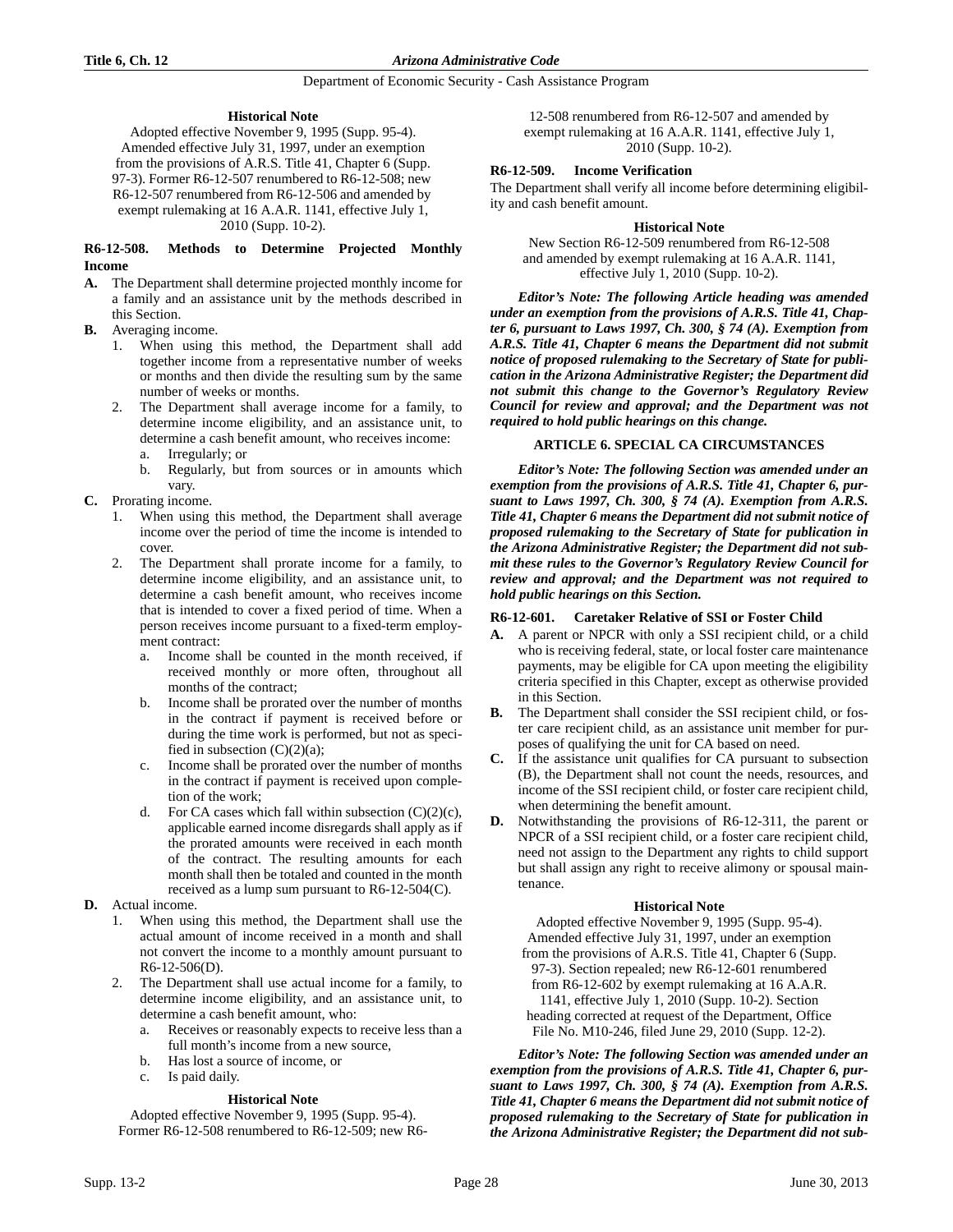# *mit these rules to the Governor's Regulatory Review Council for review and approval; and the Department was not required to hold public hearings on this Section.*

### **R6-12-602. Strikers**

The Department shall determine CA income eligibility for the family, and a benefit amount for the assistance unit during a strike period for an assistance unit member, a person whose income is considered available to the assistance unit, or a family member on strike using the striker's prestrike monthly income.

### **Historical Note**

Adopted effective November 9, 1995 (Supp. 95-4). Amended effective July 31, 1997, under an exemption from the provisions of A.R.S. Title 41, Chapter 6 (Supp. 97-3). Former R6-12-602 renumbered to R6-12-601; new R6-12-602 renumbered from R6-12-604 and amended by exempt rulemaking at 16 A.A.R. 1141, effective July 1, 2010 (Supp. 10-2).

*Editor's Note: The following Section was amended under an exemption from the provisions of A.R.S. Title 41, Chapter 6, pursuant to Laws 1997, Ch. 300, § 74 (A). Exemption from A.R.S. Title 41, Chapter 6 means the Department did not submit notice of proposed rulemaking to the Secretary of State for publication in the Arizona Administrative Register; the Department did not submit these rules to the Governor's Regulatory Review Council for review and approval; and the Department was not required to hold public hearings on this Section.*

#### **R6-12-603. Dependents of Foster Children**

- **A.** The dependent child of an ineligible foster child residing in a needy family may be eligible for CA.
- **B.** To determine a cash benefit amount, the Department shall count all income and resources of the foster child and the dependent child, other than the foster care payment, as otherwise provided in this Chapter.

#### **Historical Note**

Adopted effective November 9, 1995 (Supp. 95-4). Amended effective July 31, 1997, under an exemption from the provisions of A.R.S. Title 41, Chapter 6 (Supp. 97-3). Section repealed; new R6-12-603 renumbered from R6-12-606 and amended by exempt rulemaking at 16 A.A.R. 1141, effective July 1, 2010 (Supp. 10-2).

*Editor's Note: The following Section was amended under an exemption from the provisions of A.R.S. Title 41, Chapter 6, pursuant to Laws 1997, Ch. 300, § 74 (A). Exemption from A.R.S. Title 41, Chapter 6 means the Department did not submit notice of proposed rulemaking to the Secretary of State for publication in the Arizona Administrative Register; the Department did not submit these rules to the Governor's Regulatory Review Council for review and approval; and the Department was not required to hold public hearings on this Section.*

# **R6-12-604. Minor Parents**

- **A.** A minor parent means a person who:
	- 1. Is less than 18 years of age,
	- 2. Has never married, and
	- 3. Is the natural parent of a dependent child living in the same household.
- **B.** An assistance unit headed by a minor parent is not eligible for CA, except as provided in subsection (C).
- **C.** A minor parent may receive assistance when:
	- 1. The minor parent has no living or locatable:
		- a. Parent,
		- b. Legal custodian who is related to the minor parent to the degree specified at R6-12-309(A), or
- c. Legal guardian.
- 2. The minor parent is legally emancipated.
	- a. A minor parent is emancipated if the minor parent's parent, adult specified relative as defined in R6-12- 309(A), or legal guardian has relinquished all control and authority over the minor parent, and no longer provides financial support to the minor parent.
	- b. A minor parent shall qualify as an emancipated person if the minor parent:
		- i. Has lived apart from the parent, adult specified relative, or legal guardian for at least one year before the application for CA;
		- Has demonstrated financial independence from the parent, adult specified relative, or legal guardian for at least one year before the application for CA; and
		- iii. Has not received CA benefits for each of the 12 consecutive months immediately preceding the month the minor parent applies for CA.
	- c. The minor parent shall provide evidence to establish emancipation. Acceptable verification may include:
		- i. Rent receipts or other living arrangement statements which establish independent living apart from the parent, adult specified relative, or legal guardian;
		- ii. Income statements or income tax records which establish financial independence from the parent, adult specified relative, or legal guardian; or
		- iii. Written statements from a parent, relative, or guardian which establish the independent status of the minor parent.
- 3. The physical or emotional health or safety of the minor parent, or the minor parent's child, would be at risk if the minor parent and the minor parent's child resided in the home of the minor parent's parent, legal custodian who is related to the minor parent to the degree specified in R6- 12-309(A), or legal guardian.
	- a. The minor parent shall file a written statement of abuse or neglect with the Department.
		- i. Abuse means any behavior defined at A.R.S. §  $8-546(A)(2)$ .
		- ii. Neglect means any behavior defined at A.R.S. § 8-546(A)(6).
	- b. The written statement shall include the following information regarding the allegations of abuse or neglect:
		- i. The name of the victim;
		- ii. The name of the perpetrator;
		- iii. The dates of the alleged abuse or neglect;
		- iv. The nature of the alleged abuse or neglect; and v. Whether or not other children living in the
		- home are subject to the abuse or neglect.
	- c. The FAA shall report all allegations of abuse or neglect to Child Protective Services.
	- d. The FAA shall accept the minor parent's written statement of abuse or neglect as sufficient evidence that the health or safety of the minor parent, or minor parent's child, would be at risk pending the outcome of a Child Protective Services assessment, unless evidence to the contrary exists.
	- e. If Child Protective Services determines the allegation of abuse or neglect is valid, the minor parent and the minor parent's child may receive CA if otherwise eligible under this Chapter.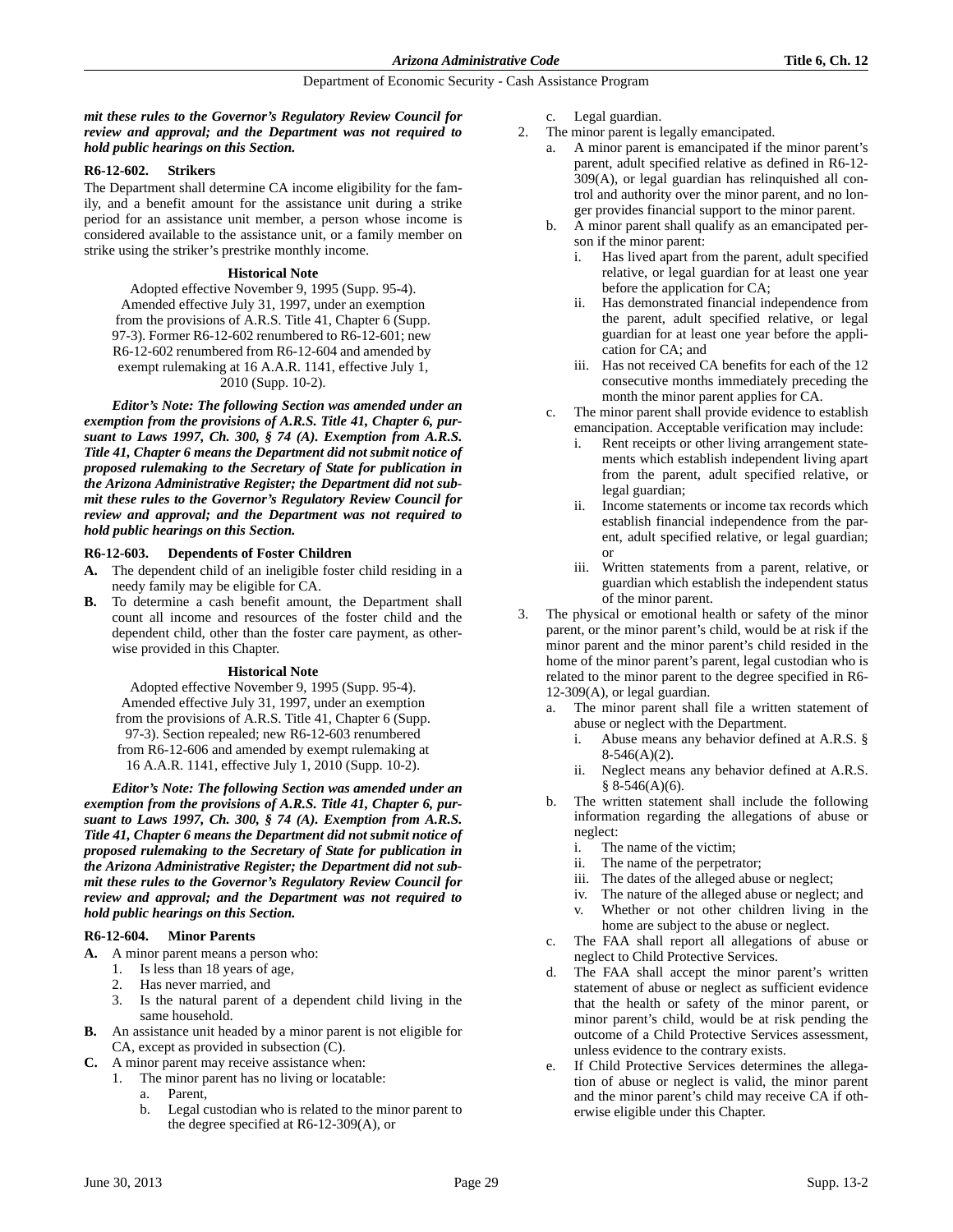- f. If Child Protective Services is unable to confirm or refute the allegation of abuse or neglect, the minor parent shall remain eligible based on the minor parent's written statement.
- g. If Child Protective Services determines the allegation of abuse or neglect is invalid:
	- i. The Department shall inform the minor parent of the determination and allow the minor parent 60 days to return to the home of the parent, custodian, or legal guardian;
	- ii. The Department shall terminate CA effective the first month following expiration of the 60 day period; and
	- iii. No overpayment shall result for assistance paid based on the minor parent's written statement of alleged abuse or neglect.
- 4. The minor parent lives in a needy family that includes one of the following:
	- a. The minor parent's parent,
	- b. An adult non-parent caretaker relative, or
	- c. The minor parent's legal guardian.
- 5. When the minor parent lives with a parent or adult nonparent caretaker relative who has CA eligible children, the Department shall combine all eligible children into one assistance unit. The parent, non-parent caretaker relative, or legal guardian shall serve as the payee.
- **D.** A minor parent who does not live with a parent, adult non-parent caretaker relative, or legal guardian must meet the needy family income eligibility requirements.
- **E.** A minor parent, and the minor parent's child, who are ineligible for CA solely due to the provisions of this Section, may receive the following services, if otherwise eligible:
	- 1. AHCCCS,
	- 2. JOBS,
	- 3. Child Care, and
	- 4. Any other program or service for which CA recipients categorically qualify.
- **F.** The provisions of this Section shall not apply to a parent who is under 18 years of age ("an underage parent") and who is married or has been married.

# **Historical Note**

Adopted effective November 9, 1995 (Supp. 95-4). Amended effective July 31, 1997, under an exemption from the provisions of A.R.S. Title 41, Chapter 6 (Supp. 97-3). Former R6-12-604 renumbered to R6-12-602; new R6-12-604 renumbered from R6-12-608 and amended by exempt rulemaking at 16 A.A.R. 1141, effective July 1, 2010 (Supp. 10-2).

*Editor's Note: The following Section was amended under an exemption from the provisions of A.R.S. Title 41, Chapter 6, pursuant to Laws 1997, Ch. 300, § 74 (A). Exemption from A.R.S. Title 41, Chapter 6 means the Department did not submit notice of proposed rulemaking to the Secretary of State for publication in the Arizona Administrative Register; the Department did not submit these rules to the Governor's Regulatory Review Council for review and approval; and the Department was not required to hold public hearings on this Section.*

# **R6-12-605. Unemployed Parents in a Two-parent Household (TPEP)**

**A.** An assistance unit with a needy child deprived of parental support because the primary wage-earning parent (PWEP) is unemployed shall receive CA through the Two-parent Employment Program (TPEP) if the assistance unit meets the eligibility criteria listed in R6-12-609, R6-12-610, R6-12-611, and all other applicable CA eligibility criteria.

- **B.** The child's mother and father shall both reside with the child.
- **C.** Neither parent shall have a physical or mental defect, illness, or impairment that:
	- 1. Substantially decreases or eliminates the parent's ability to support or care for the child, and
	- Is expected to last for a minimum of 30 continuous days.
- **D.** The PWEP shall not refuse a bona fide offer of employment or training for employment without good cause, within 30 days prior to application. Good cause for refusal is limited to the following circumstances:
	- 1. The offered wage was less than minimum wage;
	- 2. The parent lacked the physical or mental ability to do the work;
	- 3. The parent's lack of public or private transportation prevented the parent from reporting to the job;
	- 4. The parent lacked suitable day care;
	- 5. The parent was personally providing care for a child under the age of 2 at the time of the refusal;
	- 6. The working conditions would involve undue risk to the parent's health or safety;
	- 7. The work lacked workers' compensation protection;
	- 8. The commuting time to and from work would normally exceed two hours, round trip;
	- 9. The parent could not accept the job due to illness of the parent or another family member;
	- 10. The offered position was vacant due to a labor strike or lockout;
	- 11. The parent was incarcerated or making a required court appearance;
	- 12. Inclement weather prevented the parent from accepting the job or reporting for work; or
	- 13. The parent was laid off but is expected to return to the prior place of employment within 30 days of the date of the job offer.

# **Historical Note**

Adopted effective November 9, 1995 (Supp. 95-4).

Amended effective July 31, 1997, under an exemption from the provisions of A.R.S. Title 41, Chapter 6 (Supp.

- 97-3). Section repealed; new R6-12-605 renumbered
- from R6-12-609 and amended by exempt rulemaking at 16 A.A.R. 1141, effective July 1, 2010 (Supp. 10-2).

*Editor's Note: The following Section was amended under an exemption from the provisions of A.R.S. Title 41, Chapter 6, pursuant to Laws 1997, Ch. 300, § 74 (A). Exemption from A.R.S. Title 41, Chapter 6 means the Department did not submit notice of proposed rulemaking to the Secretary of State for publication in the Arizona Administrative Register; the Department did not submit these rules to the Governor's Regulatory Review Council for review and approval; and the Department was not required to hold public hearings on this Section.*

# **R6-12-606. TPEP: Education and Employment Requirements; Good Cause for Nonparticipation**

Each TPEP parent shall participate in an education, training, or employment activity, unless such the parent is exempt because the parent:

- 1. Is under 18 and is:
	- a. 13-15 years old, pregnant or an unwed custodial parent, lacking a high school diploma/GED, and attending full time a secondary, vocational, or technical school or high school equivalency course; or
	- b. 16 or 17 (or 18 when reasonably expected to complete school before reaching 19), the custodial parent of a minor child, and attending full time a secondary, vocational, or technical school or a high school equivalency course;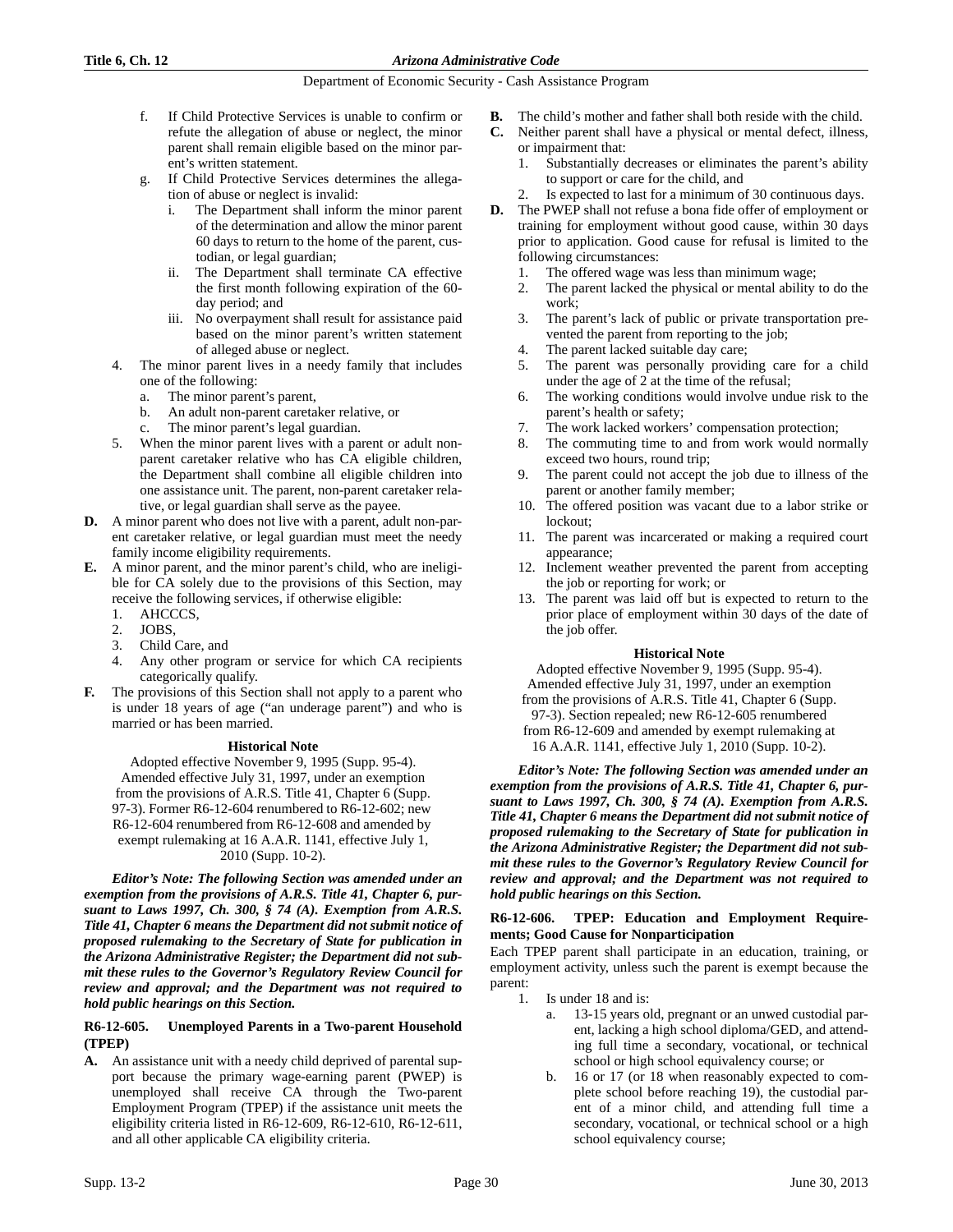- 2. Is an enrolled tribal member residing within the tribe's specified Tribal JOBS geographic area;
- 3. Is working an average of 30 hours or more per week in unsubsidized employment which pays at least minimum wage and shall last at least 30 days.

### **Historical Note**

Adopted effective November 9, 1995 (Supp. 95-4). Amended effective July 31, 1997, under an exemption from the provisions of A.R.S. Title 41, Chapter 6 (Supp. 97-3). Former R6-12-606 renumbered to R6-12-603; new R6-12-606 renumbered from R6-12-610 by exempt rulemaking at 16 A.A.R. 1141, effective July 1, 2010 (Supp. 10-2).

*Editor's Note: The following Section was amended under an exemption from the provisions of A.R.S. Title 41, Chapter 6, pursuant to Laws 1997, Ch. 300, § 74 (A). Exemption from A.R.S. Title 41, Chapter 6 means the Department did not submit notice of proposed rulemaking to the Secretary of State for publication in the Arizona Administrative Register; the Department did not submit these rules to the Governor's Regulatory Review Council for review and approval; and the Department was not required to hold public hearings on this Section.*

# **R6-12-607. TPEP: Duration**

No assistance unit may receive TPEP benefits for longer than six months in a 12-month period, except that a TPEP unit may be granted a three-month extension when the JOBS administration requests the extension based on a JOBS determination that there is good cause for the extension. The good cause reasons for JOBS to request an extension are:

- 1. A parent is enrolled in a vocational educational training program which was approved by JOBS and which can be completed within the three-month extension period,
- 2. A parent has a bona fide offer of employment that is to begin within the three-month extension period,
- 3. One parent did not participate in JOBS for one or more months during the six-month period and the JOBS Administration has determined good cause existed as prescribed in R6-10-122, or
- 4. A parent is in an unpaid work experience activity and JOBS expects the parent to be hired within the threemonth extension period.

#### **Historical Note**

Adopted effective November 9, 1995 (Supp. 95-4). Amended effective July 31, 1997, under an exemption from the provisions of A.R.S. Title 41, Chapter 6 (Supp. 97-3). Section repealed; new R6-12-607 renumbered from R6-12-611 by exempt rulemaking at 16 A.A.R. 1141, effective July 1, 2010 (Supp. 10-2).

*Editor's Note: The following Section was amended under an exemption from the provisions of A.R.S. Title 41, Chapter 6, pursuant to Laws 1997, Ch. 300, § 74 (A). Exemption from A.R.S. Title 41, Chapter 6 means the Department did not submit notice of proposed rulemaking to the Secretary of State for publication in the Arizona Administrative Register; the Department did not submit these rules to the Governor's Regulatory Review Council for review and approval; and the Department was not required to hold public hearings on this Section.*

# **R6-12-608. Expired**

# **Historical Note**

Adopted effective November 9, 1995 (Supp. 95-4). Amended effective July 31, 1997, under an exemption from the provisions of A.R.S. Title 41, Chapter 6 (Supp. 97-3). Former R6-12-608 renumbered to R6-12-604; new R6-12-608 renumbered from R6-12-612 by exempt rulemaking at 16 A.A.R. 1141, effective July 1, 2010 (Supp. 10-2). Section expired under A.R.S. § 41-1056(E) at 18 A.A.R. 975, effective March 30, 2012 (Supp. 12-2).

*Editor's Note: The following Section was amended under an exemption from the provisions of A.R.S. Title 41, Chapter 6, pursuant to Laws 1997, Ch. 300, § 74 (A). Exemption from A.R.S. Title 41, Chapter 6 means the Department did not submit notice of proposed rulemaking to the Secretary of State for publication in the Arizona Administrative Register; the Department did not submit these rules to the Governor's Regulatory Review Council for review and approval; and the Department was not required to hold public hearings on this Section.*

# **R6-12-609. Expired**

# **Historical Note**

Adopted effective November 9, 1995 (Supp. 95-4). Amended effective July 31, 1997, under an exemption from the provisions of A.R.S. Title 41, Chapter 6 (Supp. 97-3). Former R6-12-609 renumbered to R6-12-605; new R6-12-609 renumbered from R6-12-613 by exempt rulemaking at 16 A.A.R. 1141, effective July 1, 2010 (Supp. 10-2). Section expired under A.R.S. § 41-1056(E) at 18 A.A.R. 975, effective March 30, 2012 (Supp. 12-2).

*Editor's Note: The following Section was amended under an exemption from the provisions of A.R.S. Title 41, Chapter 6, pursuant to Laws 1997, Ch. 300, § 74 (A). Exemption from A.R.S. Title 41, Chapter 6 means the Department did not submit notice of proposed rulemaking to the Secretary of State for publication in the Arizona Administrative Register; the Department did not submit these rules to the Governor's Regulatory Review Council for review and approval; and the Department was not required to hold public hearings on this Section.*

# **R6-12-610. Expired**

#### **Historical Note**

Adopted effective November 9, 1995 (Supp. 95-4). Amended effective July 31, 1997, under an exemption from the provisions of A.R.S. Title 41, Chapter 6 (Supp. 97-3). Former R6-12-610 renumbered to R6-12-606; new R6-12-610 renumbered from R6-12-615 and amended by exempt rulemaking at 16 A.A.R. 1141, effective July 1, 2010 (Supp. 10-2). Section expired under A.R.S. § 41- 1056(E) at 18 A.A.R. 975, effective March 30, 2012

(Supp. 12-2).

*Editor's Note: The following Section was amended under an exemption from the provisions of A.R.S. Title 41, Chapter 6, pursuant to Laws 1997, Ch. 300, § 74 (A). Exemption from A.R.S. Title 41, Chapter 6 means the Department did not submit notice of proposed rulemaking to the Secretary of State for publication in the Arizona Administrative Register; the Department did not submit these rules to the Governor's Regulatory Review Council for review and approval; and the Department was not required to hold public hearings on this Section.*

# **R6-12-611. Expired**

#### **Historical Note**

Adopted effective November 9, 1995 (Supp. 95-4). Amended effective July 31, 1997, under an exemption from the provisions of A.R.S. Title 41, Chapter 6 (Supp. 97-3). Former R6-12-611 renumbered to R6-12-607; new R6-12-611 renumbered from R6-12-616 by exempt rulemaking at 16 A.A.R. 1141, effective July 1, 2010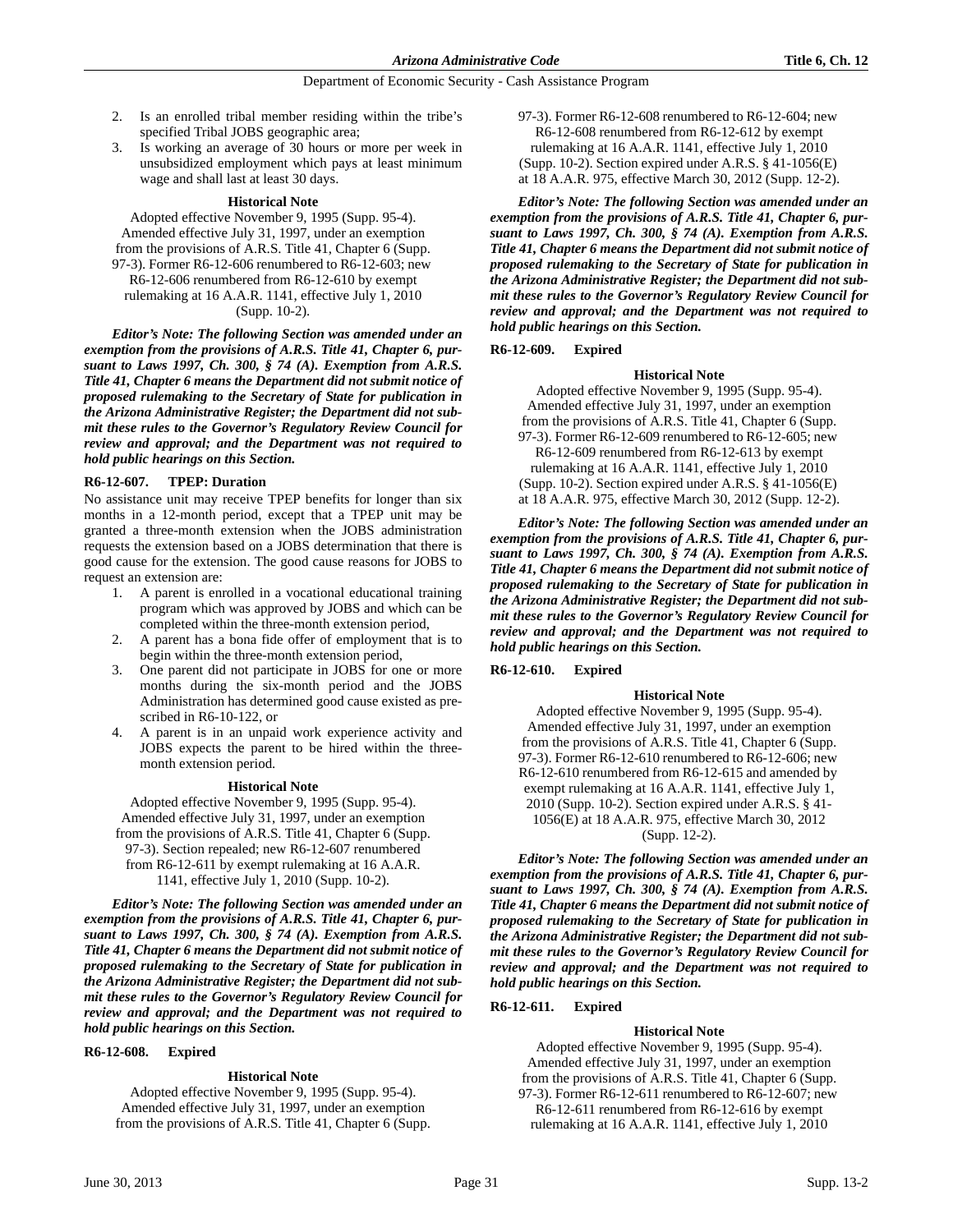(Supp. 10-2). Section expired under A.R.S. § 41-1056(E) at 18 A.A.R. 975, effective March 30, 2012 (Supp. 12-2).

*Editor's Note: The following Section was amended under an exemption from the provisions of A.R.S. Title 41, Chapter 6, pursuant to Laws 1997, Ch. 300, § 74 (A). Exemption from A.R.S. Title 41, Chapter 6 means the Department did not submit notice of proposed rulemaking to the Secretary of State for publication in the Arizona Administrative Register; the Department did not submit these rules to the Governor's Regulatory Review Council for review and approval; and the Department was not required to hold public hearings on this Section.*

# **R6-12-612. Expired**

#### **Historical Note**

 Amended effective July 31, 1997, under an exemption from the provisions of A.R.S. Title 41, Chapter 6 (Supp. 97-3). Former R6-12-612 renumbered to R6-12-608; new R6-12-612 renumbered from R6-12-617 and amended by exempt rulemaking at 16 A.A.R. 1141, effective July 1, 2010 (Supp. 10-2). Section expired under A.R.S. § 41- 1056(E) at 18 A.A.R. 975, effective March 30, 2012 (Supp. 12-2).

*Editor's Note: The following Section was amended under an exemption from the provisions of A.R.S. Title 41, Chapter 6, pursuant to Laws 1997, Ch. 300, § 74 (A). Exemption from A.R.S. Title 41, Chapter 6 means the Department did not submit notice of proposed rulemaking to the Secretary of State for publication in the Arizona Administrative Register; the Department did not submit these rules to the Governor's Regulatory Review Council for review and approval; and the Department was not required to hold public hearings on this Section.*

# **R6-12-613. Renumbered**

#### **Historical Note**

Adopted effective November 9, 1995 (Supp. 95-4). Amended effective July 31, 1997, under an exemption from the provisions of A.R.S. Title 41, Chapter 6 (Supp. 97-3). Former R6-12-613 renumbered to R6-12-609 by exempt rulemaking at 16 A.A.R. 1141, effective July 1, 2010 (Supp. 10-2).

*Editor's Note: The following Section was amended under an exemption from the provisions of A.R.S. Title 41, Chapter 6, pursuant to Laws 1997, Ch. 300, § 74 (A). Exemption from A.R.S. Title 41, Chapter 6 means the Department did not submit notice of proposed rulemaking to the Secretary of State for publication in the Arizona Administrative Register; the Department did not submit these rules to the Governor's Regulatory Review Council for review and approval; and the Department was not required to hold public hearings on this Section.*

# **R6-12-614. Repealed**

# **Historical Note**

Adopted effective November 9, 1995 (Supp. 95-4). Amended effective July 31, 1997, under an exemption from the provisions of A.R.S. Title 41, Chapter 6 (Supp. 97-3). Section repealed by exempt rulemaking at 16 A.A.R. 1141, effective July 1, 2010 (Supp. 10-2).

# **R6-12-615. Renumbered**

# **Historical Note**

Adopted effective November 9, 1995 (Supp. 95-4). Former R6-12-615 renumbered to R6-12-610 by exempt rulemaking at 16 A.A.R. 1141, effective July 1, 2010 (Supp. 10-2).

#### **R6-12-616. Renumbered**

#### **Historical Note**

Adopted effective November 9, 1995 (Supp. 95-4). Former R6-12-616 renumbered to R6-12-611 by exempt rulemaking at 16 A.A.R. 1141, effective July 1, 2010 (Supp. 10-2).

*Editor's Note: The following Section was amended under an exemption from the provisions of A.R.S. Title 41, Chapter 6, pursuant to Laws 1997, Ch. 300, § 74 (A). Exemption from A.R.S. Title 41, Chapter 6 means the Department did not submit notice of proposed rulemaking to the Secretary of State for publication in the Arizona Administrative Register; the Department did not submit these rules to the Governor's Regulatory Review Council for review and approval; and the Department was not required to hold public hearings on this Section.*

# **R6-12-617. Renumbered**

### **Historical Note**

Adopted effective November 9, 1995 (Supp. 95-4). Amended effective July 31, 1997, under an exemption from the provisions of A.R.S. Title 41, Chapter 6 (Supp. 97-3). Former R6-12-617 renumbered to R6-12-612 by exempt rulemaking at 16 A.A.R. 1141, effective July 1, 2010 (Supp. 10-2).

# **ARTICLE 7. DETERMINING ELIGIBILITY AND BENEFIT PAYMENT AMOUNT**

*Editor's Note: The following Section was amended under an exemption from the provisions of A.R.S. Title 41, Chapter 6, pursuant to Laws 1997, Ch. 300, § 74 (A). Exemption from A.R.S. Title 41, Chapter 6 means the Department did not submit notice of proposed rulemaking to the Secretary of State for publication in the Arizona Administrative Register; the Department did not submit these rules to the Governor's Regulatory Review Council for review and approval; and the Department was not required to hold public hearings on this Section.*

# **R6-12-701. Income Limitations for a Family**

- **A.** A family whose net monthly income does not exceed the income limitations in subsection (C) or (D) shall be considered a needy family for purposes of determining income eligibility for an assistance unit.
- **B.** To determine income eligibility, the Department shall calculate the net monthly income of the family using the methods listed in R6-12-508.
- **C.** When the net monthly income of the family exceeds 100% of the federal poverty level for the number of persons in the family, the assistance unit is ineligible for CA.
- **D.** When the net monthly income of a family in which the head of household is a non-parent caretaker relative who is requesting CA only for a dependent child exceeds 130% of the federal poverty level for the number of persons in the family, the assistance unit is ineligible for CA.
- **E.** The income limitations in subsections (C) and (D) shall not apply to a child only case.

#### **Historical Note**

Adopted effective November 9, 1995 (Supp. 95-4). Amended effective July 31, 1997, under an exemption from the provisions of A.R.S. Title 41, Chapter 6 (Supp. 97-3). Section repealed; new Section made by exempt rulemaking at 16 A.A.R. 1141, effective July 1, 2010 (Supp. 10-2).

*Editor's Note: The following Section was amended under an exemption from the provisions of A.R.S. Title 41, Chapter 6, pur-*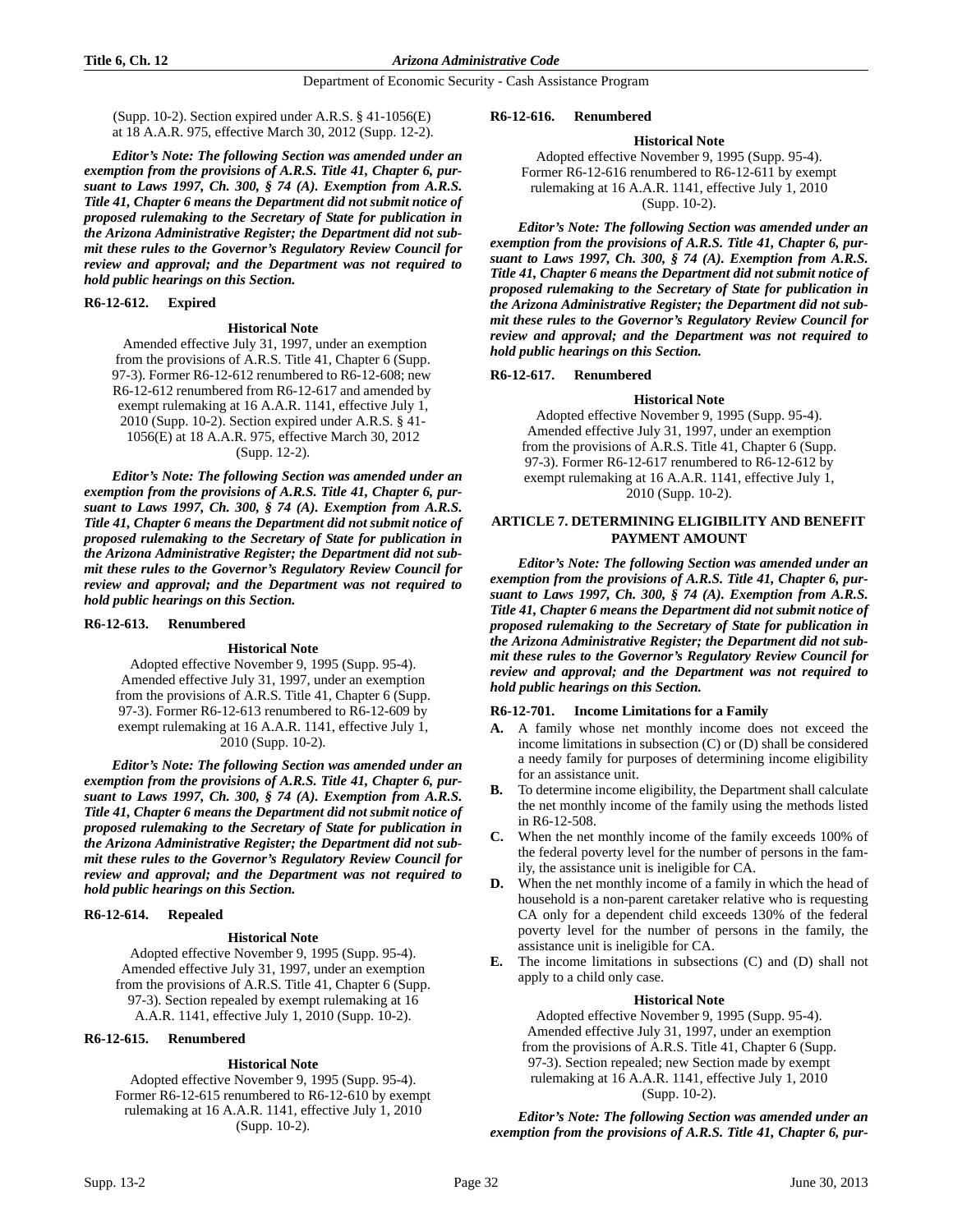*suant to Laws 1997, Ch. 300, § 74 (A). Exemption from A.R.S. Title 41, Chapter 6 means the Department did not submit notice of proposed rulemaking to the Secretary of State for publication in the Arizona Administrative Register; the Department did not submit these rules to the Governor's Regulatory Review Council for review and approval; and the Department was not required to hold public hearings on this Section.*

# **R6-12-702. Eligibility for an Assistance Unit**

- **A.** The Department shall determine eligibility for a specific benefit month based on its best estimate of all non-financial, resource, and financial criteria that exist, and are expected to exist, for that month.
- **B.** An assistance unit is eligible for CA when the Department finds that the unit:
	- 1. Satisfies the nonfinancial eligibility criteria described in this Chapter,
	- 2. Does not exceed the resource limits described in Article 4, and
	- 3. Resides in a needy family.

# **Historical Note**

Adopted effective November 9, 1995 (Supp. 95-4). Amended effective July 31, 1997, under an exemption from the provisions of A.R.S. Title 41, Chapter 6 (Supp. 97-3). Amended by exempt rulemaking at 16 A.A.R. 1141, effective July 1, 2010 (Supp. 10-2).

*Editor's Note: The following Section was amended under an exemption from the provisions of A.R.S. Title 41, Chapter 6, pursuant to Laws 1997, Ch. 300, § 74 (A). Exemption from A.R.S. Title 41, Chapter 6 means the Department did not submit notice of proposed rulemaking to the Secretary of State for publication in the Arizona Administrative Register; the Department did not submit these rules to the Governor's Regulatory Review Council for review and approval; and the Department was not required to hold public hearings on this Section.*

# **R6-12-703. Earned Income Disregards**

For the purpose of determining the net monthly income of a family as provided in R6-12-701(C) and (D) for eligibility purposes, and for an assistance unit to determine a benefit amount, the Department shall deduct the following earned income disregards:

- 1. A \$90 work expense allowance for each employed person in the family to determine income eligibility, and for employed assistance unit members or an employed parent of a dependent child whose income and resources are considered available to the assistance unit, to determine a cash benefit amount;
- 2. For each wage earning member of the family, to determine income eligibility; and for each assistance unit, or employed parent of a dependent child whose income and resources are considered available to the assistance unit, to determine a cash benefit amount: 30% of any earned income not already disregarded; and
- 3. The billed expenses for the care of each dependent child or incapacitated adult member of the family, to determine income eligibility, and of the assistance unit, to determine a cash benefit amount.
	- a. The monthly amount of earned income disregarded as a billed expense for the care of a dependent shall not exceed:
		- i. \$200 for a child under the age of 2 years, and
		- ii. \$175 for a child age 2 or older and for an incapacitated adult.
	- b. Acceptable verification shall include:
- i. A written statement from the individual or business providing the care for the amount billed; or
- ii. Collateral contact, when documents are not available.
- 4. For an assistance unit with a child who is excluded from the assistance unit pursuant to R6-12-308, an amount equal to the difference between the benefit amount with the needs of the ineligible child included in the computation and the benefit amount with the needs of the ineligible child excluded from the computation.

# **Historical Note**

Adopted effective November 9, 1995 (Supp. 95-4). Amended effective July 31, 1997, under an exemption

from the provisions of A.R.S. Title 41, Chapter 6 (Supp.

97-3). Amended by exempt rulemaking at 16 A.A.R. 1141, effective July 1, 2010 (Supp. 10-2).

# **R6-12-704. Disqualification from Earnings Disregards; Good Cause**

- **A.** The Department shall not apply the earned income disregards set forth at R6-12-703(1) through (3) to the earned income of an assistance unit member, or an employed parent of a dependent child whose income and resources are considered available to the assistance unit, when the assistance unit member or parent, without good cause:
	- 1. Terminates employment or reduces the hours of employment within the 30 days preceding the benefit month;
	- 2. Refuses to accept a bona fide offer of employment offered through JOBS, or by any other employer, within the 30 days preceding the benefit month; or
	- 3. Fails to make a timely report of income pursuant to R6- 12-901.
- **B.** Good cause.
	- For circumstances applicable to subsections  $(A)(1)$  or  $(2)$ , good cause is limited to:
		- a. The circumstances described at A.A.C. R6-10-  $119(B)$ ; or
		- b. The circumstances described at A.A.C. R6-10- 120(A) and (C), if the person is a TPEP parent.
	- 2. For circumstances applicable to subsection (A)(3), good cause is limited to the following:
		- a. The assistance unit reports and verifies that sickness, accident, or other hardship prevented the unit from reporting timely; or
		- b. The mailing date of the change report is timely as prescribed in R6-12-901.

# **Historical Note**

Adopted effective November 9, 1995 (Supp. 95-4). Amended by exempt rulemaking at 16 A.A.R. 1141, effective July 1, 2010 (Supp. 10-2).

*Editor's Note: The following Section was amended under an exemption from the provisions of A.R.S. Title 41, Chapter 6, pursuant to Laws 1997, Ch. 300, § 74 (A). Exemption from A.R.S. Title 41, Chapter 6 means the Department did not submit notice of proposed rulemaking to the Secretary of State for publication in the Arizona Administrative Register; the Department did not submit these rules to the Governor's Regulatory Review Council for review and approval; and the Department was not required to hold public hearings on this Section.*

# **R6-12-705. Determining Benefit Payment Amount**

**A.** The Department shall determine the amount of the cash benefit by subtracting the monthly net income of the assistance unit, from 36% of the 1992 federal poverty level for the number of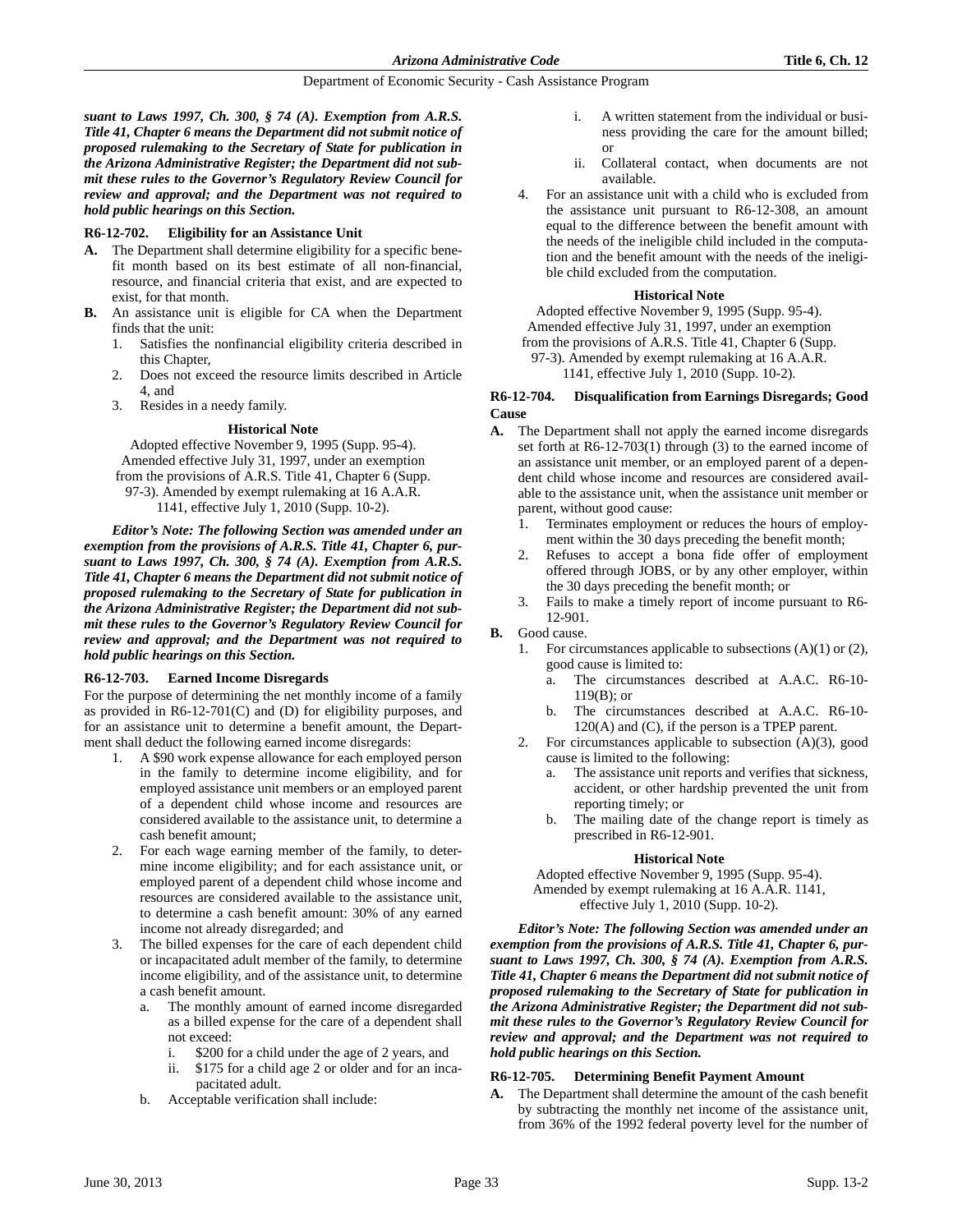persons in the assistance unit, and rounding down the resulting figure to the next whole dollar in any of the following circumstances:

- 1. The assistance unit or parent of a dependent child whose income and resources are considered available to the assistance unit pays, or is obligated to pay, all or part of the shelter costs for the place in which assistance unit members reside. Shelter costs include:
	- a. Rent,
	- b. Mortgage,
	- c. Property taxes,
	- d. Mobile home space or taxes,
	- e. Homeowner association fees and taxes, or
	- f. The household shelter cost obligation is in foreclosure action and the mortgage company will accept back payments;
- 2. The assistance unit members reside in subsidized public housing;
- 3. A member of the assistance unit or parent of a dependent child whose income and resources are considered available to the assistance unit works in exchange for rent;
- 4. The assistance unit is composed only of a dependent child for whom benefits were requested by a non-parent caretaker relative head of household; or
- Assistance is paid in a child only case.
- **B.** For all circumstances not covered under subsections (A)(1) through (5), including those when shelter costs are paid for three consecutive months or longer by a person who is not a member of the assistance unit, or by a parent of a dependent child whose income and resources are considered available to the assistance unit, the Department shall determine the amount of the assistance grant by subtracting the monthly net income of the assistance unit from 23% of the 1992 federal poverty level for the number of persons in the assistance unit, and rounding down the resulting figure to the next whole dollar.
- **C.** If the benefit amount is less than \$10, the Department shall not pay benefits; the assistance unit remains eligible for CA for all other purposes.
- **D.** The Department shall pay benefits for the month of application only from the filing date of the application. The benefit amount is prorated based on the number of days remaining in the month after the date of application.

# **Historical Note**

Adopted effective November 9, 1995 (Supp. 95-4). Amended effective July 31, 1997, under an exemption from the provisions of A.R.S. Title 41, Chapter 6 (Supp. 97-3). Amended by exempt rulemaking at 16 A.A.R. 1141, effective July 1, 2010 (Supp. 10-2).

# **R6-12-706. Notice of Eligibility Determination**

- **A.** If the Department finds that the unit satisfies all eligibility criteria as specified in this Chapter, the Department shall approve the assistance grant and send notice of approval to the applicant.
- **B.** If the Department finds that the unit does not satisfy 1 or more of the eligibility criteria specified in this Chapter, the Department shall send a denial notice to the applicant's last known address. The notice shall describe the action taken, the specific authority for the action, and the individual's right to request a hearing to challenge the action.

# **Historical Note**

Adopted effective November 9, 1995 (Supp. 95-4).

# **ARTICLE 8. PAYMENTS**

#### **R6-12-801. Benefit Payments**

- **A.** The Department shall pay benefits to an eligible assistance unit only during a month for which the unit is eligible for a payment.
- **B.** The Department shall make benefit payments in the form of a state warrant, payable directly to the eligible recipient, or to a protective payee, emergency payee, legal guardian, or vendor.
- **C.** The warrant shall bear a statement which shall require the payee to confirm continuing eligibility for benefits when endorsing the warrant for payment.

# **Historical Note**

Adopted effective November 9, 1995 (Supp. 95-4).

# **R6-12-802. Expired**

# **Historical Note**

Adopted effective November 9, 1995 (Supp. 95-4). Section expired under A.R.S. § 41-1056(E) at 18 A.A.R. 975, effective March 30, 2012 (Supp. 12-2).

# **R6-12-803. Supplemental Payments**

- **A.** The Department shall correct underpayments by issuing the assistance unit a supplemental payment, regardless of whether the individual who was underpaid is eligible on the date the supplemental payment is issued.
- **B.** The Department shall not count such supplemental payments as a resource or as income.

#### **Historical Note**

Adopted effective November 9, 1995 (Supp. 95-4).

# **R6-12-804. Expired**

# **Historical Note**

Adopted effective November 9, 1995 (Supp. 95-4). Section expired under A.R.S. § 41-1056(E) at 18 A.A.R. 975, effective March 30, 2012 (Supp. 12-2).

# **R6-12-805. Expired**

#### **Historical Note**

Adopted effective November 9, 1995 (Supp. 95-4). Section expired under A.R.S. § 41-1056(E) at 18 A.A.R. 975, effective March 30, 2012 (Supp. 12-2).

*Editor's Note: The following Section was amended under an exemption from the provisions of A.R.S. Title 41, Chapter 6, pursuant to Laws 1997, Ch. 300, § 74 (A). Exemption from A.R.S. Title 41, Chapter 6 means the Department did not submit notice of proposed rulemaking to the Secretary of State for publication in the Arizona Administrative Register; the Department did not submit these rules to the Governor's Regulatory Review Council for review and approval; and the Department was not required to hold public hearings on this Section.*

# **R6-12-806. Protective Payee**

- **A.** The Department shall pay benefits to a protective payee who is not a member of the assistance unit:
	- 1. On behalf of all unit members when a state or tribal protective service agency notifies FAA that the recipient is mismanaging or misappropriating benefits; or
	- 2. On behalf of all unit members other than the designated recipient when the recipient is disqualified for IPV or fraud.
- **B.** The Department, with the assistance of the recipient, shall select a protective payee, who may be any adult other than the following:
	- 1. The Department's director,
	- 2. A Department eligibility interviewer,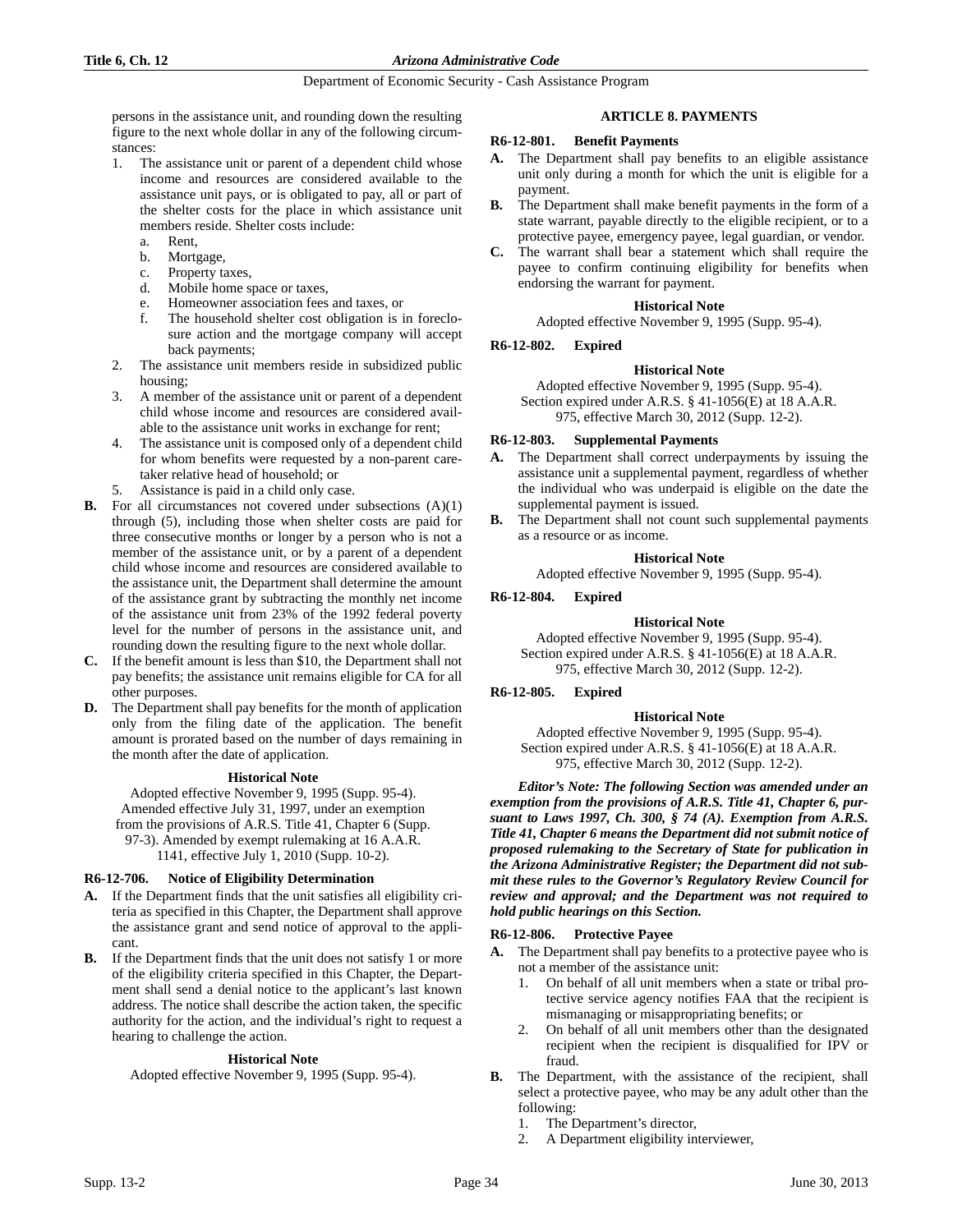- 3. An employee in the Department's Office of Special Investigations,
- 4. A Department employee who handles fiscal processes related to the CA program, and
- 5. A vendor of goods or services who deals directly with the recipient.
- **C.** Except in cases of mismanagement, the Department shall continue paying benefits to the recipient if the Department cannot locate a suitable payee, after exhausting reasonable efforts to do so.
- **D.** Protective payments shall terminate:
	- 1. In cases of mismanagement, upon a determination by the protective services agency that such payments are no longer required to avoid further mismanagement; and
	- 2. In all other cases, when the recipient cooperates with the requirement that caused the onset of protective payments.

# **Historical Note**

Adopted effective November 9, 1995 (Supp. 95-4). Amended effective July 31, 1997, under an exemption from the provisions of A.R.S. Title 41, Chapter 6 (Supp. 97-3).

# **R6-12-807. Emergency Payee**

- **A.** The Department may pay benefits to a person acting as representative for, or on behalf of, a caretaker relative who was receiving benefits for a dependent child, when the relative: 1. Dies,
	- 2. Abandons or deserts the child,
	- 3. Is incarcerated, or
	- 4. Is committed to a hospital for the mentally ill.
- **B.** The Department can make payments to the emergency payee for 90 days, or until a case plan is developed for the dependent child, whichever first occurs.

# **Historical Note**

Adopted effective November 9, 1995 (Supp. 95-4).

*Editor's Note: The following Section was adopted under an exemption from the provisions of A.R.S. Title 41, Chapter 6, pursuant to Laws 1997, Ch. 300, § 74 (A). Exemption from A.R.S. Title 41, Chapter 6 means the Department did not submit notice of proposed rulemaking to the Secretary of State for publication in the Arizona Administrative Register; the Department did not submit these rules to the Governor's Regulatory Review Council for review and approval; and the Department was not required to hold public hearings on this Section.*

# **R6-12-808. Identification Card**

Upon request by a recipient, the Department shall issue the recipient an identification card or an electronic benefit transfer card at no cost. The Department shall keep a photograph of the recipient in the recipient's file after issuing an identification card or an electronic benefit transfer card.

# **Historical Note**

Adopted effective July 31, 1997, under an exemption from the provisions of A.R.S. Title 41, Chapter 6 (Supp. 97-3).

# **ARTICLE 9. CHANGES; ADVERSE ACTION**

# **R6-12-901. Reporting Changes**

- **A.** As a condition of eligibility, the assistance unit shall advise the Department of all changes in income, resources, or other circumstances which may affect eligibility or benefit amount, within 10 days from the date the change becomes known.
- **B.** A change report is considered timely if the mailing date is the tenth day from the date the change becomes known.

# **Historical Note**

Adopted effective November 9, 1995 (Supp. 95-4).

# **R6-12-902. Withdrawing a Member from the Assistance Unit**

- **A.** A caretaker relative may request that an assistance unit member be removed from the unit by filing, with the Department, a written request which shall identify the member to be withdrawn, the reason for the request, and the date the request is effective.
- **B.** The Department shall acknowledge receipt of a withdrawal request and advise the unit in writing within 10 days of receipt of the withdrawal request of the effect of the request, as specified below.
- **C.** If the request does not identify a specific member, the Department shall apply the request to the entire assistance unit and terminate benefits.
- **D.** If the person being withdrawn is a mandatory member of the assistance unit, the Department shall deem the entire assistance unit ineligible and terminate benefits.
- **E.** If the person being withdrawn is not a mandatory member of the assistance unit, the Department shall redetermine eligibility and benefits in accordance with the provisions of this Chapter.
- **F.** If the request does not specify an effective date, the Department shall take appropriate action effective the 1st month after the month in which the Department receives the request.
- **G.** Department action taken in response to a request for withdrawal of a member does not require a notice of adverse action but does require adequate notice and is appealable.

# **Historical Note**

Adopted effective November 9, 1995 (Supp. 95-4).

*Editor's Note: The following Section was amended under an exemption from the provisions of A.R.S. Title 41, Chapter 6, pursuant to Laws 1997, Ch. 300, § 74 (A). Exemption from A.R.S. Title 41, Chapter 6 means the Department did not submit notice of proposed rulemaking to the Secretary of State for publication in the Arizona Administrative Register; the Department did not submit these rules to the Governor's Regulatory Review Council for review and approval; and the Department was not required to hold public hearings on this Section.*

# **R6-12-903. Determining Benefits When Adding or Removing a Member**

- **A.** When the Department receives a request to add a member to the assistance unit, or is required to add a mandatory member, the Department shall redetermine eligibility including the added member.
	- If the new member renders the unit ineligible and is not a mandatory member, the Department shall advise the unit of the consequences and permit the unit to withdraw its request to include the new member.
	- 2. If the new member renders the unit ineligible and is a mandatory member, the unit is ineligible. The Department shall provide adequate and timely notice.
	- 3. If the unit remains eligible, the Department shall add the new member, effective the date the Department receives the request to add the member, and shall include the new member's income in the budget.
- **B.** In the month a new member is added, the assistance unit may be eligible for an additional benefit amount or liable for an overpayment. To determine the unit's entitlement or liability, the Department shall:
	- 1. Recalculate the unit's benefit amount with the new member, as provided in R6-12-704;
	- 2. Subtract the current benefit amount (without the new member) from the new benefit amount; and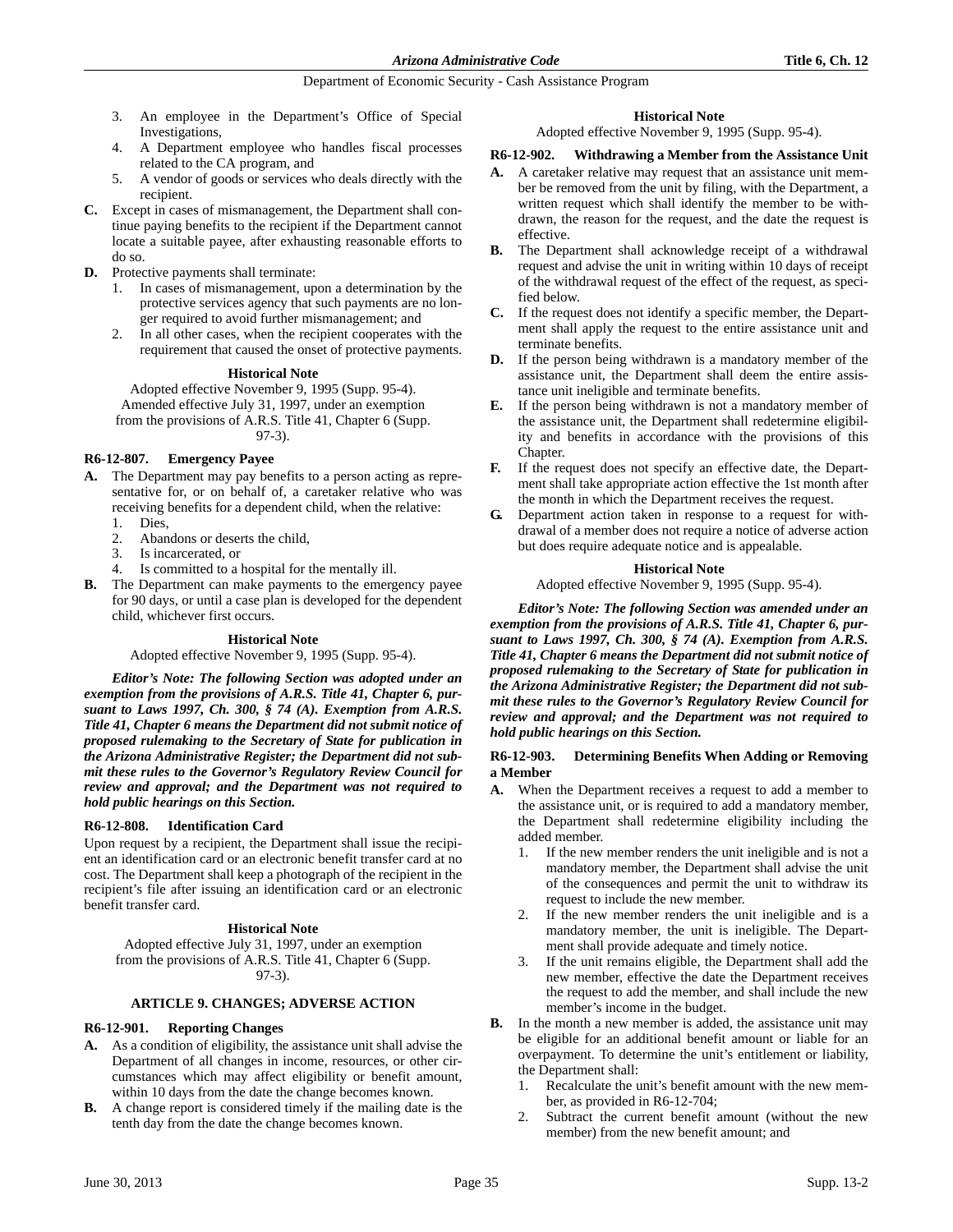- 3. Take the resulting amount;
	- a. If above 0, prorate it, as provided in R6-12-704(C), to determine the benefit amount due the unit;
	- b. If 0, pay no benefit; or
	- c. If below 0;
		- i. Write an overpayment for the month of application, if the member is mandatory; or
		- ii. If the member is not mandatory, allow the unit to add the member the following month, so as to avoid an overpayment for the current month.

#### **Historical Note**

Adopted effective November 9, 1995 (Supp. 95-4).

Amended effective July 31, 1997, under an exemption

from the provisions of A.R.S. Title 41, Chapter 6 (Supp.

97-3).

# **R6-12-904. Benefit Reduction or Termination**

- **A.** Any change in any factor which the Department considers when determining eligibility or benefit amount may result in reduction or termination of benefits, consistent with the provisions of this Chapter.
- **B.** The Department shall terminate benefits if the assistance unit fails to complete the 6-month review required by R6-12-210.

# **Historical Note**

Adopted effective November 9, 1995 (Supp. 95-4).

*Editor's Note: The following Section was amended under an exemption from the provisions of A.R.S. Title 41, Chapter 6, pursuant to Laws 1997, Ch. 300, § 74 (A). Exemption from A.R.S. Title 41, Chapter 6 means the Department did not submit notice of proposed rulemaking to the Secretary of State for publication in the Arizona Administrative Register; the Department did not submit these rules to the Governor's Regulatory Review Council for review and approval; and the Department was not required to hold public hearings on this Section.*

# **R6-12-905. Ineligibility Date for an Assistance Unit**

- An assistance unit's ineligibility begins at the time described below: 1. On the first day of the same month in which any of the following events occurs:
	- a. Acquisition of resources in excess of the resource limitations specified in Article 4,
	- b. Receipt of lump sum income as set forth in R6-12- 505, or
	- c. A new assistance unit member or a person whose income and resources are considered available to the assistance unit moves into the home and renders the assistance unit ineligible for a cash benefit.
	- 2. On the first day of the first month benefits can be terminated following timely notice of adverse action for failure to comply with a six-month eligibility review.
	- 3. On the first day of the first month in which the assistance unit is not eligible on the date CA benefits are paid when the unit is rendered ineligible for reasons not specified in subsections (1) or (2).

# **Historical Note**

Adopted effective November 9, 1995 (Supp. 95-4). Amended effective July 31, 1997, under an exemption from the provisions of A.R.S. Title 41, Chapter 6 (Supp. 97-3). Amended by exempt rulemaking at 16 A.A.R. 1141, effective July 1, 2010 (Supp. 10-2).

*Editor's Note: The following Section was amended under an exemption from the provisions of A.R.S. Title 41, Chapter 6, pursuant to Laws 1997, Ch. 300, § 74 (A). Exemption from A.R.S. Title 41, Chapter 6 means the Department did not submit notice of* *proposed rulemaking to the Secretary of State for publication in the Arizona Administrative Register; the Department did not submit these rules to the Governor's Regulatory Review Council for review and approval; and the Department was not required to hold public hearings on this Section.*

# **R6-12-906. Ineligibility Date for an Individual Member of an Assistance Unit**

Ineligibility for an individual member of an assistance unit begins on the 1st day of the 1st month in which the member is not eligible on the date CA benefits are paid when the member is rendered ineligible for any reason.

### **Historical Note**

Adopted effective November 9, 1995 (Supp. 95-4). Amended effective July 31, 1997, under an exemption from the provisions of A.R.S. Title 41, Chapter 6 (Supp.

97-3).

*Editor's Note: The following Section was amended under an exemption from the provisions of A.R.S. Title 41, Chapter 6, pursuant to Laws 1997, Ch. 300, § 74 (A). Exemption from A.R.S. Title 41, Chapter 6 means the Department did not submit notice of proposed rulemaking to the Secretary of State for publication in the Arizona Administrative Register; the Department did not submit these rules to the Governor's Regulatory Review Council for review and approval; and the Department was not required to hold public hearings on this Section.*

# **R6-12-907. Notice of Adverse Action**

- **A.** When the Department plans to take adverse action against an assistance unit, the Department shall provide the unit with adequate and timely notice, except as provided in subsection (C).
- **B.** The Department shall mail such notice, 1st class, postage prepaid, to the last known residential address for the unit, or other designated address for the unit as allowed pursuant to R6-12- 802(A).
- **C.** In addition to the information listed in R6-12-101(1), the notice shall contain the following information:
	- 1. The date the adverse action is effective;
	- 2. The names of the eligible and ineligible persons in the unit, if changed by the intended action; and
	- Any effect the intended action may have on the unit members' AHCCCS medical eligibility.
- **D.** The Department may dispense with timely notice but shall provide adequate notice of adverse action when:
	- 1. A recipient or payee dies and no emergency payee is available;
	- 2. A recipient makes a written request for termination;
	- 3. A recipient is ineligible due to incarceration, hospitalization, or institutionalization in a skilled nursing care or intermediate care facility;
	- 4. The recipient's address is unknown;
	- The Department has verified that the recipient has been accepted for assistance in another state;
	- 6. A CA child is legally removed from home or voluntarily placed in foster care by the child's parent or legal guardian; or
	- The recipient furnishes information which results in reduction or termination of assistance and indicates in writing an understanding of the consequences that may result from furnishing such information.

# **Historical Note**

Adopted effective November 9, 1995 (Supp. 95-4). Amended effective July 31, 1997, under an exemption from the provisions of A.R.S. Title 41, Chapter 6 (Supp. 97-3).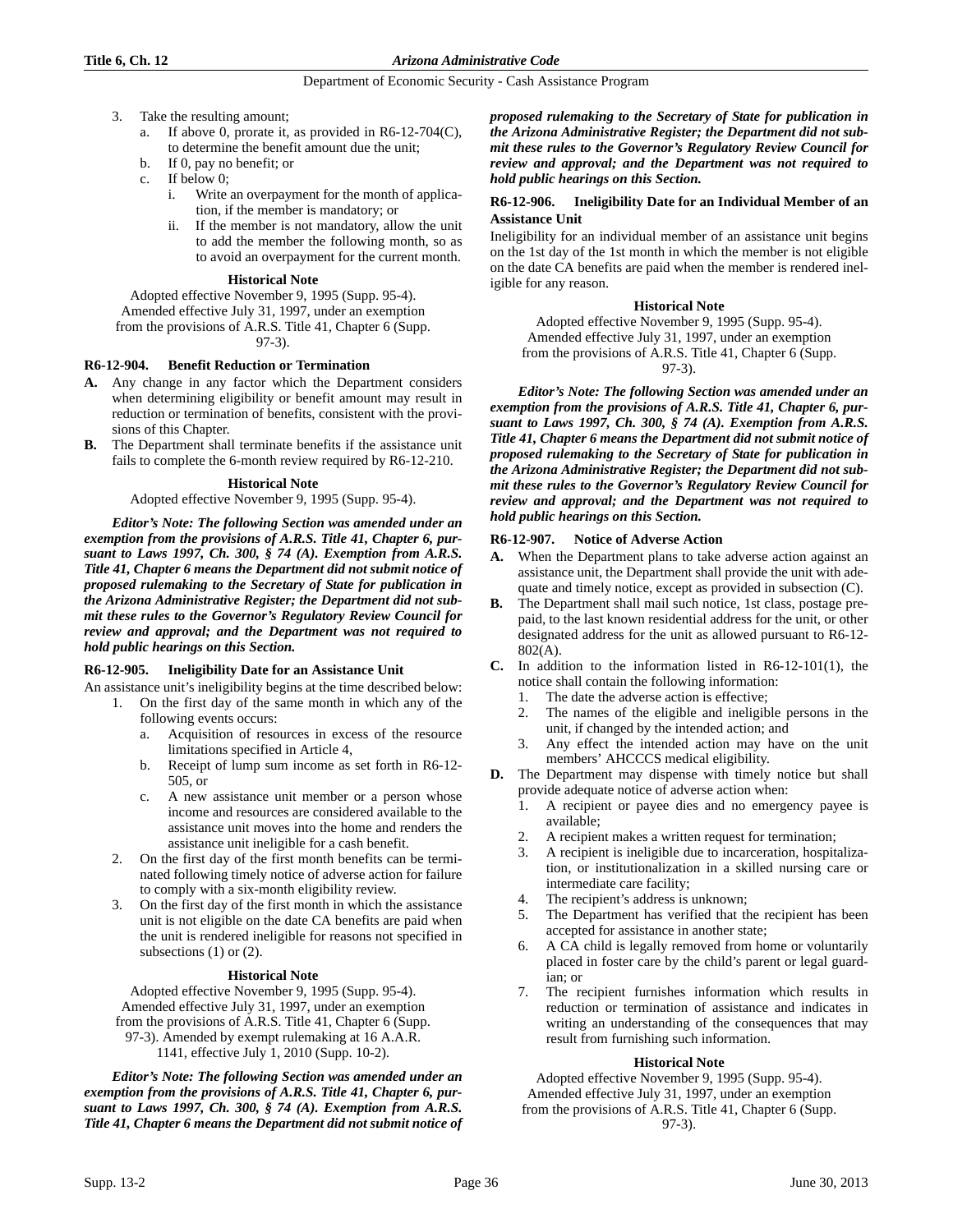*Editor's Note: The following Section was amended under an exemption from the provisions of A.R.S. Title 41, Chapter 6, pursuant to Laws 1997, Ch. 300, § 74 (A). Exemption from A.R.S. Title 41, Chapter 6 means the Department did not submit notice of proposed rulemaking to the Secretary of State for publication in the Arizona Administrative Register; the Department did not submit these rules to the Governor's Regulatory Review Council for review and approval; and the Department was not required to hold public hearings on this Section.*

### **R6-12-908. Referral for Investigation**

FAA shall refer a case to OSI for investigation when:

- 1. An applicant or recipient refuses to cooperate as required pursuant to R6-12-302;
- 2. An applicant or recipient refuses to sign a statement attesting to forgery of a signature on a cashed warrant;
- 3. The Department has valid reason to suspect that an act has been committed for the purpose of deception, misrepresentation, or concealment of information relevant to a determination of eligibility or the form or amount of a benefit payment; or
- 4. The FAA suspects the commission of theft or fraud related to CA or any conduct listed in A.R.S. § 46-215.

#### **Historical Note**

Adopted effective November 9, 1995 (Supp. 95-4). Amended effective July 31, 1997, under an exemption from the provisions of A.R.S. Title 41, Chapter 6 (Supp. 97-3).

#### **ARTICLE 10. APPEALS**

*Editor's Note: The following Section was amended under an exemption from the provisions of A.R.S. Title 41, Chapter 6, pursuant to Laws 1997, Ch. 300, § 74 (A). Exemption from A.R.S. Title 41, Chapter 6 means the Department did not submit notice of proposed rulemaking to the Secretary of State for publication in the Arizona Administrative Register; the Department did not submit these rules to the Governor's Regulatory Review Council for review and approval; and the Department was not required to hold public hearings on this Section.*

#### **R6-12-1001. Entitlement to a Hearing**

- **A.** An applicant for or recipient of CA is entitled to a hearing to contest the following Department actions:
	- 1. Denial of the right to apply for assistance;
	- 2. Complete or partial denial of an application for assistance or for supplemental benefits;
	- 3. Failure to make an eligibility determination on an application within 45 days of the application date;
	- 4. Suspension, termination, reduction, or withholding of benefits except as provided in subsection (B).
	- 5. The existence or amount of an overpayment attributed to the unit or the terms of a plan to repay the overpayment;
	- 6. Changing the manner or form of payment including naming a protective payee to receive the benefit payment; or
	- 7. Denial or termination of child care benefits.
- **B.** Applicants and recipients are not entitled to a hearing to challenge benefit adjustments made automatically as a result of changes in federal or state law, unless the Department has incorrectly applied such law to the individual seeking the hearing.

#### **Historical Note**

Adopted effective November 9, 1995 (Supp. 95-4). Amended effective July 31, 1997, under an exemption from the provisions of A.R.S. Title 41, Chapter 6 (Supp. 97-3).

#### **R6-12-1002. Request for Hearing; Form; Time Limits**

- **A.** A person who wishes to appeal an adverse action shall file a written request for a fair hearing with a local FAA office, within 20 days of the adverse action notice date.
- **B.** A request for a hearing is deemed filed:
	- 1. On the date it is mailed, if transmittal via the United States Postal Service or its successor. The mailing date is as follows:
		- a. As shown by the postmark;
		- b. As shown by the postage meter mark of the envelope in which it is received, if there is no postmark; or
		- c. The date entered on the document as the date of its completion, if there is no postmark, or no postage meter mark, or if the mark is illegible.
	- 2. On the date actually received by the Department, if not sent through the mail as provided in subsection (B)(1).
- **C.** The submission of any document shall be considered timely if the appellant proves that delay in submission was due to Department error or misinformation, or to delay caused by the U.S. Postal Service or its successor.
- **D.** Any document mailed by the Department shall be considered as having been given to the addressee on the date it is mailed to the addressee's last known address. The date mailed shall be presumed to be the date shown on the document, unless otherwise indicated by the facts. Computation of time shall be made in accordance with Rule 6(a) of the Rules of Civil Procedure.
- **E.** The Office of Appeals shall deny any request that is not timely filed. A party may request an appeal on the timeliness of an appeal.

#### **Historical Note**

Adopted effective November 9, 1995 (Supp. 95-4).

*Editor's Note: The following Section was amended under an exemption from the provisions of A.R.S. Title 41, Chapter 6, pursuant to Laws 1997, Ch. 300, § 74 (A). Exemption from A.R.S. Title 41, Chapter 6 means the Department did not submit notice of proposed rulemaking to the Secretary of State for publication in the Arizona Administrative Register; the Department did not submit these rules to the Governor's Regulatory Review Council for review and approval; and the Department was not required to hold public hearings on this Section.*

#### **R6-12-1003. Hearing Requests; Preparation and Processing**

- **A.** The Department shall advise the appellant of any free legal services available to assist the appellant in completing the request for appeal. If the appellant so requests, the Department shall assist the appellant in preparing the request.
- **B.** Within 2 working days of receiving a request for appeal, the local FAA office shall notify the Office of Appeals of the hearing request.
- **C.** Within 10 days of receiving a request for appeal, the local FAA office shall prepare and forward to the Office of Appeals a prehearing summary which shall include:
	- 1. The appellant's name (and case name, if different);
	- 2. The appellant's SSN (or case number, if different);
	- 3. The local office responsible for the appellant's case;
	- 4. A brief summary of the facts surrounding, and the grounds supporting, the adverse action;
	- 5. Citations to the specific provisions of the Department's CA manual which support the Department's action; and
	- 6. The decision notice and any other documents relating to the appeal.
- **D.** The local office shall mail the appellant a copy of the summary.
- **E.** Upon receipt of a hearing request, the Office of Appeals shall schedule the hearing as prescribed in R6-12-1006.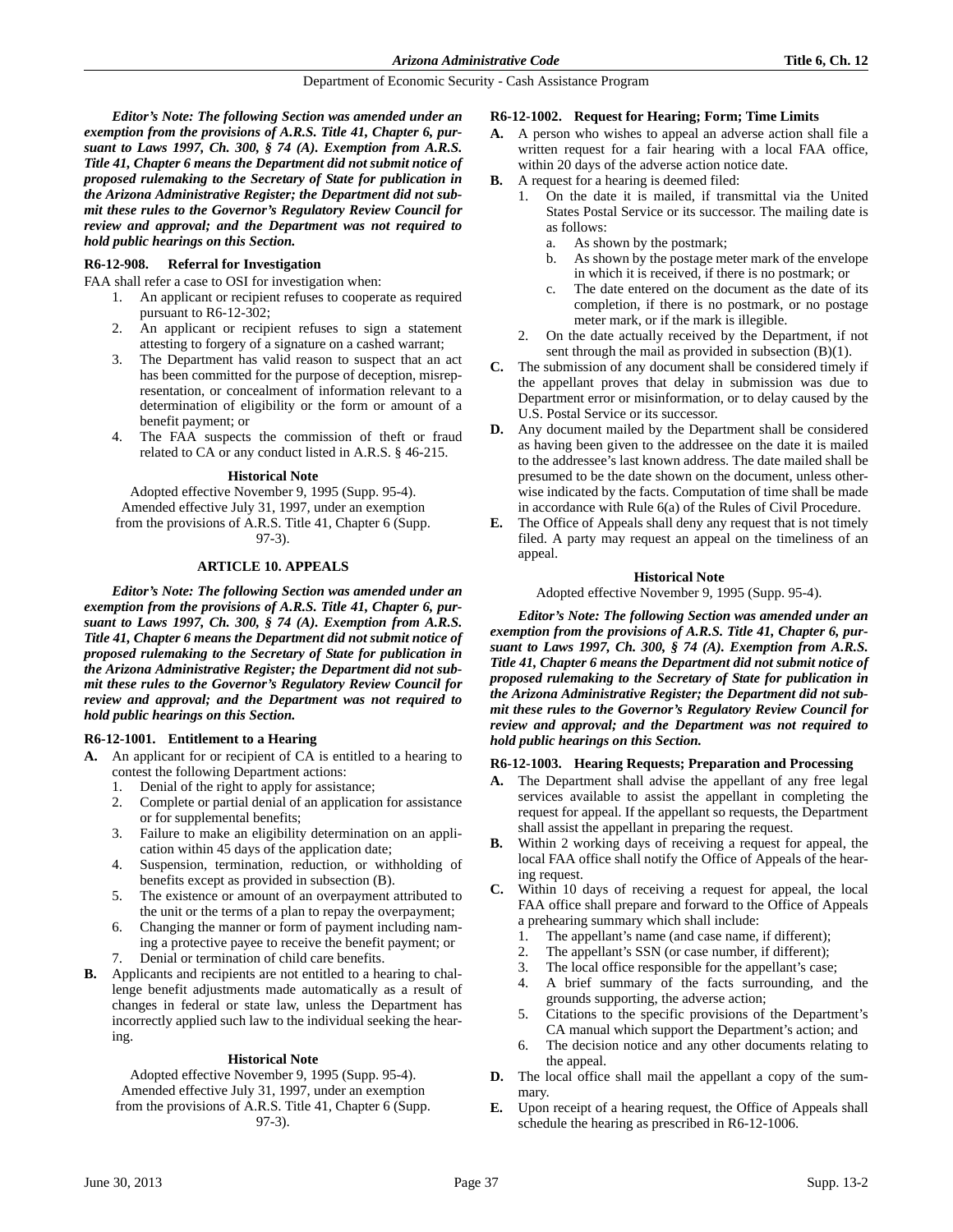# **Historical Note**

Adopted effective November 9, 1995 (Supp. 95-4). Amended effective July 31, 1997, under an exemption from the provisions of A.R.S. Title 41, Chapter 6 (Supp. 97-3).

#### **R6-12-1004. Stay of Adverse Action Pending Appeal; Exceptions**

- **A.** If an appellant files a request for appeal within 10 calendar days of the adverse action notice date, the Department shall stay imposition of the adverse action and continue benefits at the current level unless:
	- 1. The appellant specifically waives continuation of current benefits;
	- 2. The appeal results from a change in federal or state law which mandates an automatic grant adjustment for all classes of recipients and does not involve a misapplication of the law;
	- 3. The appellant is requesting continuation of TPEP benefits for longer than 6 months within a 12-month period; or
	- 4. The appellant is requesting continuation of benefits for longer than 24 months within any consecutive 60-month period.
- **B.** The adverse action shall be stayed until receipt of an official written decision in favor of the Department, except in the following circumstances:
	- 1. At the hearing and on the record, the hearing officer finds that: the sole issue involves application of law, and the Department properly applied the law and computed the benefits due the appellant;
	- 2. A change in eligibility or benefit amount occurs for reasons other than those being appealed, and the assistance unit receives and fails to timely appeal a notice of adverse action concerning such change;
	- 3. Federal or state law mandates an automatic grant adjustment for classes of recipients;
	- The appellant withdraws the request for hearing; or
	- 5. The appellant fails to appear for a scheduled hearing without prior notice to the Office of Appeals, and the hearing officer does not rule in favor of the appellant based upon the record.
- **C.** Upon receipt of decision in favor of the Department, the Department shall write an overpayment for the amount of any benefits the unit received in excess of the correct benefit amount, while the stay was in effect.
- **D.** If the appellant files a request for appeal more than 10 days after, but within 20 days of, the adverse action notice date, the Department may take the adverse action while the appeal is pending. If the Office of Appeals then rules in favor of the appellant, the Department shall issue a supplemental payment to the appellant to cure any underpayment within 10 days from the date of the hearing decision.

# **Historical Note**

# Adopted effective November 9, 1995 (Supp. 95-4).

# **R6-12-1005. Hearing Officer; Qualifications; Duties; Subpoenas**

- **A.** An impartial hearing officer in the Department's Office of Appeals shall conduct all hearings.
- **B.** The hearing officer shall:
	- 1. Administer oaths and affirmations;
	- 2. Regulate and conduct the hearing in an orderly and dignified manner, which avoids undue repetition and affords due process to all participants;
	- 3. Ensure that all relevant issues are considered;
	- 4. Exclude irrelevant evidence from the record;
- 5. Request, receive, and incorporate into the record all relevant evidence;
- 6. Order, when relevant and useful to a resolution of the issue in a case, an independent medical assessment or professional evaluation from a source mutually satisfactory to the appellant and the Department;
- 7. Upon compliance with the requirements of subsection (C), subpoena witnesses or documents needed for the hearing;
- 8. Open, conduct, and close the hearing;
- 9. Rule on the admissibility of evidence at a hearing;
- 10. Direct the order of proof at the hearing;
- 11. For good cause shown, and upon the request of an interested party, or on the hearing officer's own motion, take such action as the hearing officer deems necessary to the proper disposition of an appeal, including, without limitation, the following:
	- a. Recuse or disqualify himself from the case;
	- b. Continue the hearing to a future time or date;
	- c. Prior to entry of a final decision, reopen the hearing to take additional evidence;
	- d. Deny or dismiss the appeal or request for hearing in accordance with the provisions of this Article;
	- e. Exclude non-party witnesses from the hearing room; and
- 12. Issue a written decision deciding the appeal.

# **C.** Subpoenas.

- 1. A party who wishes to subpoena a witness, document, or other physical evidence shall make a written request which shall describe:
	- a. The case name and number;
	- b. The party requesting the subpoena;
	- c. The name and address of any person to be subpoenaed, with a description of the subject matter of the witness's anticipated testimony; and
	- d. A description of any documents or physical evidence to be subpoenaed, and the name and address of the custodian of the document or physical evidence.
- 2. The party requesting the subpoena shall make the request at least 5 work days before the scheduled hearing date.
- 3. The hearing officer shall deny the request if the witness's proposed testimony is not relevant to the issues in the hearing.
- 4. The Office of Appeals shall prepare all subpoenas and serve them by certified mail, return receipt requested.
- **D.** An appellant may request a change in hearing officer if the appellant so requests at least 10 days prior to the hearing. The appellant is limited to 1 request.

# **Historical Note**

Adopted effective November 9, 1995 (Supp. 95-4).

# **R6-12-1006. Hearings: Location; Notice; Time**

- **A.** The Office of Appeals shall schedule the hearing at the office location most convenient to the interested parties.
- **B.** The Office of Appeals shall issue all interested parties a notice of the first hearing at least 10 calendar days before the hearing. The appellant may waive the 10-day notice period or request a continuance.
- **C.** The notice of hearing shall be in writing and shall include the following information:
	- 1. The date, time, and place of the hearing;
	- 2. The name of the hearing officer;
	- 3. The issues involved in the case;
	- 4. A statement listing the appellant's rights, as follows:
		- To appear in person or by telephone;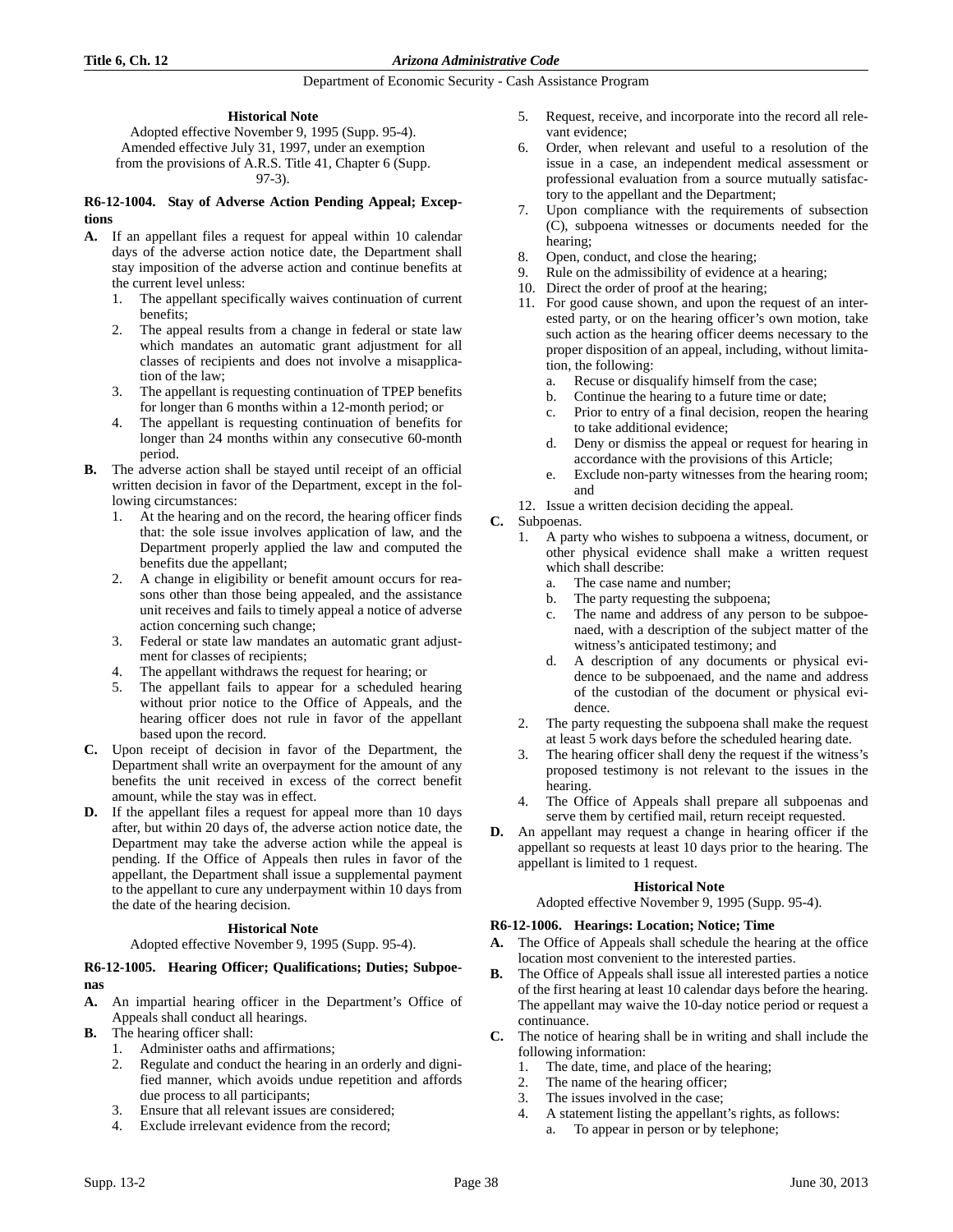- b. To have a representative present the case;
- c. To copy, at a reasonable time prior to the hearing or during the hearing, any documents in the appellant's case file which are relevant to the issues being heard, and all documents the Department may use at the hearing;
- d. To obtain assistance from the local FAA office to prepare for the hearing; and
- To obtain, from the local FAA office, information on available community legal resources who may be able to represent the appellant.

# **Historical Note**

Adopted effective November 9, 1995 (Supp. 95-4). Amended by final rulemaking at 16 A.A.R. 815, effective

April 22, 2010 (Supp. 10-2).

# **R6-12-1007. Rescheduling the Hearing**

- **A.** An appellant may request a continuance of the hearing by calling or writing the Office of Appeals and providing good cause as to why the hearing should be postponed.
- **B.** The Office of Appeals must receive the request at least 5 work days before the scheduled hearing date and may deny an untimely request or a request which fails to establish good cause.
- **C.** When a hearing is rescheduled, the Office of Appeals shall provide appropriate notice to all interested parties.

# **Historical Note**

Adopted effective November 9, 1995 (Supp. 95-4).

# **R6-12-1008. Hearings Concerning Disability Determinations**

- **A.** A person who appeals an adverse determination of disability may ask to receive another medical examination before the hearing.
- **B.** Upon receipt of such a request, the FAA local office shall schedule the examination with a licensed physician, psychologist, or psychiatrist. If the appellant does not designate a particular examiner, the Department may choose.
- **C.** At any time prior to issuing a decision, the hearing officer may ask the District Medical Consultant to schedule the appellant for a special diagnostic evaluation by a specialist.
- **D.** Upon receipt of a report on the special evaluation, the hearing officer may, but is not required to, have the District Medical Consultant evaluate the report and render an opinion on the appellant's disability and employability.
- **E.** The hearing officer may consider, but is not bound by, the Medical Consultant's opinion, which shall qualify as an expert medical opinion.
- **F.** In deciding the appeal of a disability determination, the hearing officer shall consider:
	- 1. All medical, social, and vocational reports which are relevant to the issue of disability; and
	- 2. The appellant's testimony as to the appellant's physical and medical condition or symptomatology.

# **Historical Note**

Adopted effective November 9, 1995 (Supp. 95-4).

# **R6-12-1009. Group Hearings**

The Department may conduct a single group hearing on individual requests for a hearing, under the following circumstances:

- 1. The sole issue in each case is interpretation of the same question of federal or state law or policy,
- 2. Each appellant may present or have an authorized representative present his or her own case,
- 3. Any appellant may withdraw from the group hearing and obtain an individual hearing.

# **Historical Note**

Adopted effective November 9, 1995 (Supp. 95-4).

# **R6-12-1010. Withdrawal of Appeal; Default**

- **A.** An appellant may voluntarily withdraw an appeal at any time prior to the scheduled hearing by signing a written statement expressing the intent to withdraw. The Department shall make a withdrawal form available for this purpose.
- **B.** An appellant may involuntarily withdraw an appeal by failing to appear at the scheduled hearing.
	- Except as provided in subsection  $(C)$ , the hearing officer may enter a default decision dismissing the appeal if the appellant fails to appear at a scheduled hearing.
	- 2. When the appellee fails to appear at the hearing, the hearing officer may rule summarily on the available record or may adjourn the hearing to a later date and time.
	- 3. If, within 10 days of the scheduled hearing date at which the appellant failed to appear, the appellant files a written request to reopen the proceedings and establishes good cause for non-appearance, the hearing officer shall reopen the proceedings and reschedule the hearing with notice to all interested parties.
	- 4. Good cause, for the purpose of reopening a hearing, is established if the failure to appear at the hearing and the failure to timely notify the hearing officer were beyond the reasonable control of the nonappearing party.
- **C.** The hearing officer shall not enter a default if the appellant gives notice, prior to the scheduled time of hearing, that the appellant is unable to attend the hearing, due to good cause, and still wishes the hearing or to have the matter considered on the available record.

# **Historical Note**

Adopted effective November 9, 1995 (Supp. 95-4).

# **R6-12-1011. Hearing Proceedings**

- **A.** Standard of review and burden of proof.
	- 1. The hearing is a de novo proceeding. To prevail on appeal, the appellant must prove eligibility or entitlement to benefits by a preponderance of the evidence.
	- 2. The Department has the initial burden of going forward with presentation of the evidence.
- **B.** Appearance by parties and representatives.
	- 1. An appellant may appear by telephone or submit a written statement under oath, instead of appearing personally at the hearing. The appellant shall file the personal statement with all other witness statements and documents the appellant wishes to offer in evidence, with the Office of Appeals before the time of the hearing.
	- 2. The FAA worker, FAA supervisor, or FAA hearing specialist, or another appropriate person may testify for the Department at the hearing.
- **C.** Evidence and argument.
	- 1. The appellant may testify, present evidence, cross-examine witnesses, and present arguments.
	- 2. The hearing officer shall exclude from the record any irrelevant evidence.
- **D.** The record.
	- 1. The hearing officer shall keep a full and complete record of all proceedings in connection with an appeal. The appellant or the appellant's designated representative may inspect the record on appeal at any reasonable time.
	- 2. The Department need not transcribe the record unless it is required for further proceedings.
	- 3. If the record is transcribed, the appellant is entitled to receive a copy at no charge.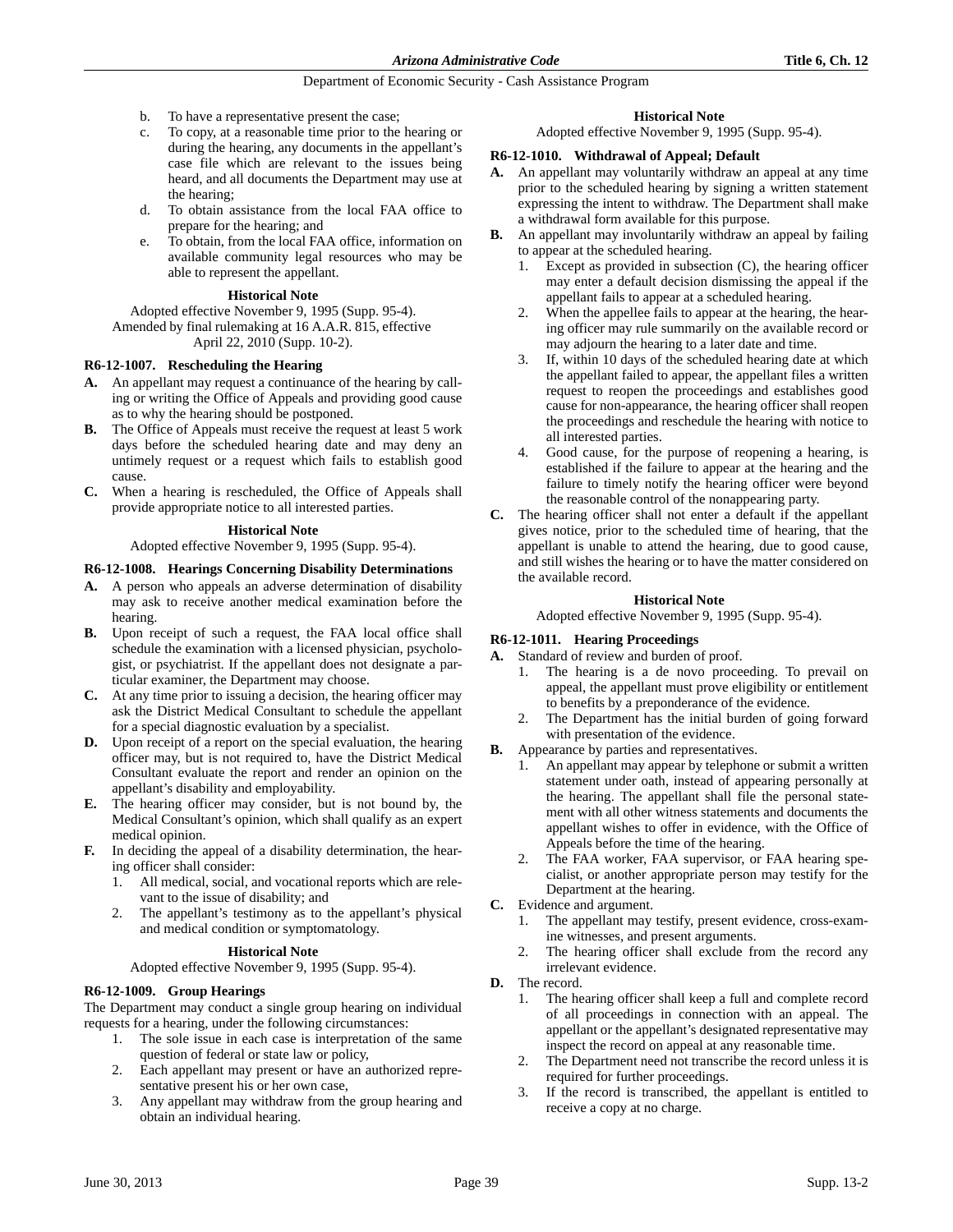# **Historical Note**

Adopted effective November 9, 1995 (Supp. 95-4).

# **R6-12-1012. Hearing Decision; Time Limits; Form; Contents; Finality**

- **A.** No later than 90 days after the date the appellant files a request for appeal, the hearing officer shall render a written decision based solely on the evidence and testimony produced at the hearing and applicable federal and state law. The time limit is extended for any delay caused by the appellant.
- **B.** The decision shall include:
	- 1. Findings of facts pertinent to the issue;
	- 2. Citations to the law and authority applicable to the case;
	- 3. A statement of conclusions derived from the controlling facts and law, and the reasons for the conclusions; and
	- 4. A statement of further appeal rights available to the appellant and the time period for exercising those rights.
- **C.** The Office of Appeals shall mail or deliver a copy of the decision to each interested party or such party's attorney of record.
- **D.** The hearing officer's decision is the final decision of the Department, unless a party files a timely request for reconsideration or further appeal.

# **Historical Note**

Adopted effective November 9, 1995 (Supp. 95-4).

# **R6-12-1013. Implementation of the Decision**

- **A.** If the decision requires a local office to take further action, such action shall occur within 10 calendar days of the date of the decision.
- **B.** All decisions in favor of the appellant apply retroactively to the date of the action being appealed or the date stated by the hearing officer in the written decision.
- **C.** If the decision affirms the Department's decision to take adverse action, the Department shall treat any resulting overpayment as a client-caused, non-fraud overpayment.

#### **Historical Note**

Adopted effective November 9, 1995 (Supp. 95-4).

# **R6-12-1014. Further Appeal and Review of Hearing Decisions; Stay of Adverse Action**

- **A.** A party may appeal an adverse hearing decision to the Department's Appeals Board.
	- 1. The party shall file a written petition for review with the Office of Appeals within 15 calendar days of the mailing date of the hearing officer's decision.
	- 2. The petition shall state the grounds for review and be signed and dated.
	- 3. The petition is deemed filed:
		- a. On the date it is mailed, if transmittal via the United States Postal Service or its successor. The mailing date is as follows:
			- i. As shown by the postmark;
			- ii. As shown by the postage meter mark of the envelope in which it is received, if there is no postmark; or
			- iii. The date entered on the document as the date of its completion, if there is no postmark, or no postage meter mark, or if the mark is illegible.
		- b. On the date it is hand-delivered to the Office of Appeals.
- **B.** When a party timely appeals a hearing decision, the Department shall stay implementation of the adverse action until the Appeals Board issues a decision and treat any resulting overpayment as a client-caused, non-fraud overpayment.

# **Historical Note**

Adopted effective November 9, 1995 (Supp. 95-4).

# **R6-12-1015. Appeals Board Proceedings and Decision**

- **A.** Upon receipt of a request for further review, the Office of Appeals shall transcribe the record of hearing and transfer the record to the Appeals Board.
- **B.** The Appeals Board may decide the appeal based solely on the record of proceedings before the hearing officer or, if the Board is unable to decide the appeal on the available record, the Board may remand the case for rehearing, specifying the nature of any additional evidence required or any further issues for consideration, or conduct a hearing at the Appeals Board to take additional evidence.
- **C.** The Appeals Board shall issue, and mail to all parties, a final written decision affirming, reversing, or modifying the hearing decision and specifying the parties' right to seek further review.

# **Historical Note**

Adopted effective November 9, 1995 (Supp. 95-4).

# **ARTICLE 11. OVERPAYMENTS**

# **R6-12-1101. Overpayments: Date of Discovery; Collection; Exceptions**

- **A.** Except as provided in subsection (E), the Department shall pursue collection of all overpayments.
- **B.** The Department discovers an overpayment on the date the Department determines that an overpayment exists.
- **C.** The Department shall write an overpayment report within 90 days of the discovery date.
- **D.** If the FAA office suspects that an overpayment was caused by fraudulent activity, it shall refer the overpayment report to the Department's Office of Special Investigations for potential prosecution.
- **E.** The Department shall not attempt to recover an overpayment from a person who is not a current recipient when the overpayment was not the result of an intentional program violation or fraud, and:
	- 1. The total overpayment is less than \$35, or
	- 2. The Department has exhausted reasonable efforts to collect an overpayment of \$35 or more and has determined that it is no longer cost-effective to pursue the claim.

# **Historical Note**

Adopted effective November 9, 1995 (Supp. 95-4).

# **R6-12-1102. Overpayments: Persons Liable**

- **A.** The Department shall pursue collection of an overpayment from:
	- 1. The assistance unit which was overpaid;
	- 2. Any assistance unit of which a member of the overpaid unit has subsequently become a member; or
	- 3. Any individual member of the overpaid assistance unit, even if that member is not currently receiving benefits.
- **B.** The Department shall seek recovery from the caretaker relative, or the caretaker relative's current assistance unit, first. If the caretaker relative is unavailable due to death or disappearance, or was not a member of the overpaid assistance unit, the Department shall seek recovery from the other members of the overpaid assistance unit, or the other members' current assistance units.

# **Historical Note**

Adopted effective November 9, 1995 (Supp. 95-4).

*Editor's Note: The following Section was amended under an exemption from the provisions of A.R.S. Title 41, Chapter 6, pursuant to Laws 1997, Ch. 300, § 74 (A). Exemption from A.R.S. Title 41, Chapter 6 means the Department did not submit notice of proposed rulemaking to the Secretary of State for publication in*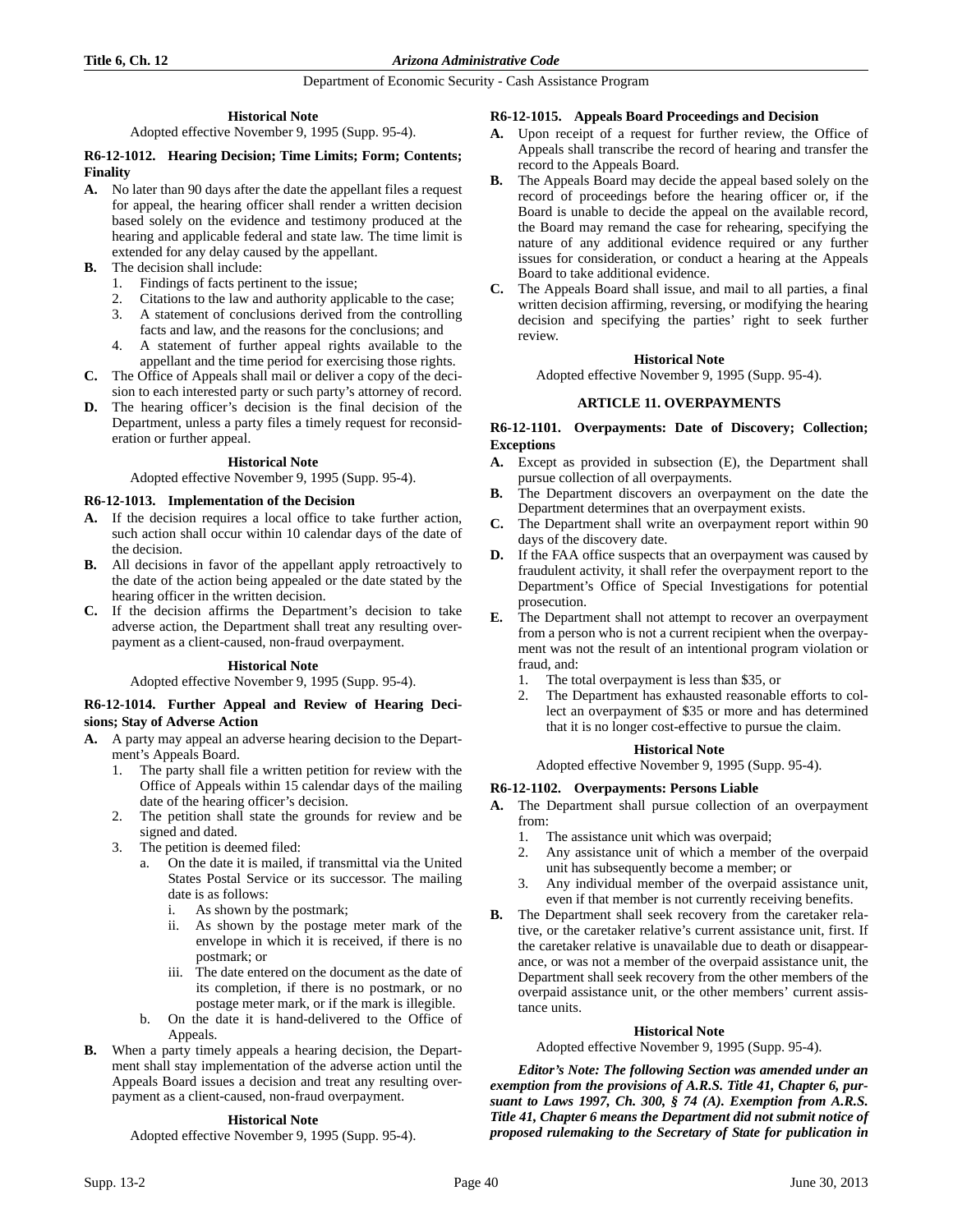*the Arizona Administrative Register; the Department did not submit these rules to the Governor's Regulatory Review Council for review and approval; and the Department was not required to hold public hearings on this Section.*

#### **R6-12-1103. Methods of Collection and Recoupment**

- **A.** When an overpaid assistance unit is currently receiving benefits, the Department shall permit the unit to choose 1 of the following repayment methods:
	- 1. Offset against any underpayment due the unit;
	- 2. Cash payments;
	- 3. Reduction in current benefits, in an amount not to exceed 10% of the unit's monthly payment, unless the unit desires a larger reduction;
	- 4. A combination of the above methods.
- **B.** If the repayment reduces the unit's benefits to 0, the unit shall remain eligible for CA for all other purposes.
- **C.** If the assistance unit is not receiving benefits, the Department shall pursue recovery by appropriate action under state law.

#### **Historical Note**

Adopted effective November 9, 1995 (Supp. 95-4). Amended effective July 31, 1997, under an exemption from the provisions of A.R.S. Title 41, Chapter 6 (Supp. 97-3).

#### **ARTICLE 12. INTENTIONAL PROGRAM VIOLATION**

*Editor's Note: The following Section was amended under an exemption from the provisions of A.R.S. Title 41, Chapter 6, pursuant to Laws 1997, Ch. 300, § 74 (A). Exemption from A.R.S. Title 41, Chapter 6 means the Department did not submit notice of proposed rulemaking to the Secretary of State for publication in the Arizona Administrative Register; the Department did not submit these rules to the Governor's Regulatory Review Council for review and approval; and the Department was not required to hold public hearings on this Section.*

#### **R6-12-1201. Intentional Program Violations (IPV); Defined**

- **A.** An intentional program violation (IPV) is an action by an individual, for the purpose of establishing or maintaining the family's eligibility for CA or for increasing or preventing a reduction in the amount of the grant, which is intentionally:
	- 1. A false or misleading statement or misrepresentation, concealment, or withholding of facts; or
	- 2. Any act intended to mislead, misrepresent, conceal, or withhold facts or propound a falsity.
- **B.** For the purpose of imposing sanctions as prescribed in R6-12- 1204, a person is considered to have committed an IPV if:
	- 1. The person signs a waiver of an administrative disqualification hearing,
	- 2. The person is found to have committed an IPV by an administrative disqualification hearing, or
	- 3. The person is convicted of IPV or fraud in a court of law.

# **Historical Note**

Adopted effective November 9, 1995 (Supp. 95-4). Amended effective July 31, 1997, under an exemption from the provisions of A.R.S. Title 41, Chapter 6 (Supp. 97-3).

# **R6-12-1202. IPV Disqualification Proceedings; Hearing Waiver**

- **A.** The Department shall initiate an administrative disqualification proceeding, or a referral for prosecution, upon receipt of sufficient documentary evidence substantiating that an assistance unit member has committed an IPV.
- **B.** When the Department initiates a disqualification proceeding, the Department shall mail the assistance unit member sus-

pected of an IPV written notice of the right to waive the disqualification hearing.

- **C.** The waiver notice shall include the following information:
	- 1. The charges against the suspected violator and a description of the evidence supporting the charges;
	- 2. An explanation of the disqualification sanctions imposed for intentional program violations;
	- 3. A warning that the administrative proceeding does not preclude other civil or criminal court action;
	- 4. The date that the signed waiver notice must be received by the Department should the suspected violator wish to avoid the hearing;
	- 5. Signature lines for the suspected violator and the suspected violator's current caretaker relative if the suspected violator is not the caretaker relative;
	- 6. A statement that the caretaker relative must also sign the waiver if the suspected violator is not the caretaker relative;
	- 7. A statement of the suspected violator's right to remain silent concerning the charge;
	- 8. A warning that anything said, written, or signed by the suspected violator concerning the charge may be used against him or her in administrative proceedings or a court of law;
	- 9. A warning that any waiver of the hearing establishes an IPV, eliminates the right to further administrative appeal, and will result in disqualification and a reduction in benefits for other assistance unit members for the period of disqualification;
	- 10. Statements providing the suspected violator an opportunity to admit to the facts supporting disqualification or waive the hearing without admitting to the facts;
	- 11. The name, address, and telephone number of a Department representative whom the suspected violator may contact for further information;
	- 12. A list of persons or organizations which may provide the suspected violator with free legal advice regarding the IPV; and
	- 13. A warning that the Department shall hold any remaining household members responsible for repayment of any overpayment arising from the IPV.
- **D.** For the purpose of imposing sanctions as prescribed in R6-12- 1204, a signed waiver notice shall have the same effect as an administrative adjudication that an IPV occurred.

# **Historical Note**

Adopted effective November 9, 1995 (Supp. 95-4).

# **R6-12-1203. Disqualification Proceedings; Hearing**

- **A.** If the suspected violator does not sign and return the waiver notice by the return date set in the waiver notice, the Office of Appeals shall send the suspected violator a notice of hearing. The Office of Appeals shall send the notice by certified mail, return receipt requested, no later than 30 days before the scheduled hearing date.
- **B**. The notice of hearing shall include the following information:
	- 1. The date, time, and place of the hearing;
	- 2. The charges against the suspected violator;
	- 3. A summary of the evidence supporting the charges;
	- 4. The location where the suspected violator may examine the supporting evidence before the hearing;
	- 5. A warning that the hearing officer shall render a decision based solely on the evidence which the Department offers if the suspected violator does not appear for the hearing;
	- 6. An explanation of the suspected violator's right to show good cause for a failure to appear at the hearing and the procedure for doing so;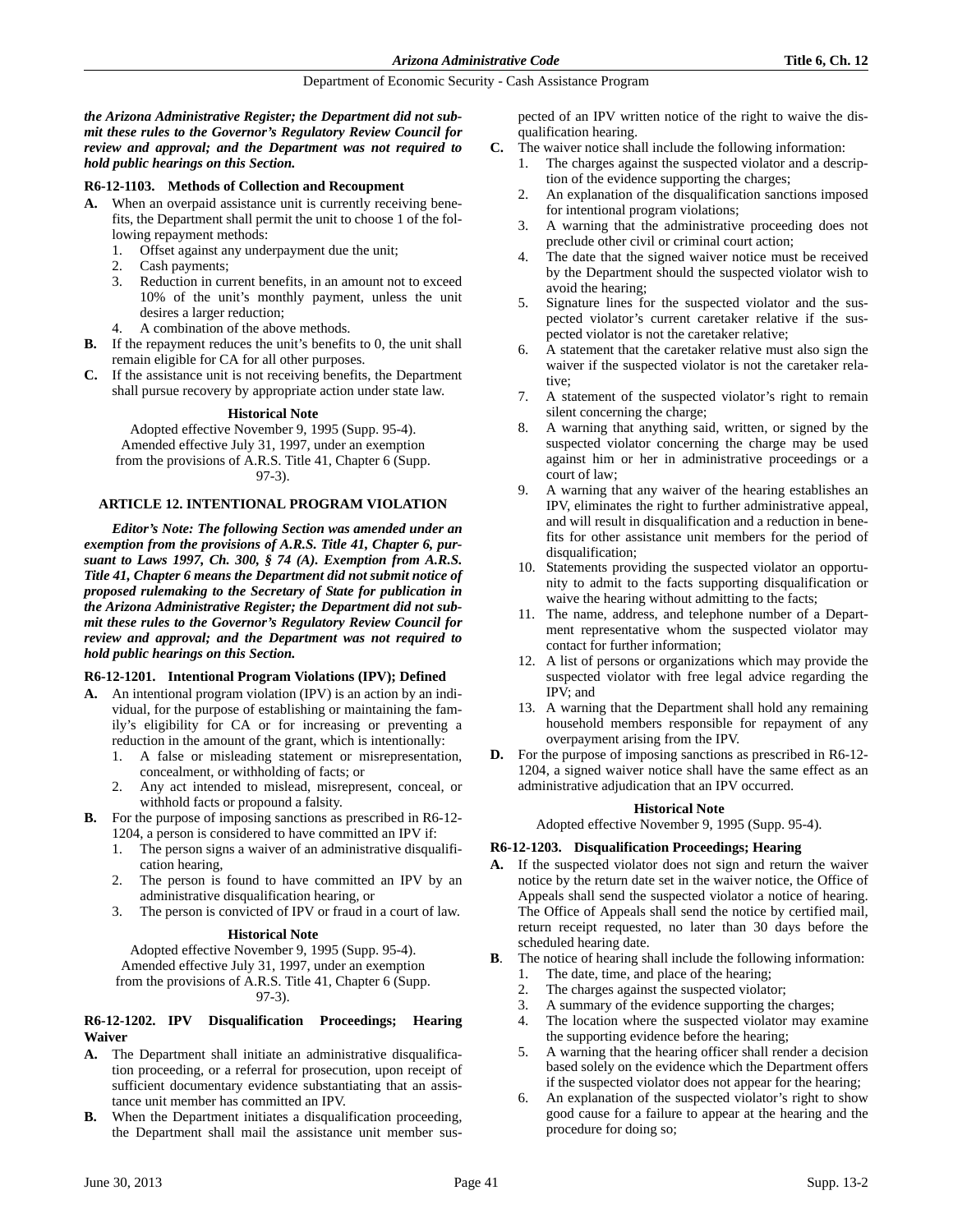- 7. An explanation of the sanctions the Department shall impose if the hearing officer finds that the suspected violator committed an IPV;
- A listing of the suspected violator's procedural rights;
- 9. A warning that the pending administrative hearing does not preclude other civil or criminal court action;
- 10. A statement advising of any free legal advice which may be available;
- 11. A statement explaining how to obtain a copy of the Department's published hearing procedures; and
- 12. A statement that the suspected violator may have the hearing postponed by contacting the hearing officer at least 10 days before the hearing date and asking for a postponement.
- **C.** The hearing officer shall postpone a hearing for up to 30 days if the suspected violator files a written request for postponement with the hearing official no later than 10 days before the scheduled hearing date. Any such postponement days shall increase the time by which the hearing officer shall issue a decision, as provided in subsection (G) below.
- **D.** At the start of the disqualification hearing, the hearing officer shall advise the suspected violator or representative of the right to remain silent during the hearing and the consequences of exercising that right.
- **E.** A hearing officer, as prescribed in R6-12-1005, shall conduct the disqualification hearing pursuant to the procedures set forth in R6-12-1006, R6-12-1007, and R6-12-1011, except as prescribed in this subsection.
	- 1. The suspected violator does not need to request a hearing as prescribed in R6-12-1006(B).
	- 2. The standard of proof is clear and convincing.
	- 3. So long as the Department sent an advance notice of hearing as provided in subsections (A) and (B) above, the hearing officer shall conduct the disqualification hearing even if the suspected violator or representative cannot be located or fails to appear at the hearing without good cause.
- **F.** The Department shall prove by clear and convincing evidence that the household member committed an IPV.
- **G.** No later than 90 days from the date of the notice of hearing, as increased by any postponement days, the hearing officer shall send to the suspected violator a written decision which shall conform to the requirements of R6-12-1012 and shall include the information described at R6-12-1204(C).

# **Historical Note**

Adopted effective November 9, 1995 (Supp. 95-4).

# **R6-12-1204. Disqualification Sanctions; Notice**

- **A.** A person found to have committed an IPV is disqualified from program participation for 6 months for the 1st violation; 12 months for the 2nd violation; and permanently for the 3rd violation.
- **B.** The Department shall not include the needs of the disqualified person in the assistance unit but shall count the income and resources of the disqualified person available to the unit.
- **C.** Upon a determination of IPV, the Department shall notify the violator of the pending disqualification. The notice shall:
	- 1. Inform the violator of the decision and the reasons for the decision;
	- 2. Provide the beginning date and duration of the disqualification, including an explanation of any deferment of disqualification; and
	- 3. Explain the consequences of the disqualification on household members other than the violator.

#### **Historical Note**

Adopted effective November 9, 1995 (Supp. 95-4).

### **R6-12-1205. Disqualification Hearings; Appeal**

- **A.** A person found to have committed an IPV through an administrative disqualification hearing may appeal the decision to the Department's Appeals Board as prescribed in R6-12-1014.
- **B.** Upon a determination of IPV through a signed waiver of a disqualification hearing, the violator has no right to further administrative appeal.

### **Historical Note**

Adopted effective November 9, 1995 (Supp. 95-4).

#### **R6-12-1206. Honoring Out-of-state IPV Determinations and Sanctions**

The Department shall honor sanctions imposed against an applicant or recipient by the Title IV-A agency of another state and shall consider prior violations committed in another state when determining the appropriate sanction.

#### **Historical Note**

Adopted effective November 9, 1995 (Supp. 95-4).

# **ARTICLE 13. JOBSTART**

*Editor's Note: The following Section was amended under an exemption from the provisions of A.R.S. Title 41, Chapter 6, pursuant to Laws 1997, Ch. 300, § 74 (A). Exemption from A.R.S. Title 41, Chapter 6 means the Department did not submit notice of proposed rulemaking to the Secretary of State for publication in the Arizona Administrative Register; the Department did not submit these rules to the Governor's Regulatory Review Council for review and approval; and the Department was not required to hold public hearings on this Section.*

# **R6-12-1301. Scope**

The Department shall operate a wage subsidy program entitled JOBSTART on a statewide basis.

# **Historical Note**

Adopted effective November 9, 1995 (Supp. 95-4). Amended effective May 15, 1997 (Supp. 97-2). Amended effective July 31, 1997, under an exemption from the provisions of A.R.S. Title 41, Chapter 6 (Supp. 97-3).

*Editor's Note: The following Section was amended under an exemption from the provisions of A.R.S. Title 41, Chapter 6, pursuant to Laws 1997, Ch. 300, § 74 (A). Exemption from A.R.S. Title 41, Chapter 6 means the Department did not submit notice of proposed rulemaking to the Secretary of State for publication in the Arizona Administrative Register; the Department did not submit these rules to the Governor's Regulatory Review Council for review and approval; and the Department was not required to hold public hearings on this Section.*

# **R6-12-1302. Definitions**

The following definitions apply to this Article:

- 1. "Adjusted gross monthly wages" means the gross monthly wages a person receives from a JOBSTART-subsidized placement after deductions for federal and state income taxes and Federal Insurance Contributions Act (FICA) contributions.
- 2. Subsidized placement means a job with a public or private sector employer for which the Department reimburses the employer monthly for the wages paid to the participant the lesser of:
	- a. A fixed subsidy amount determined by the Department pursuant to the contract with the employer, or The gross wages paid by the employer.
- 3. Wage pool means a pool of diverted CA and Food Stamp Program benefits which are used to reimburse an employer for the monthly wages paid to a participant.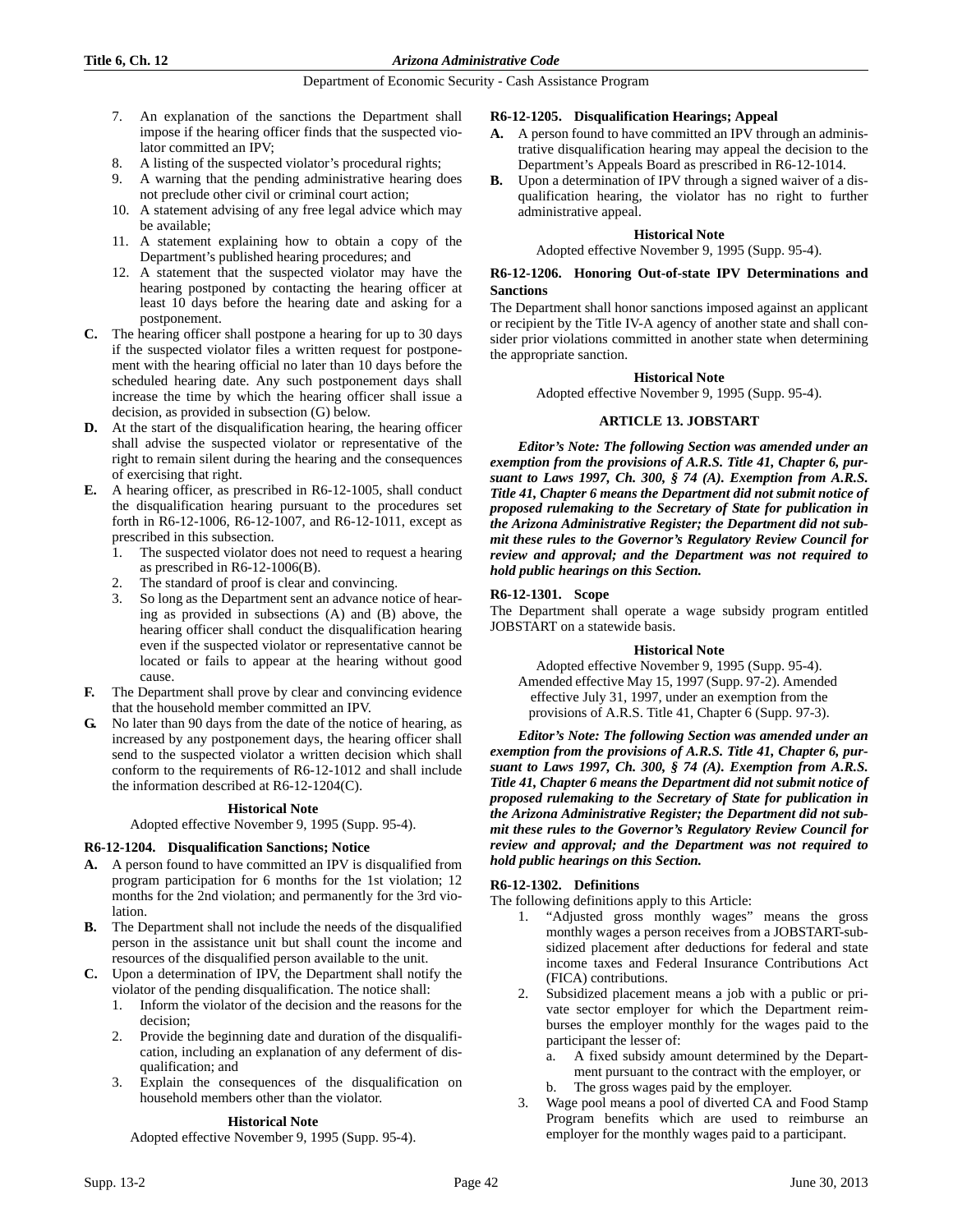# **Historical Note**

Adopted effective November 9, 1995 (Supp. 95-4). Amended effective May 15, 1997 (Supp. 97-2). Amended effective July 31, 1997, under an exemption from the provisions of A.R.S. Title 41, Chapter 6 (Supp. 97-3).

*Editor's Note: The following Section was repealed and the new Section was renumbered and amended under an exemption from the provisions of A.R.S. Title 41, Chapter 6, pursuant to Laws 1997, Ch. 300, § 74 (A). Exemption from A.R.S. Title 41, Chapter 6 means the Department did not submit notice of proposed rulemaking to the Secretary of State for publication in the Arizona Administrative Register; the Department did not submit these rules to the Governor's Regulatory Review Council for review and approval; and the Department was not required to hold public hearings on this Section.*

# **R6-12-1303. Diversion of Benefits to Wage Pool**

- **A.** When JOBS notifies FAA that JOBS has assigned a recipient to a JOBSTART-subsidized placement, FAA shall redirect the recipient's CA and Food Stamp Program benefits to the JOB-START wage pool to reimburse the participant's employer for wages paid to the participant.
- **B.** The reimbursement shall not exceed the lesser of:
	- 1. The recipient's gross monthly earnings from the JOB-START-subsidized placement, calculated as total hours worked times the participant's hourly wage rate; or
	- 2. A fixed subsidy amount determined by the Department pursuant to the contract with the employer. The reimbursement shall not exceed 40 hours per week at the federal minimum wage.
- **C.** The Department shall divert the CA and Food Stamp Program benefits to the wage pool beginning with the calendar month following the month the participant 1st receives wages from the subsidized placement and shall continue diverting the benefits until the participant stops holding a subsidized placement.

#### **Historical Note**

Adopted effective November 9, 1995 (Supp. 95-4). Section R6-12-1303 repealed; new Section renumbered from R6-12-1304 and amended effective July 31, 1997, under an exemption from the provisions of A.R.S. Title 41, Chapter 6 (Supp. 97-3).

*Editor's Note: The following Section was renumbered and a new Section renumbered and amended under an exemption from the provisions of A.R.S. Title 41, Chapter 6, pursuant to Laws 1997, Ch. 300, § 74 (A). Exemption from A.R.S. Title 41, Chapter 6 means the Department did not submit notice of proposed rulemaking to the Secretary of State for publication in the Arizona Administrative Register; the Department did not submit these rules to the Governor's Regulatory Review Council for review and approval; and the Department was not required to hold public hearings on this Section.*

# **R6-12-1304. Treatment of Income**

The Department shall exclude as income the participant's gross monthly wages received from the subsidized job placement. Income from other sources shall count pursuant to Article 4.

# **Historical Note**

Adopted effective November 9, 1995 (Supp. 95-4). Section R6-12-1304 renumbered to R6-12-1303; new Section renumbered from R6-12-1305 and amended effective July 31, 1997, under an exemption from the provisions of A.R.S. Title 41, Chapter 6 (Supp. 97-3).

*Editor's Note: The following Section was renumbered and a new Section was renumbered and amended under an exemption from the provisions of A.R.S. Title 41, Chapter 6, pursuant to* *Laws 1997, Ch. 300, § 74 (A). Exemption from A.R.S. Title 41, Chapter 6 means the Department did not submit notice of proposed rulemaking to the Secretary of State for publication in the Arizona Administrative Register; the Department did not submit these rules to the Governor's Regulatory Review Council for review and approval; and the Department was not required to hold public hearings on this Section.*

# **R6-12-1305. Supplemental Payments**

- **A.** Advance supplemental payments.
	- 1. The Department shall provide an advance supplemental payment to a JOBSTART participant if the adjusted gross wages the participant is expected to receive in a benefit month are less than the combined cash value of the CA and Food Stamp Program benefits which the participant is eligible to receive for that month.
	- 2. Each month the Department shall determine the need for a supplemental payment, and the amount of the payment, using prospective budgeting based on anticipated family composition and wages of 40 hours per week during the month at the adjusted gross monthly wage the participant is expected to receive.
	- 3. The supplemental payment shall equal the cash value of the combined CA and Food Stamp Program benefits the participant is eligible to receive for the month minus the anticipated adjusted gross monthly wages from the subsidized placement.
- **B.** Emergency supplemental payments. The Department shall provide an emergency supplemental payment to a JOBSTART participant if the adjusted gross wages the participant is expected to receive in a benefit month, plus any supplemental payments already made for that month, are less than the cash value of the monthly food stamp allotment for the participant's household. The Department shall provide an emergency payment no later than 10 days after the date:
	- 1. The participant requests an emergency payment, or
	- 2. The Department receives information from the employer which indicates the need for an emergency payment.
- **C.** Reconciliation supplemental payments.
	- 1. The Department shall provide a reconciliation supplemental payment to a JOBSTART participant who receives less in adjusted gross wages in a benefit month than the cash value of the combined CA and Food Stamp Program benefits which the participant is eligible to receive for that month due to a reduction in available work hours by the employer.
	- The Department shall issue the reconciliation supplemental payment no later than the 10th day of the month following the benefit month.
	- 3. The reconciliation supplemental payment, plus the adjusted gross wages and any other supplemental payments already received for the benefit month, shall not exceed the cash value of the combined CA and Food Stamp Program benefits the participant was eligible to receive for the benefit month.

#### **Historical Note**

Adopted effective November 9, 1995 (Supp. 95-4). Section R6-12-1305 renumbered to R6-12-1304; new Section renumbered from R6-12-1306 and amended effective July 31, 1997, under an exemption from the provisions of A.R.S. Title 41, Chapter 6 (Supp. 97-3).

*Editor's Note: The following Section was renumbered and a new Section was renumbered and amended under an exemption from the provisions of A.R.S. Title 41, Chapter 6, pursuant to Laws 1997, Ch. 300, § 74 (A). Exemption from A.R.S. Title 41, Chapter 6 means the Department did not submit notice of pro-*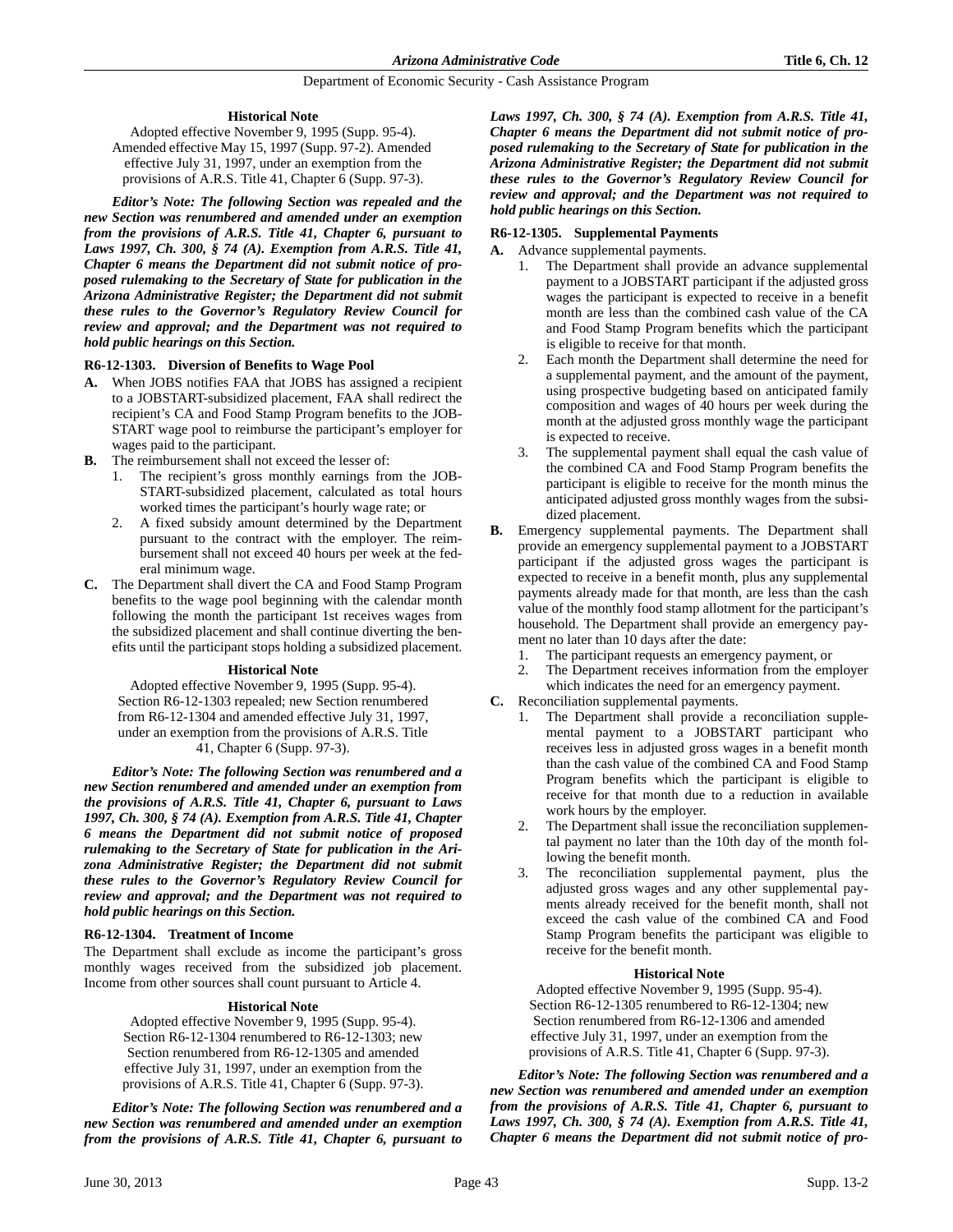### **Title 6, Ch. 12** *Arizona Administrative Code*

#### Department of Economic Security - Cash Assistance Program

*posed rulemaking to the Secretary of State for publication in the Arizona Administrative Register; the Department did not submit these rules to the Governor's Regulatory Review Council for review and approval; and the Department was not required to hold public hearings on this Section.*

# **R6-12-1306. Sanctions**

- **A**. If a recipient fails or refuses to comply with JOBSTART participation requirements without good cause the Department shall decrease the CA grant using the progressive sanction process described in R6-12-316.
- **B.** Good cause is limited to the following circumstances:
	- 1. The participant has been referred to a job or employment which is the subject of a strike, lockout, work stoppage, or other bona fide labor dispute;
	- 2. The job requires the participant to join a company union or to resign or refrain from joining a bona fide labor organization;
	- 3. The participant was incarcerated or ordered to make a court appearance;
	- 4. Severe weather conditions prevented the participant and other persons similarly situated from traveling to or participating in the employment activity;
	- 5. The participant or the participant's dependent child suffers a debilitating illness or incapacity; or
	- 6. The participant has a family crisis, such as:
		- a. Catastrophic loss of home to fire, flood, or other natural disaster; or
		- b. Death of an immediate family member.
- **C.** JOBS shall determine if good cause exists.
- **D.** The Department shall apply the appropriate progressive sanction reduction against the monthly CA benefit amount the assistance unit is entitled to receive for the month the sanction is applied.
- **E.** The progressive sanction benefit reduction shall continue for a minimum of 1 month and until the person complies with JOBS requirements or becomes exempt from JOBS participation.

# **Historical Note**

Adopted effective November 9, 1995 (Supp. 95-4). Section R6-12-1306 renumbered to R6-12-1305; new Section renumbered from R6-12-1307 and amended effective July 31, 1997, under an exemption from the provisions of A.R.S. Title 41, Chapter 6 (Supp. 97-3).

*Editor's Note: The following Section was renumbered under an exemption from the provisions of A.R.S. Title 41, Chapter 6, pursuant to Laws 1997, Ch. 300, § 74 (A). Exemption from A.R.S. Title 41, Chapter 6 means the Department did not submit notice of proposed rulemaking to the Secretary of State for publication in the Arizona Administrative Register; the Department did not submit this change to the Governor's Regulatory Review Council for review and approval; and the Department was not required to hold public hearings on this change.*

# **R6-12-1307. Renumbered**

# **Historical Note**

Adopted effective November 9, 1995 (Supp. 95-4). Section R6-12-1307 renumbered to R6-12-1306 effective July 31, 1997, under an exemption from the provisions of A.R.S. Title 41, Chapter 6 (Supp. 97-3).

# **ARTICLE 14. GRANT DIVERSION**

# **R6-12-1401. Definitions**

"Grant Diversion Payment Period" means the time period that begins the first day of the first eligible month and ends the last day of the third eligible month.

# **Historical Note**

New Section made by final rulemaking at 19 A.A.R. 1638, effective August 4, 2013 (Supp. 13-2).

# **R6 -12-1402. Eligibility for Grant Diversion**

The Department shall offer a Cash Assistance applicant the option of receiving a lump sum Grant Diversion cash benefit when the applicant satisfies all of the following eligibility criteria:

- 1. The assistance unit includes an adult parent or non-parent caretaker relative;
- 2. The assistance unit meets all CA financial and non-financial eligibility criteria, except that the adult parent or nonparent caretaker relative is exempt from the following:
	- a. The child support requirements in R6-12-311;
	- b. The Jobs program participation requirements in R6- 12-313;
	- c. The Personal Responsibility Agreement in R6-12- 302; and
	- d. The TPEP employment and education requirements in R6-12-606;
- 3. The assistance unit is eligible for a CA cash benefit of at least one dollar in either the month of application or either of the two months following the month of application;
- An adult assistance unit member is immediately available for full-time employment and the adult satisfies at least one of the following requirements:
	- a. Was employed in the month the application was received or in at least one of the 12 months preceding the month that the application was received;
	- b. Has a verified offer of full-time employment that will begin within the three month Grant Diversion payment period; or
	- c. Has successfully completed an educational, vocational, or job training program in the month the application was received or in one of the six months preceding the month that the application was received;
- 5. An adult parent or non-parent caretaker relative in the assistance unit completes and signs the Grant Diversion Applicant Agreement form, which includes the adult's agreement that the short term Grant Diversion cash benefit shall assist and support the adult in securing full-time employment within 90 days of the application date in order to enable the assistance unit to become self-sufficient;
- 6. The assistance unit has not received a Grant Diversion cash benefit in the 12 months preceding the month that the application was received; and
- 7. The assistance unit is not currently being sanctioned under R6-12-316.

# **Historical Note**

New Section made by final rulemaking at 19 A.A.R. 1638, effective August 4, 2013 (Supp. 13-2).

# **R6-12-1403. Amount of the Grant Diversion Cash Benefit**

The Department shall provide an eligible assistance unit a nonrecurring lump sum cash benefit in an amount equal to three times the maximum monthly cash benefit for which the assistance unit would be eligible in the Cash Assistance program, based on zero countable income. The Department shall provide the cash benefit to financially assist an adult assistance unit member in securing full-time employment within the three month Grant Diversion payment period.